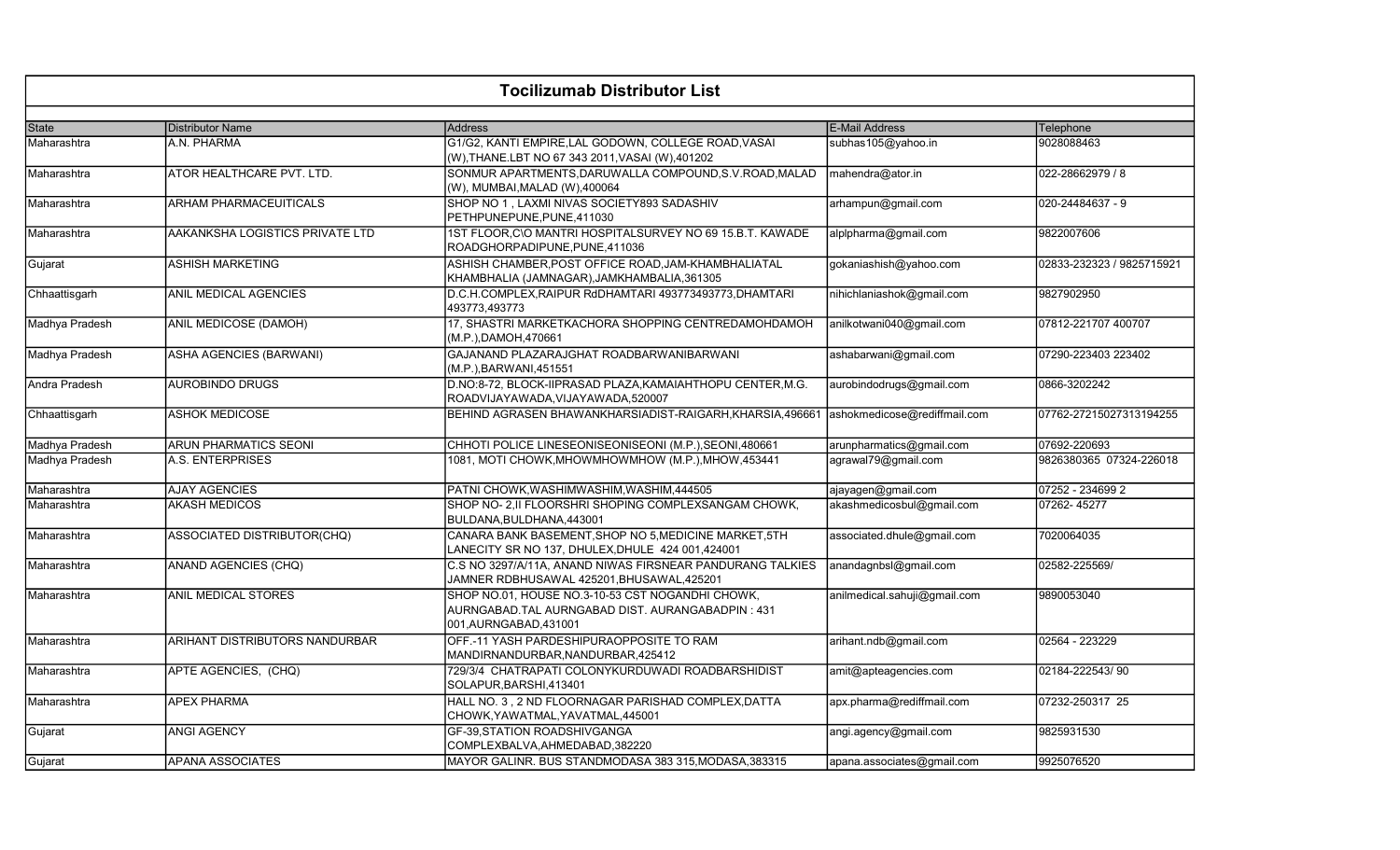| Gujarat              | A.B.C. DISTRIBUTORS                 | 401/402/403SURAT DAWA BAZARVASTADEVDI<br>RDKATARGAMSURAT, SURAT, 395004                                                               | abc.sureshramani@gmail.com        | 9825861920                 |
|----------------------|-------------------------------------|---------------------------------------------------------------------------------------------------------------------------------------|-----------------------------------|----------------------------|
| Gujarat              | <b>ABHILASHA AGENCY</b>             | 1ST FLOOR "JIVRAJ BHUVAN"NR: STATE BANK OF SAURASHTRA<br>;LIBRARY ROAD, AMRELI-<br>365601PHONE:223633:226103:9825235105,AMRELI,365601 | netlink123@gmail.com              | 2236332261039825235105     |
| Gujarat              | <b>ATUL MEDICO</b>                  | 12, 2654, MEHERVAN PARKVANKI BORDI,<br>SAIYADPURASURAT, SURAT, 395003                                                                 | atulmedicoo@gmail.com             | 02612428415                |
| Gujarat              | <b>AMAR ENTERPRISE</b>              | IST FLOOR, MINAL SHOPPING CENTRESUMAIR CLUB<br>RD, JAMNAGARTELE 0288 2557207<br>2550151(R)02882563127, JAMNAGAR, 361005               | amarenterprise100@yahoo.com       | 288-2557207/6455001        |
| Gujarat              | <b>ANKUR DISTRIBUTORS</b>           | 8. A TO Z, SUPER MARKET, MEMON MARKET COMPLEX, STATION<br>ROADKALOL, KALOL, 382721                                                    | jlallubhai123@gmail.com           | 02762 - 221487 02762 - 221 |
| Gujarat              | AMEE ENTERPRISE                     | B/H. GUJRATI KUMAR SHALA NO 1SHIYAPURAROAPURA,<br>BARODABARODA 390 001, BARODA, 390001                                                | ameeeterprise1989@yahoo.com       | 0265-2432244               |
| Punjab               | ARMAAN PHARMA DISTRIBUTORS          | PINDI STREET, LUDHIANA, LUDHIANA, 141008                                                                                              | apd0161@rediffmail.com            | 0161-2726110 9815963631    |
| Jammu und Kashmir    | <b>APEX SALES</b>                   | RAGHUNATHPURA, OPP. UNION BANK OF<br>INDIA, JAMMU, JAMMU, 180001                                                                      | apexjammu@yahoo.com               | 9086587000                 |
| Jammu und Kashmir    | <b>AJAY MEDICINE TRADER</b>         | PAUL MARKET, SHALAMAR ROAD, JAMMU (J & K<br>STATE), JAMMU, 180001                                                                     | ajaymedicinetraders@gmail.com     | 9419140592                 |
| Haryana              | <b>AGGARWAL MEDICOSE</b>            | CROSS ROAD NO. 10PP DATTA HOSPITALAMBALA<br>CANTT, AMBALA, 133001                                                                     | aggarwalmedicose.ambala@gmail.com | 09467677040                |
| <b>Uttar Pradesh</b> | ADARSH MEDICAL STORE                | NEAR JAI MEDICO, KUTCHERY ROAD, RAE BARELIU.P., RAE<br>BARELI, 229001                                                                 | adarshmedicalstore@gmail.com      | 9415953304                 |
| <b>Uttar Pradesh</b> | ASTHA MEDICAL AGENCY(ALD)           | 83/85, LEADER ROADALLAHABAD, ALLAHABAD, 211003                                                                                        | asthamedicalagency08@yahoo.com    | 9415316480                 |
| <b>Uttar Pradesh</b> | AGRAWAL MEDICAL STORE AZAMGARH      | SARDA KATRAASIFGANJAZAMGARH,AZAMGARH,276001                                                                                           | pka12041970@gmail.com             | 05462221778                |
| <b>Uttar Pradesh</b> | <b>ADITYA MEDICAL AGENCY</b>        | 325, GOPIGANJG T Rd BARDWARIGOPIGANJ, SANT RAVIDAS<br>NAGAR, 221303                                                                   | aditya medical@yahoo.com          | 09793819411                |
| <b>Uttar Pradesh</b> | AGARWAL MEDICAL AGENCIES, (BAHRAIC  | DOCTOR'S ROAD, BAHRAICH, BAHARAICH, 271801                                                                                            | umeshgoel19@gmail.com             | 9415121772                 |
| Bihar                | <b>AGRAWAL TRADERS</b>              | R S LAL BHAWANTEKARI ROADGAYA, GAYA, 823001                                                                                           | sudhiragarwaltraders@gmail.com    | 0631-2221518 9934638710    |
| <b>West Bengal</b>   | <b>AMAR MEDICAL</b>                 | 44, EZRA STREET, GANDHI BUILDING, GANDHI BUILDING, GROUND<br>FLOOR, SHOP NO 12(B) KOLKATA 700 001, KOLKATA 700 001, 700001            | rohan 24365@yahoo.co.in           | 2234-3663/3022-4663        |
| <b>Tamil Nadu</b>    | <b>ANILA PHARMA</b>                 | 2/1, I FLOOR, SENGUNTHAPURAM 6TH CROSSNEAR MORNING STAR<br>SCHOOLKARUR 1, KARUR, 639001                                               | anilajkkarur@gmail.com            | 9843249798                 |
| Telangana            | <b>AMRUTHA AGENCIES</b>             | 8-12-148/5, D.S. TEMPLE LANE, WARANGAL, WARANGAL, 506002                                                                              | amrutha.agencies@gmail.com        | 9866236660/08              |
| Telangana            | AKSHAYA MEDICAL & SURGICAL AGENCIES | PLOT NO F-4/B/1GANDHI NAGAR IDAQUTHBULLAPUR<br>MANDALMEDCHAL MALKAJGIRI, HYDERABAD, 500037                                            | akshayamedicalagencies@gmail.com  | 8897058832/040-64565508    |
| Orissa               | DR.ACHARYA PHARMACEUTICALS (P) LTD  | PLOT NO.301/BKHARAVEL NAGARBHUBANESWAR<br>751001ORISSA, BHUBANESWAR, 751001                                                           | contact@dracharyapharma.com       | 0674-2390401               |
| Kerala               | AVIGHNA ASSOCIATES KOLLAM           | V 188 G 1ST FLOOR THRIKKAKARACOCHIN PUBLIC SCHOOL<br>ROADKANAYANNURTHRIKKAKARAERNAKULAM,ERNAKULAM,682021                              | avighnacoc@gmail.com              |                            |
| Kerala               | AVIGHNA ASSOCIATES ERNAKULAM        | V 188 G 1ST FLOOR THRIKKAKARACOCHIN PUBLIC SCHOOL<br>ROADTHRIKKAKARACOCHINERNAKULAM,ERNAKULAM,682021                                  | avighnacoc@gmail.com              | 9747550880                 |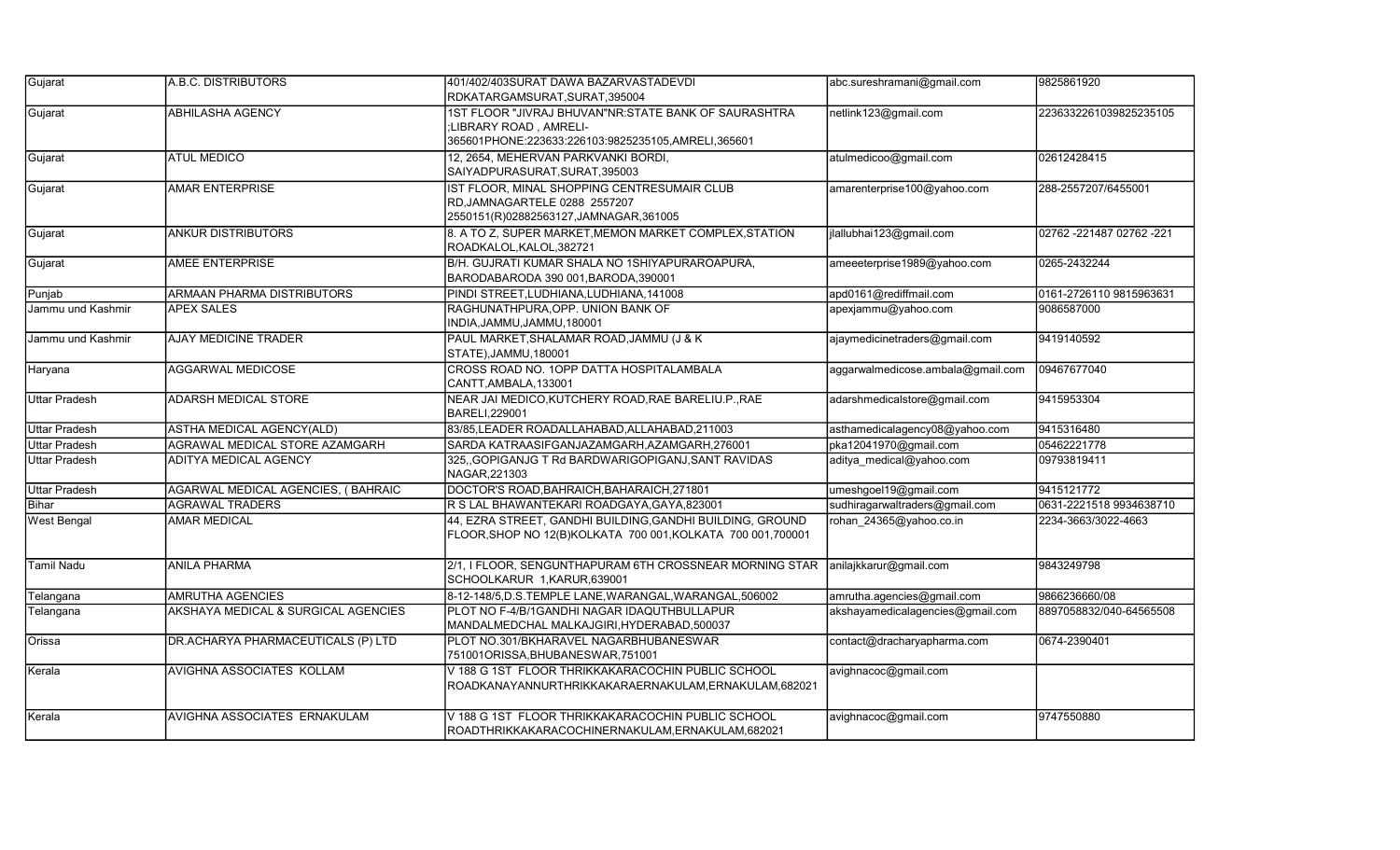| Kerala         | <b>AVIGHNA ASSOCIATES CANANNORE</b>        | V 188 G 1ST FLOOR THRIKKAKARACOCHIN PUBLIC SCHOOL<br>ROADKANAYANNURTHRIKKAKARAERNAKULAM,ERNAKULAM,682021                          | avighnacoc@gmail.com                   | 9895276724              |
|----------------|--------------------------------------------|-----------------------------------------------------------------------------------------------------------------------------------|----------------------------------------|-------------------------|
| Kerala         | <b>AVIGHNA ASSOCIATES CALICUT</b>          | <b>UGRA ARCADE</b><br>THALICHALAPPURACalicutCalicutCalicut,CALICUT,673002                                                         | avighnacoc@gmail.com                   | 9747550880              |
| Kerala         | <b>ASWATHI AGENCIES</b>                    | 28/442 A & B , ASWATHY BUILDING , CLUB ROADOPP TO GIRINAGAR L<br>P SCHOOL, KADAVANTHRAERNAKULAM, KADAVANTHRA, 682020              | aswathi2k09@gmail.com                  | 4037202/203/204/205     |
| Karnataka      | SRI ANANDALAKSHMI AGENCIES                 | ALA ARCADE' IST FLOOR3RD CROSS M G ROAD, TUMKUR, 572101                                                                           | alatmk1@gmail.com                      | 9448308538              |
| Karnataka      | <b>ANKITA MEDICAL DISTRIBUTORS</b>         | K NO 479:430(ABOVE SELLAR)28TH WARD, BEHIND K.B.PILLAPPA<br>COMPLEX, KORACHARAPETECHICKBALLAPUR, CHICKBALLAPUR, 5621 m<br>101     | ankita.medicaldistributors999@gmail.co | 08156-73967             |
| Madhya Pradesh | <b>BAKLIWAL BROTHERS(IND)</b>              | LG-20,21,22 DAWA BAZAR13-14,, R.N.T. MARGINDOREINDORE<br>(M.P.), INDORE, 452001                                                   | bakliwal.brother@gmail.com             | 0731-4084694 2704820    |
| Madhya Pradesh | <b>BABA MEDICAL AGNECIES(HOS)</b>          | BESIDES VAKRATUNDYA COMPLEX, WARD NO.28, KRISHNAPURI<br>DISTRICT, HOSHANGABAD, (M.P.) HOSHANGABAD,<br>(M.P.), HOSHANGABAD, 461001 | babamedicalagencies95@gmail.com        | 07547-275349 9993258863 |
| Maharashtra    | <b>BHARAT DISTRIBUTORS(CHQ)</b>            | MEDICINE MARKET18 A RADHAKISHAN WADIJILHA<br>PETHJALGAON, JALGAON 431 001, 431001                                                 | bharat distributors@yaho.com           | 9823022391              |
| Maharashtra    | <b>BHAGIRATH DISTRIBUTORS ( AURANGABAD</b> | SHOP NO 8/9/10, SURANA APTBARUDGAR<br>NALAAURANGPURAAURANGABAD, AURANGPURA, 431001                                                | distributorsbhagirath@gmail.com        | 0240-2339020            |
| Maharashtra    | <b>BORA AGENCIES (CHQ)</b>                 | ""AJAY BULDING"""3340, BURUD<br>LANEAHMEDNAGARMAHARASHTRA, AHMEDNAGAR, 414001                                                     | boraanr@gmail.com                      | 0241-2344082/942        |
| Maharashtra    | <b>BHAGIRATH AGENCY(CHQ)</b>               | SHOP NO 1 AND 2, WING NO 6, CHATRAPATI SHIVAJI MAHARAJ<br>SANKUL, DAWA BAZAR, JALNA, JALNA, 431203                                | pradip.mantri19@gmail.com              | 02482-231470            |
| Maharashtra    | <b>BAJAJ MEDICAL STORES</b>                | GURUWAR PETHAMBEJOGAIDIST BEEDX, AMBEJOGAI, 431517                                                                                | bajajmediamba@gmail.com                | 9422932031              |
| lMaharashtra   | <b>BRAHMHGIRI ENTERPRISES (CHQ)</b>        | SHRIRAM CHHAYA, 10 KAPSE LANEMALEGAONDIST<br>NASIK, MALEGAON, 423203                                                              | brahmagirient@gmail.com                | 02554-231056            |
| Maharashtra    | <b>BHARAT AGENCIES (LATUR)(CHQ)</b>        | SHOP NO 1, H NO R 6/266MASJID ROAD, SALLE GALLI ROADBELOW<br>SANGAMESHWAR HOSTELLATUR, LATUR, 413512                              | bharatagencieslatur@gmail.com          | 02382 248789            |
| Maharashtra    | <b>BALDAWA ENTERPRISES (CHQ)</b>           | SHOP NO F-7-12, 1ST FLOORDAMANI COMPLEX, DATTA<br>CHOWKSOLAPUR, SOLAPUR, 413007                                                   | baldawa.enterprises@rediffmail.com     | 0217-2624074/262        |
| Maharashtra    | <b>BALAJI AGENCIES (CHQ)</b>               | ABOVE VISHWESH MEDICAL STORESNEW MONDHA<br>RDPARBHANIX, PARBHANI 431 401, 431401                                                  | balajiagenciespbn@gmail.com            | 9421306642              |
| Maharashtra    | <b>BAHETI DISTRIBUTORS (CHQ)</b>           | 542. SOUTH KASBANEAR DATE GANAPATI<br>TEMPLESOLAPUR413007,SOLAPUR,413007                                                          | baheti.sham@gmail.com                  | 0217-2326168/271        |
| Maharashtra    | <b>BAFNA MEDICO</b>                        | S.NO 135, PLOT NO. 1,2,3 AND S.NO 136 PLOT NO.1GUNJALWADI,<br>TALUKA SANGAMNER, SANGAMNERDIST<br>AHMADNAGAR, SANGAMNER, 422605    | bafnamedico@gmail.com                  | 9011871111              |
| Maharashtra    | <b>BALAJI AGENCIES</b>                     | SHOP NO. 12,13,16 &17, DAWA BAZARPLOT NO. 9, SHRAWAGI<br>PLOT,HOLICROSS CONVENT ROAD,AKOLA,AKOLA,444001                           | balajiagenciesakl@gmail.com            | 0724 2431429            |
| Gujarat        | <b>BADSHAH MEDICAL AGENCIES</b>            | G/F., CHAMAN MANZIL, HUSAINI MOHALLA, DR. STS<br>MARG, DAHOD, DAHOD, 389151                                                       | bmagency1_dhd@yahoo.com                | 02673-224316            |
| Gujarat        | <b>BHAKTI CORPORATION</b>                  | 19, GAJJAR CHAMBERSDETROJ RDKADI - 382 175(B.K. TO. S S<br>C), KADI, 382175                                                       | bhakticorpo@gmail.com                  | 02765-292132            |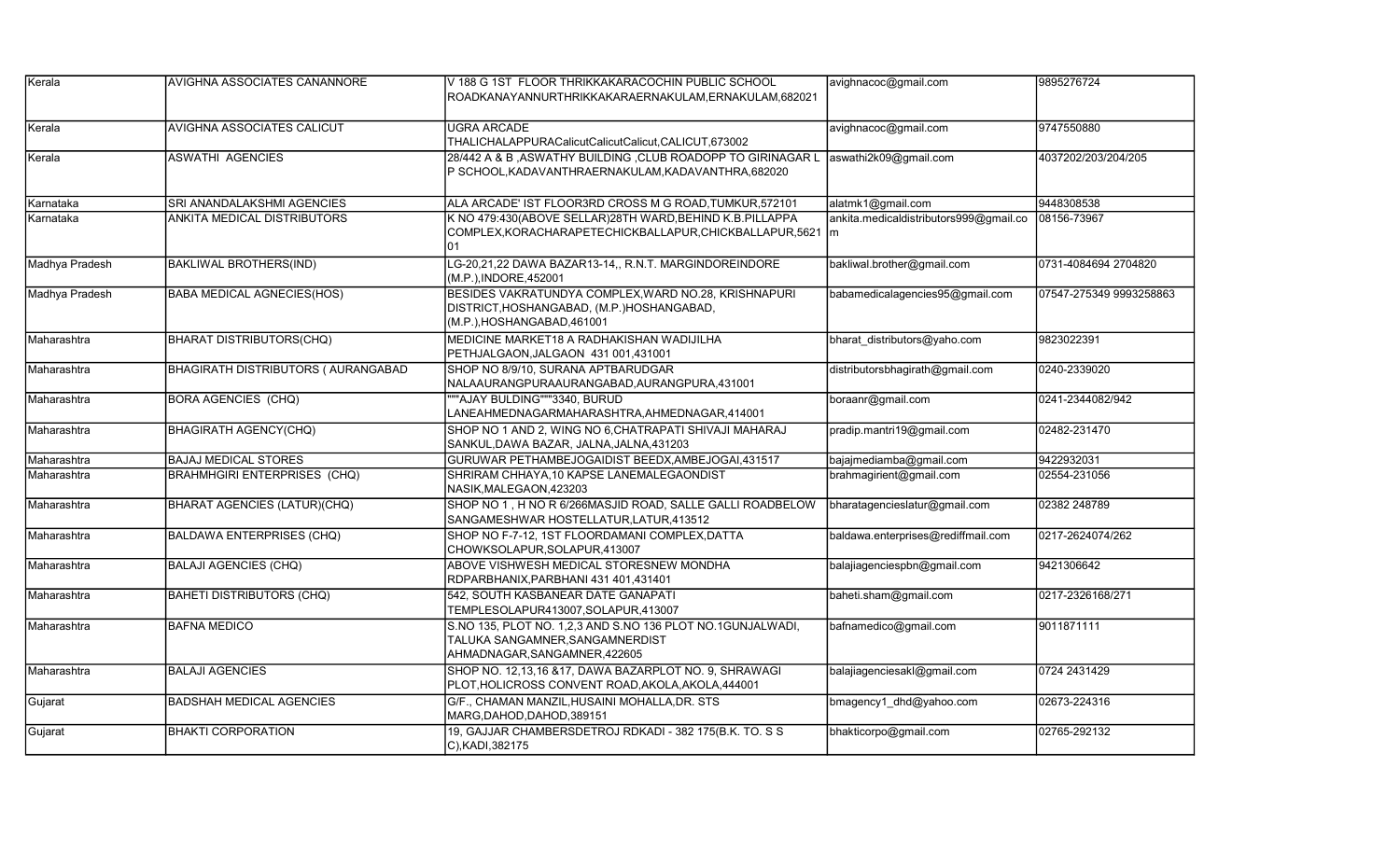| Gujarat                 | <b>B M PHARMA</b>                   | A/65, 1ST. FLOORKILACHAND SHOPPING CENTERPATAN-384                                                                                                                | bmpharmapatan@gmail.com        | 02766-233624            |
|-------------------------|-------------------------------------|-------------------------------------------------------------------------------------------------------------------------------------------------------------------|--------------------------------|-------------------------|
|                         |                                     | 265, PATAN, 384265                                                                                                                                                |                                |                         |
| Gujarat                 | <b>BHARAT MEDICAL AGENCY</b>        | F-FAILASH COMPLEXBUS STATION RD.GONDAL,GONDAL,360311                                                                                                              | bharatvivekgondal@gmail.com    | 9979052005              |
| Gujarat                 | <b>B K AGENCY</b>                   | AMIR ROADPALANPURTELE-02742-7049F 9, PALANPUR, 385001                                                                                                             | bk.agency1982@gmail.com        | 02742-258116            |
| Delhi                   | <b>BRITISH MEDIDEALS</b>            | B-46, LAWRENCE ROAD, INDUSTRIAL AREADELHI., DELHI, 110035                                                                                                         | SAWHNEYKUNAL@YAHOO.COM         | 47046623 9810699965     |
| Haryana                 | <b>BHARAT ENTERPRISES</b>           | 6275/111, NICHOLSON ROADGROUND AND 1ST FLOOR, WEST SIDE<br>PROPERTYAMBALA CANTTAMBALA CANTT,AMBALA,133001                                                         | tarundua bharat@rediffmail.com | 1712640870              |
| Bihar                   | <b>BHAWANI DRUG DISTRIBUTORS</b>    | <b>IFIRST FLOOROPP IMLI CHATTI PETROL PUMPKISHORE</b><br>COMPLEX, MUZAFFARPUR, 842001                                                                             | bhawanidrug1995@gmail.com      | 0621-2227209            |
| Orissa                  | <b>BANSAL ENTERPRISERS</b>          | OPP:UNION<br>BANKMARWARIPARAJHARSUGUDA.,JHARSUGUDA,768201                                                                                                         | mkbansal1999@gmail.com         | 06645-271023            |
| Telangana               | <b>BALAJI PHARMA DISTRIBUTORS</b>   | DOOR NO:4-1-68, MALLIKARJUNA<br>COMPLEXOSMANPURAKARIMNAGAR,KARIMNAGAR,505001                                                                                      | balajipharmaknr@gmail.com      | 9849234470/0878-6600736 |
| Andra Pradesh           | <b>BALAJI MEDICAL CORPORATION</b>   | 9-10-51A, D.S BUILDINGSNAAZ CENTREGUNTUR 522<br>001.GUNTUR,522001                                                                                                 | bmcguntur1@gmail.com           | 9849828896              |
| Andra Pradesh           | SRI BABA MEDICAL DISTRIBUTORS       | 11-37-24A, CHIPPADAVARI STREETVIJAYAWADA 520<br>0016652845,6652947, VIJAYAWADA, 520001                                                                            | bmd_vjw@yahoo.co.in            | 9848295996              |
| Kerala                  | <b>BIGFIELD DRUG LINKS</b>          | PMC VIII/510(5&7)BIGFIELDS & PARTNERS AVENUEGENERAL<br>HOSPITAL ,MELEVETTIPURAM<br>ROADPATHANAMTHITTA, PATHANAMTHITTA, 689645                                     | bigfields123@gmail.com         | 0468 22231382226741     |
| Karnataka               | BHARAT MEDICAL AND GENERAL AGENCIES | NO.1980, 2ND FLOOR, 26TH CROSS, 9TH MAIN, BANASHANKARI 2ND<br>STAGE, BANGALORE, BANGALORE, 560070                                                                 | bmga_rp@yahoo.com              | ΙX                      |
| Karnataka               | VAMAN PHARMA Pvt LTD DIRECT SUPPL   | No. 152/16, Ground & First Floor, Dorasanipalya, Bilekahalli Village, Begur<br>Hobli, Off Bannerghatta Road, Opp to IIM, Bangalore 560<br>076., BANGALORE, 560076 | supply@vamanpharma.com         | 9342528866/8971324288   |
| Karnataka               | M/S.BHARAT MEDICAL AND GENERAL AGEN | NO.1980, 2ND FLOOR, 26TH CROSS, 9TH MAIN, BANASHANKARI 2ND<br>STAGE, BANGALORE, BANGALORE, 560070                                                                 | purchase@bharathrajesh.co.in   | 9845340065              |
| Maharashtra             | <b>C.T.DISTRIBUTORS</b>             | OFFICE NO 1, GROUND FLOOR858/859, SADASHIV PETHNEAR DNYAN   c.t.distributors@gmail.com<br>PRABODHINIPUNE,PUNE,411030                                              |                                | 020-24479685/244        |
| Chhaattisgarh           | <b>CITY CHEMIST BILASPUR</b>        | 18,19, MEDICAL COMPLEXBEHIND HOTEL<br>AJIT,TELIPARABILASPUR,BILASPUR,495001                                                                                       | sureshkalwani001@gmail.com     | 9827193199              |
| Chhaattisgarh           | <b>CITY CHEM AMBIKAPUR</b>          | NEW BUS STAND ROADAMBIKAPURDIST<br>SURGUJA, AMBIKAPUR, 497001                                                                                                     | citychem@gmail.com             | 9893141941              |
| Maharashtra             | CHANDAN PHARMACEUTTICAL (PUNE)      | GR. FLOOR SHOP, SR.NO.32/1, PLOT NO.8BEHIND MEHENDALE<br>GARAGEERANDAVANEKothrudPUNE,PUNE,411004                                                                  | chandanpharmapune@gmail.com    | 8888850912              |
| Maharashtra             | <b>CHANDA AGENCIES</b>              | 12-13, DAWA BAZARMAHAVIR PLAZARALLIES<br>PLOTAMRAWATI,AMRAVATI,444601                                                                                             | agencieschanda@gmail.com       | 0721-26735522591        |
| Maharashtra             | M/S CHOUDHARY & CO                  | SHOP NO 9 / 10 / 11SANJIVANI SANKUL, GOLE COMPLEX, GOLE<br>COLONY,X,NASHIK,422002                                                                                 | chaudhari.co@gmail.com         | 0253-2574287/231        |
| Gujarat                 | <b>CAMBAY MEDICAL AGENCY</b>        | NANI UNCHI SERIKHAMBHAT.TELE-02698-20244F-<br>11, KHAMBHAT, 388620                                                                                                |                                | 9879018885              |
| Gujarat                 | <b>CHANDRAMAULI AGENCIES</b>        | G-1, SUKHSHANTI COMPLEX, KALANALA. BHAVNAGAR (<br>GUJARAT), BHAVNAGAR, 364001                                                                                     | kaushalmehta1976@gmail.com     | 0278-2515775 3290345    |
| <b>Himachal Pradesh</b> | CHAUDHARY MEDICAL AGENCIES          | DHALPUR, TEH KULLUKULLU (H.P), KULLU, 175101                                                                                                                      | cma_cmd@yahoo.in               | 9816024404              |
| Haryana                 | CHUGH MEDICOSE                      | 6-7, GOPAL MEDICINE COMPLEXCIVIL ROADROHTAK-124<br>001HARYANA, ROHTAK, 124001                                                                                     | chugh medicos@yahoo.co.in      | 1262253911              |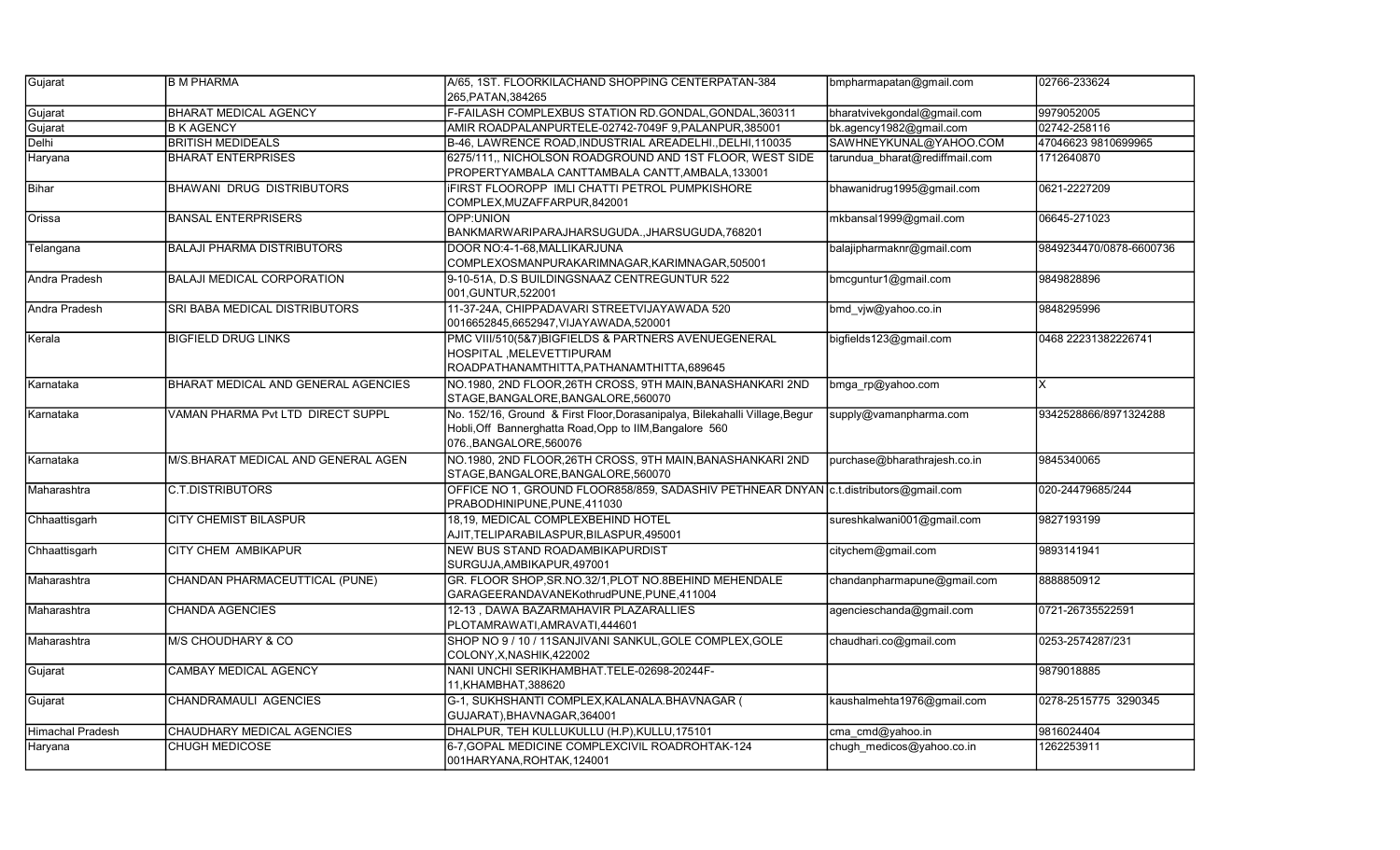| Haryana              | CENTRAL MEDICAL AGENCIES            | 6, DRUG STREET, CITY THANA ROADHISAR, HISAR, 125001                                                                                    | central.med.ag.hisar@gmail.com | 1662272619                |
|----------------------|-------------------------------------|----------------------------------------------------------------------------------------------------------------------------------------|--------------------------------|---------------------------|
| Orissa               | CHANDUKA AGENCIES                   | MANIK GHOSE BAZARCUTTACK 753002CUTTACK, 753002                                                                                         | ritesh@kyalpharmagroup.com     | 9437477081                |
| Orissa               | CHANDUKA AGENCIES BBSR              | MANIK GHOSE BAZARCUTTACK - 753002CUTTACK, 753002                                                                                       | ritesh@kyalpharmagroup.com     | 9437477081                |
| Tamil Nadu           | CHELLAS VIDANKAR PHARMA DISTRIBUTOR | 133A, Azad Road, VijayapuramOld Nagai Salai, TIRUVARUR, 610001                                                                         | chellasvidankar@gmail.com      | 7373089087                |
| Kerala               | CANNANORE DRUG LINES                | FORT ROADCANNANORE - 670001, CANNANORE, 670001                                                                                         | CDLKNR@GMAIL.COM               | 0497-502877               |
| Kerala               | <b>CLASSIC AGENCIES</b>             | IX/198E, A.P ARCADE, M.C. AVENUE, GURUVAYOOR<br>ROADKUNNAMKULAM,TRICHUR,680503                                                         | apmdkkm@gmail.com              | 0488-225434               |
| Chhaattisgarh        | DULHANI MEDICAL AGENCIES            | MAHARNI HOSPITAL ROAD, JAGDALPUR 494001MAHARNI HOSPITAL<br>ROAD JAGDALPUR, JAGDALPUR, 493773                                           | dulhaniagencie@gmail.com       | 94242825319826455960      |
| Madhya Pradesh       | DUGGAD MEDICAL AGENCIES(UJN)        | 23, 24, 25, DAWA BAZAR, MADHAV CLUB ROAD, FREEGANJ, UJJAIN<br>(M.P.), UJJAIN, 456006                                                   | duggad1.manish@gmail.com       | 0734-2556416              |
| Madhya Pradesh       | DHRUVI PHARMA PVT LTD (IND)         | Shop No/Plot No.: Plot No. 160-161Pu 4, Sch No. 54, Ab<br>Road, Indore, INDORE (M P), INDORE, 452010                                   | dhruviindore@gamil.com         | 0731-2577876 / 9303277446 |
| Madhya Pradesh       | D.N.SANGHVI & SONS (INDORE)         | 13/9, 13/13 PIPALIA KUMARRING ROADINDOREINDORE<br>(M.P.), INDORE, 452010                                                               | dns_sanghvi@yahoo.com          | 0731-2306175 2306176      |
| Maharashtra          | DOSHI ABHAY KUMAR CHAGANALAL        | WHOLE SALE CHEMIST & DRUGGISTWARD NO. 6 GHAR<br>NO.311STATION ROAD, P.B.NO 79, BARAMATIDIST<br>PUNE, BARAMATI, 413102                  | doshiajay1@yahoo.com           | 02112-224456/985          |
| Maharashtra          | DWARAKA DISTRIBUTORS (CHQ)          | SHOP NO. 1, H NO. 2-11-28/25, PLOT NO. 117BEHIND MARATHWADA<br>HOSPITALBROBAN AREA, VAZIRABAI, NANDEDX, NANDED, 431601                 | dwarka.dist.nnd@gmail.com      | 9422172040                |
| Maharashtra          | DHANWANTARI MEDICAL AGENCIES        | TPS 11, FINAL PLOT NO :253,OPPOSITE OF VARAD OFFSET, NR. R. R.<br>VIDHYALAYAJALGAON, JALGAON, 425001                                   | dmajalgaon@gmail.com           | 9850193094                |
| Maharashtra          | DAGDIYA DISTRUBUTORS                | PLOT NO. 74, SHEETNO.36 , INFRONT OF COURT, CIVIL<br>LINESWASHIM,WASHIM,444505                                                         | dagdiyadistributor@gmail.com   | 07252-233023              |
| Gujarat              | D. D. AGENCY                        | AZAD CHOWKJUNAGADHTELE-0285-22131F-12,JUNAGADH,362001                                                                                  | hemaajaypatel1978@gmail.com    | 285-2622131               |
| Gujarat              | DHRUVI PHARMA PVT. LTD.             | KTC HOUSE,SHAYONA SILVER ESTATE PART -2S G ROAD,<br>GOTANEAR LAMBADA BESIDE AUDA WATER TANKBH SILVER OAK<br>COLLEGE, AHMEDABAD, 382481 | ahm@dhruvipharma.com           | 079-40055601602603        |
| Gujarat              | <b>DEEP DISTRIBUTORS</b>            | POST BOX NO. 51, NEHRU STREETVAPI, VAPI, 396191                                                                                        | deepmedical@yahoo.com          | 9825127704                |
| Gujarat              | DESAI MEDICAL STORE                 | SHOP NO.26GROUND FLRMARUTI NANDAN COMPLEXMANDAL Rd.<br>VIRAMGAMVIRAMGAM, VIRAMGAM, 382125                                              | desaimedicalstores@gmail.com   | 0271-533853-9825037319    |
| Gujarat              | DEV PHARMACHEM INTERNATIONAL        | 40 CELLERMADHAV DEEP COMPLEXBHAVNAGAR -<br>364002, BHAVNAGAR, 364001                                                                   | devdpci@gmail.com              | 0278 3001397 3004398 2511 |
| Haryana              | <b>DURGA MEDICINE AGENCIES</b>      | 215/19 WARD NO 8, PARTAP COLONYBEHIND CENTRAL BANK OF<br>INDIARAILWAY ROADKURUKSHETRA, KURUKSHETRA, 136118                             | durgamedicine15@gmail.com      | 1744291415                |
| <b>Uttar Pradesh</b> | DHARAM MEDICAL AGENCY (CE)          | SHOP NO-3 & 5, GOVIND PLAZA, BOUNDARY ROAD, MEERUT<br>CANTT, MEERUT, MEERUT, 250002                                                    | vaccine hub@yahoo.co.in        | 9412704904                |
| <b>Uttar Pradesh</b> | <b>DRUG CENTRE</b>                  | C/O SANDEEP SONI18 2 JHARNA GATENEW<br>ROADJHANSI, JHANSI, 284001                                                                      | jeetu.soni@gmail.com           | 9395063426                |
| <b>Uttar Pradesh</b> | <b>D.N.ASSOCIATES</b>               | SUGNAMAL MARKET, 1ST FLOORSHOP NO.839, AMINABAD,<br>LUCKNOWLUCKNOW,LUCKNOW,226018                                                      | dnassociates.lko@gmail.com     | 9839063042                |
| <b>Uttar Pradesh</b> | <b>DRUG CENTRE (JUNPUR)</b>         | DHALGAR TOLACHOWK, JAUNPUR, JAUNPUR, 222001                                                                                            | dcjnp@rediffmail.com           | 9336511221                |
| Orissa               | <b>DRUGS POINT</b>                  | HOTEL DINGODENA COMPLEXDINANATH LANEROURKELA<br>769001ROURKELA, ROURKELA, 769001                                                       | drugspointrourkela@gmail.com   | 9937387859                |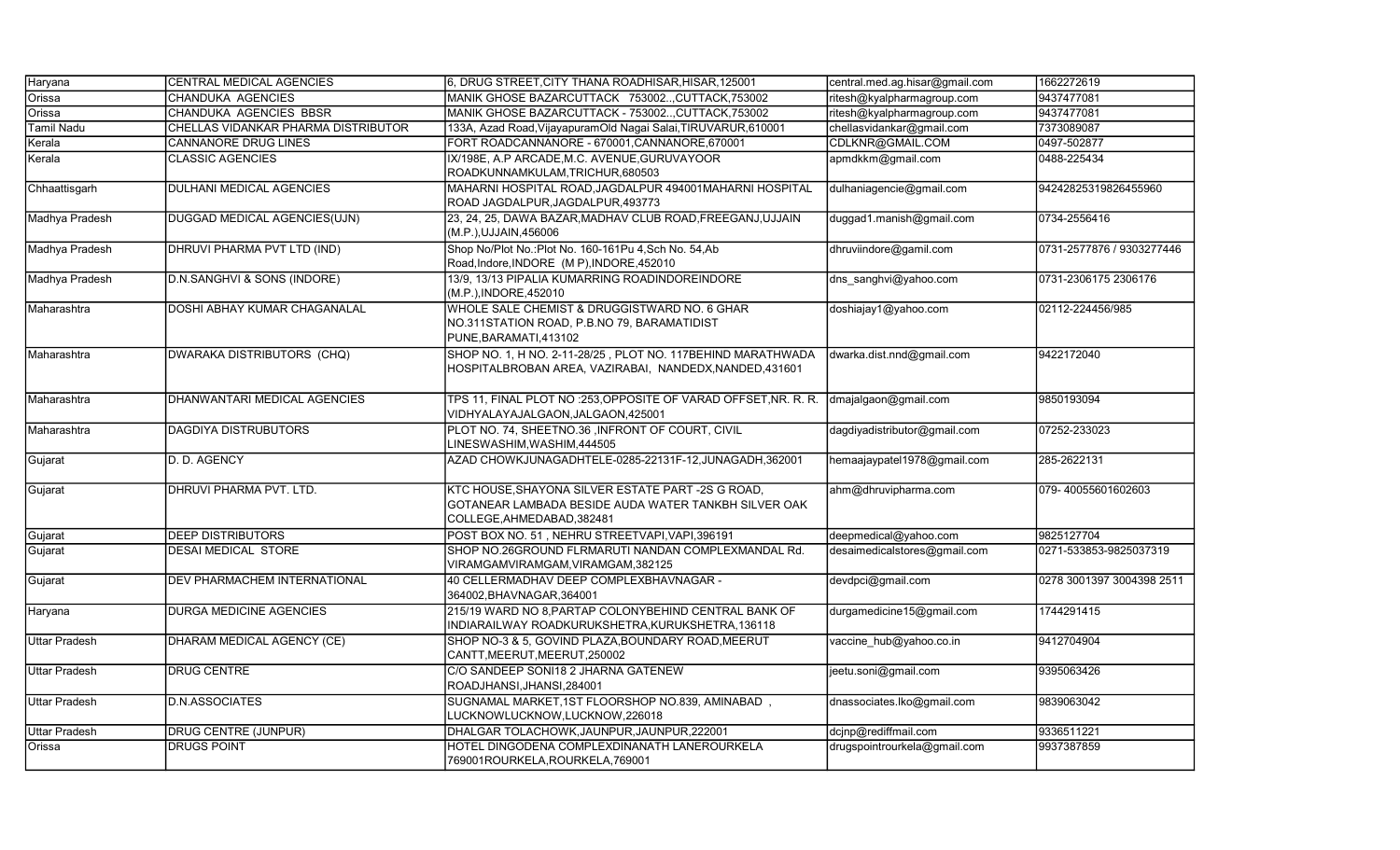| Orissa         | <b>IDURGA PHARMACEUTICALS</b>          | GAIETY ROADSAMBALPUR 768001, SAMBALPUR, 768001                                                                                             | durgapharma07@gmail.com          | 0663-2522075            |
|----------------|----------------------------------------|--------------------------------------------------------------------------------------------------------------------------------------------|----------------------------------|-------------------------|
| Karnataka      | DHANVANTARI DISTRIBUTORS(MNG)          | NO. D NO. 1-1-44F, GROUND FLOOR, HEBBAR BLDG, KADIYALI, PO<br>KUNJIBETTU,UDUPI,UDUPI,576102                                                | ddistributors@gmail.com          | 9448375723              |
| Maharashtra    | <b>DEEPALI DRUG DISTRIBUTORS</b>       | HOUSE NO.412, GROUND & 1ST FLOOR, PLOT NO.5,<br>KAMATGHAR, BABA RAMDEV MANDIR,<br>KANERIBHIWANDI, BHIWANDI, 421302                         | ddd.birla@gmail.com              | 02522255586             |
| Karnataka      | <b>EVEREST ENTERPRISES</b>             | PHARMACEUTICAL DISTRIBUTORSGEETANJALI, 10-1-<br>70BKANAKADASA ROAD, UDUPI., UDUPI, 576101                                                  | everestpnayak@gmail.com          | 9480827566              |
| Goa            | E C AGENCIES                           | SHOP No. 12, BLDG. A, DATTA GIRI APTS., VARDE VALAULIKAR<br>ROAD, MARGAO, SALCETTE, MARGAO, 403601                                         | normandasilva@hotmail.com        | 0832273411              |
| Gujarat        | <b>ARIHANT FINE PHARMA AGENCY</b>      | MISTRY BUILDINGM.G.ROAD, BILIMORA, BILIMORA, 396321                                                                                        | jivandharapharma@gmail.com       | 9377752557              |
| Gujarat        | <b>GUJARAT MEDICINES</b>               | F-48 TIRUPATI MARKETNEAR BUS<br>STAND, SIDDHPUR, SIDDPUR, 384151                                                                           | gujrat.vinod@gmail.com           | 9925150320              |
| Maharashtra    | GANESH MEDICAL DISTRIBUTORS(CHQ)       | MILKAT NO 1394 SHANTAI BUILDINGKEDGAON STATION, TAL<br>DAUNDDIST PUNEX, KEDGAON, 412203                                                    | g.m.d.kedgaon@gmail.com          | 98904-75021/9890        |
| Gujarat        | <b>GURUKRUPA MEDICAL AGENCY</b>        | Y.K PALACE<br>,LUHARPOLEMACHALLIPITHSHAHPORESURAT,SURAT,395003                                                                             | gurukrupaa87@yahoo.com           | 0261-24117632402655     |
| Chhaattisgarh  | <b>GAJANAND MEDICAL STORES</b>         | MAIN ROAD, P.O. NAILADISTT JANJGIRCHHATTISGARH, NAILA, 495668 gajanandnaila@gmail.com                                                      |                                  | 07817-222205 9424169725 |
| Andra Pradesh  | <b>AUROBINDO DRUGS (GNT)</b>           | D.NO:8-72, BLOCK-IIPRASAD PLAZA, KAMAIAHTHOPU CENTER, M.G.<br>ROADVIJAYAWADA,VIJAYAWADA,520007                                             | aurobindodrugs@gmail.com         | 0866-3202242            |
| Madhya Pradesh | <b>GURU NANIK MEDICAL AGENCIES KTN</b> | OPP. S.R. HIGH SCHOOL1ST FLOOR, SHUBHASH CHOWKKATNI PH<br>07622 R 53284 O 53773KATNI 483501, KATNI, 483501                                 | guruagency@gmail.com             | 9300324434              |
| Madhya Pradesh | <b>GAURAV MEDICAL AGENCIES SATNA</b>   | MEERA COMPLEX, JAGATDEV TALAB ROADSATNASATNA<br>(MP), SATNA, 485001                                                                        | raghu_fil@yahoo.com              | 7566556310              |
| Madhya Pradesh | <b>GOPI MEDICAL STORES(IND)</b>        | 97, L G DAWA BAZARR N T MARGINDOREINDORE<br>(M.P.), INDORE, 452001                                                                         | sunilkumarbhandari835@gmail.com  | 9226360694              |
| Madhya Pradesh | GURUKRAPA MEDICAL AGENCIES(KNW)        | GURUKRIPA CHAMBERS, SHIVAJI CHOWK, KHANDWAGURUKRIPA<br>CHAMBER, SHIVAJI CHOWK, KHANDWA M.P. 454 001, 454001                                | gma.knw@gmail.com                | 0733-2223874            |
| Chhaattisgarh  | <b>GAYATRI MEDICAL AGENCIES</b>        | MEDICAL COMPLEX38, OPP, HOTEL<br>AJEETTELIPARABILASPUR, BILASPUR, 495006                                                                   | gayatri.bilaspur@gmail.com       | 26981/20277             |
| Madhya Pradesh | <b>GOUD PHARMA DHAR</b>                | 18, SHIVAJI MARGDHAN MANDIDHARDHAR (M.P.), DHAR, 454001                                                                                    | goudpharmadhar@gmail.com         | 07292-41118698260-69522 |
| Maharashtra    | <b>GREAT INDIA PHARMACEUTICALS</b>     | SHOP NO 38 - 39, GROUND FLOOR, SR. NO 244A-2, 244A-3, 244-7CST<br>NO 4533, DAWA BAZAAR, CHINCHAWAD STATION,<br>CHINDCHAWAD, PIMPRI, 411019 | greatindiadistributors@gmail.com | 020-27426343            |
| Maharashtra    | <b>GEETA MEDICAL AGENCIES</b>          | SHOP NO 112,13,14MAHAVIR PLAZAAMRAWATI,AMRAVATI,444601                                                                                     | geetamedicals@gmail.com          | 9422957999              |
| Maharashtra    | <b>GAJANAN AGENCIES</b>                | PROPERTY NO 320, WARD NO-2A, DESHMUKH PLOT, CIVIL<br>LINE, KHAMGAON, KHAMGAON, 444303                                                      | gajananag@gmail.com              | 07263-253152            |
| Maharashtra    | <b>GANDHI AGENCEIS</b>                 | ""RATNATRAYA"" 1 ST FLOOR"MARWADI GALLIMAHAVIR<br>PETHOSMANABAD,OSMANABAD,413501                                                           | Gandhi.agencies@gmail.com        | 02472-222723            |
| Maharashtra    | <b>M/S GAJANAN ENTERPRISES</b>         | HOUSE NO 2-10-274, GROUND FLOORSHOP NO-1, SAHYOG<br>NAGAR, NEAR GANAPATI MANDIR, TALUKA BEED, BEED, 431122                                 | enterprisesgajanan@gmail.com     | 9226935230              |
| Maharashtra    | <b>GOYAL AGENCIES</b>                  | GOYAL TALKIES SQUARE, KAMPTEEDIST NAGPUR, KAMPTEE, 441002                                                                                  | goyalagencykpt@gmail.com         | 01709-288987            |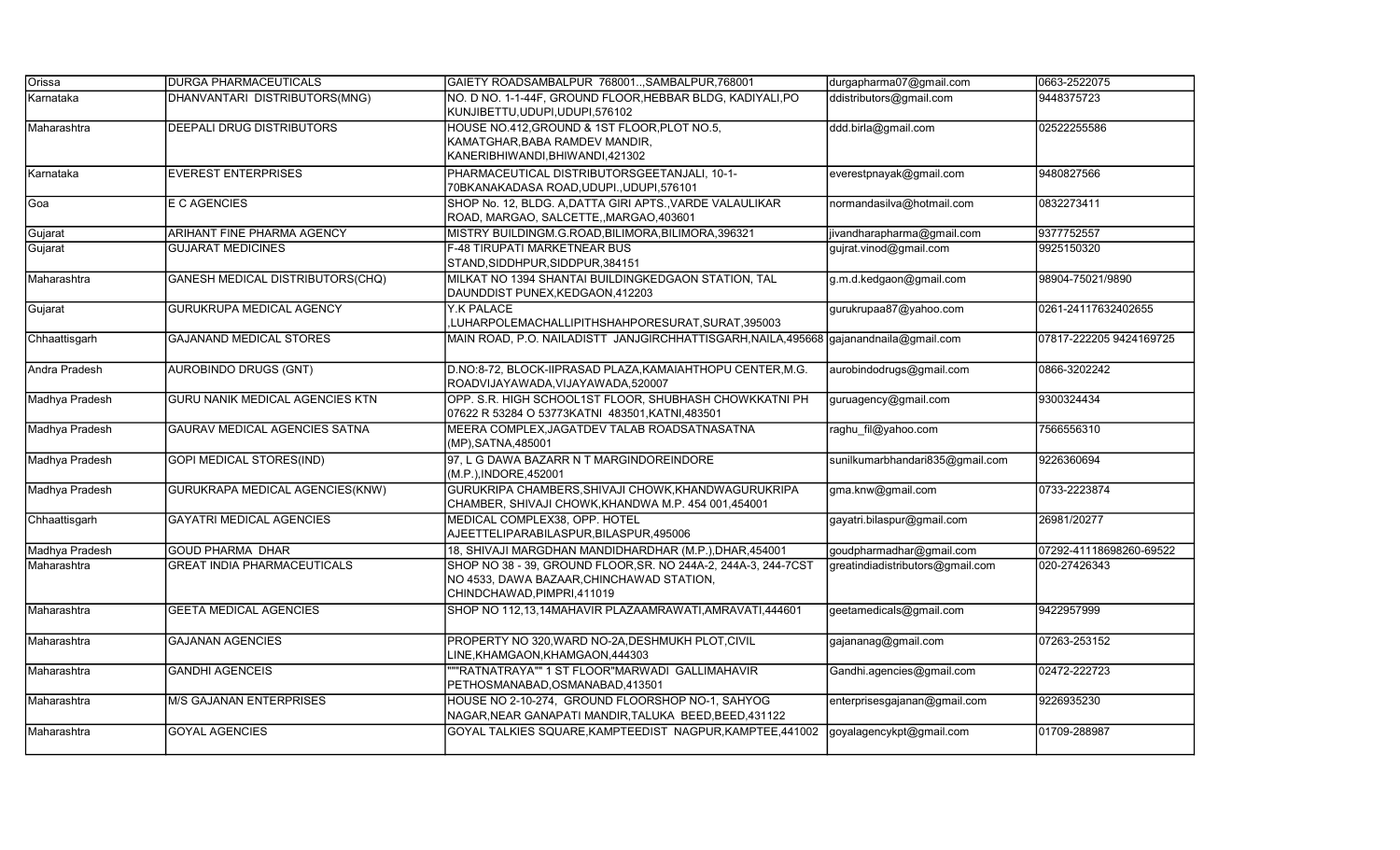| Maharashtra          | <b>GOPAL MEDICAL STORES</b>      | TALREJA'S SHIVAJI COMPLEX, BULDHANA                                                                         | mtg0015@gmail.com                  | 07267-22704             |
|----------------------|----------------------------------|-------------------------------------------------------------------------------------------------------------|------------------------------------|-------------------------|
|                      |                                  | ROAD, MALKAPUR, MALKAPUR, 443101                                                                            |                                    |                         |
| Madhya Pradesh       | <b>GOYAL MEDICOSE(TKM)</b>       | JHANSI ROAD BEHIND CHIEF STOREBHATNAGAR<br>COLONYTIKAMGARHTIKAMGARH(M.P.),TIKAMGARH,472001                  | goyalmedicose13@gmail.com          | 9425336132              |
| Gujarat              | <b>GOVINDLAL NARANDAS GANDHI</b> | STATION ROAD, NR. POST<br>OFFICEDHANDHUKA(DIST.AHMEDABAD)TELE 02713 72462F<br>15, AHMEDABAD, 382460         | gngandhi dhandhuka@yahoo.com       | 9825389793              |
| Delhi                | <b>GAUTAM ENTERPRISES</b>        | WZ-69B, MUKHERJEE PARKTILAK NAGARNEW DELHINEW<br>DELHI, DELHI, 110018                                       | gautamenterprises67@gmail.com      | 011-25982030 9868124105 |
| Haryana              | <b>GANDHI MEDICAL HALL</b>       | KACCHA BERI ROAD, ROHTAK, ROHTAK, 124001                                                                    | vickyrohit22@gmail.com             | 1262236382              |
| Chandigarh           | GURU NANAK MEDICOS (P) LTD.      | S.C.O., 290SECTOR 35 - DCHANDIGARH, CHANDIGARH, 160022                                                      | gnmpl@yahoo.com                    | 0172-2602085 5007085    |
| Haryana              | <b>GYANDEEP ENTERPRISES</b>      | PHARMACEUTICALS DISTRIBUTORS562, GOPI COLONY, OLD<br>FARIDABAD, FARIDABAD, 121002                           | gyandeep562@gmail.com              | 9811058054              |
| <b>Uttar Pradesh</b> | <b>GOPIRAM SHAMSUNDER(VRN)</b>   | 30, NEHRU MARKETVARANASI, VARANASI, 221001                                                                  | gopiramshyamsunder@gmail.com       | 9415262931              |
| Chhaattisgarh        | <b>GITIKA PHARMACEUTICALS</b>    | SHOP NO. 12-A, GROUND & BASEMENT FLROLD MEDICAL<br>COMPLEXRAJBANDHA MAIDAN, WARD NO. 36, Raipur, 492001     | gitikapharma@gmail.com             | 9303329640              |
| Jharkhand            | <b>G P SALES RANCHI</b>          | 39 SHRADHNAND ROADRANCHIRANCHIJHARKHAND, RANCHI, 834001                                                     | sidsinghania@gmail.com             | 919204229041            |
| Bihar                | <b>GREEN AGENCIES</b>            | NEAR STATE BANK ATMLINE BAZARN.H. 31PURNEA (BIHAR<br>), PURNEA, 854301                                      | greenagencies5000@gmail.com        | 9430811127              |
| Tamil Nadu           | SHRI GANESH ASSOCIATES(REG)      | FIRST FLOOR, NEW NO 20, OLD NO 36MAHARAJA SURYA<br>ROADTEYNAMPET,CHENNAI,600018                             | shriganesh.online@gmail.com        | 24992363                |
| Karnataka            | <b>GANESH PHARMA</b>             | D NO 30(3) WARD NO 16, ANANTHPUR<br>ROAD, BELLARY., BELLARY, 583101                                         | ganeshpharmably@gmail.com          | 9845000405              |
| Karnataka            | <b>SHRI GANESH AGENCIES</b>      | SHOP NO.8-6-90/1(25)BASAVESHWAR COLONYBEHIND T.V RELAY<br>STATIONBIDAR, BIDAR, 585401                       | bidar.shriganeshagencies@gmail.com | 08482-225246/           |
| Karnataka            | <b>GURUKRUPA AGENCIES</b>        | POST BOX NO. 74, AZIZ MANSION, KOPPIKAR<br>ROADHUBLI,HUBLI,580020                                           | gurukrupa.hubli@gmail.com          | 9448451110 /            |
| Karnataka            | <b>GANGA DISTRIBUTOR</b>         | NO-8-867/1&2 BASEMENTAIYARWADI, ASIF GUNJMAHADEV<br>NAGARGROUND fir & MEZZANINE fir, GULBARGA, 585101       | gangagulbarga@gmail.com            | 9448370334 /            |
| Maharashtra          | <b>HANJI MEDICALS</b>            | 879, NILASHRAY, SUBHASH<br>ROAD, GADHINGLAJ GADHINGLAJ, GADHINGLAJ, 416502                                  | hanjimedicalsgad@gmail.com         | 02327-22084/2256        |
| Maharashtra          | H V SHAH                         | JUNA BAZARAHMEDNAGAR 414 001(VM),AHMEDNAGAR,414001                                                          | vinayshaha.dr@gmail.com            | 9890927001              |
| Karnataka            | VAMAN PHARMA Pvt LTD HUBLI       | PLOT NO.SPL-9,1ST FLOORM.T SAGAR, INDUSTRAIL AREAGOKUL<br>Rd, HUBLI, 580030                                 | vamanpharmahub@gmail.com           | 0836-2337861/62         |
| Maharashtra          | <b>JAY AGENCIES</b>              | OM GROUP CO-OP. HSG.SOCIETY, OPP.GOVT.MILK<br>SCHEMEMURTIZAPUR RDAKOLA, AKOLA, 444001                       | jayakola777@gmail.com              | 7447797647              |
| Madhya Pradesh       | JAIN MEDICAL AGENCIES(MND)       | 6-7, GANEDIWAL DHARMSHALAGANDHI<br>CHAURAHAMANDSAURMANDSAUR (M.P.), MANDSAUR, 458001                        | shibujain70@gmail.com              | 07422-222671            |
| Chhaattisgarh        | JAIN MEDICAL STORES RAIPUR       | 28.29 NEW MEDICAL COMPLEXRAJBANDHA<br>MAIDANRAIPUR, RAIPUR, 492001                                          | raipurjms@gmail.com                | 8839670706              |
| Chhaattisgarh        | JAIN AGENCIES RAJNANDGAON        | KILLA PARADIGVIJAY COLLEGE<br>RDRAJNANDGAON,,RAJNANDGAON,491441                                             | jainagenciesrjn@gmail.com          | 07744-26317             |
| Maharashtra          | <b>JANATA MEDICAL STORES</b>     | PHARMACUITICAL DISTRIBUTORS"""SWAPNAPURI"" SANGRAM<br>NAGAR"MALSHIRAJ ROAD AKLUJDIST SOLAPUR, AKLUJ, 413101 | janataakluj@gmail.com              | 02185-223824/942        |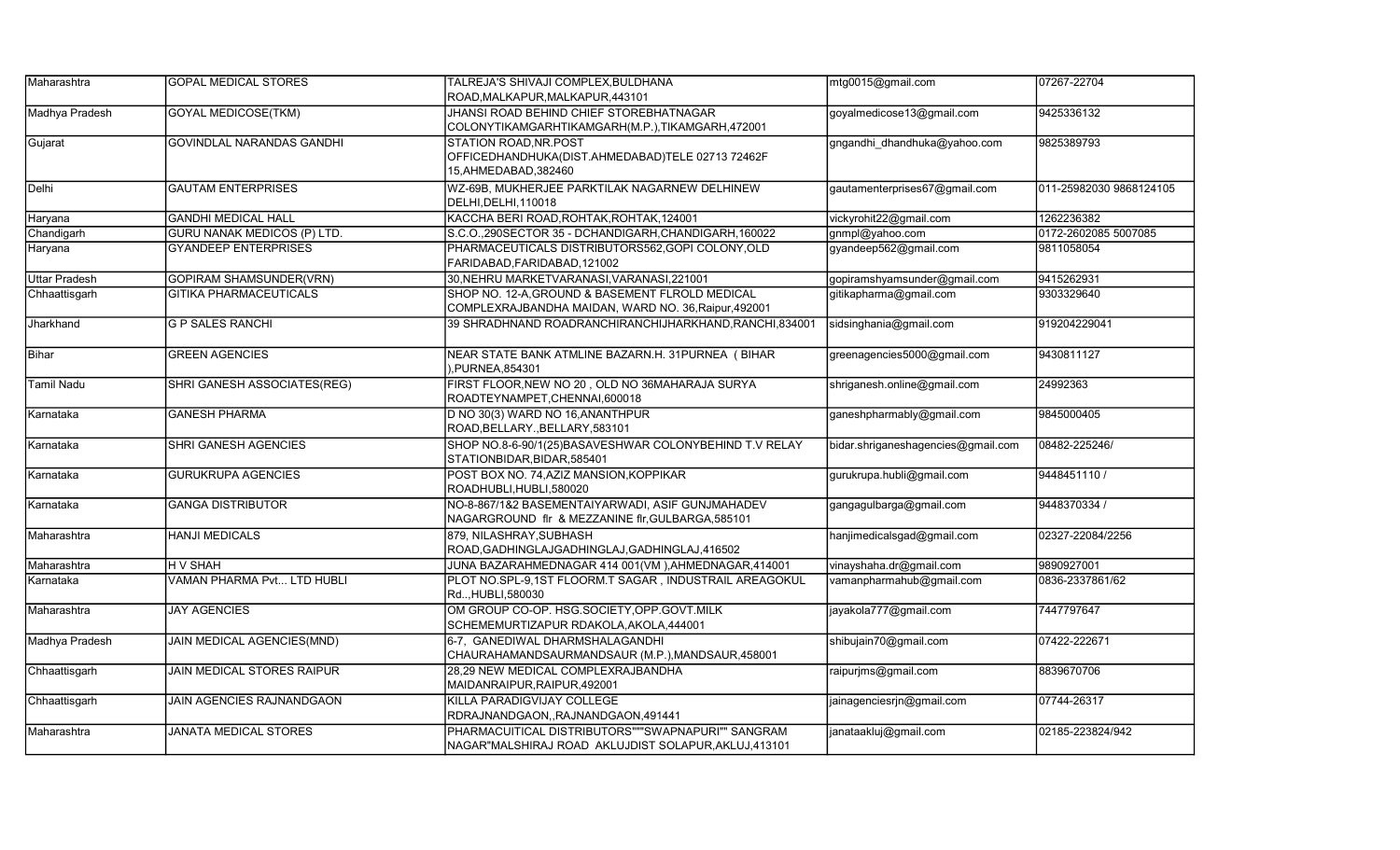| Maharashtra        | J.JASWANTLAL & BROTHERS             | SHOP NO. 13,14,25,26,113,114,213SANDESH DAWA BAZAR, NEAR HAJ  jjaswantlal@gmail.com                           |                                             | 9370151555               |
|--------------------|-------------------------------------|---------------------------------------------------------------------------------------------------------------|---------------------------------------------|--------------------------|
|                    |                                     | HOUSEGANJIPETH, NAGPUR,NAGPUR,440002                                                                          |                                             |                          |
| Maharashtra        | <b>JAWAHAR AGENCIES</b>             | MAIN ROAD, NEAR POLICE STATIONKOPERGAON 423 601DISTRICT<br>AHMEDNAGAR(VM),AHMEDNAGAR,423601                   | jawaharagencies1980@gmail.com               | 02423-222195 / 9         |
| Maharashtra        | <b>JAIN DISTRIBUTORS (PARLI)</b>    | MONDHA PARALI VAIJANATHDIS BEEDPARALI VAIJANATHX,PARALI<br>VAJINATH,431515                                    | baderamn@gmail.com                          | 02446-222041/            |
| Maharashtra        | <b>JAIN DISTRIBUTORS (WAI)(CHQ)</b> | 2410/A/5A/2 FLAT NO 41ST FLOORSONGIRWADI, WAIDIST<br>SATARA, WAI, 412803                                      | jain.distributors@rediffmail.com            | 98223-4587702167         |
| Maharashtra        | <b>JAYANT AGENCIES</b>              | AHINSA MARG DEULGAON RAJADIST BULDHANA, DEULGAON<br>RAJA.443204                                               | jayantagenciesdraja@gmail.com               | 9850810008               |
| Maharashtra        | <b>JAIN DISTRIBUTORS (JALGAON)</b>  | 6/86 OLD BHIKAMCHAND JAIN MARKETJALGAON -<br>425001JALGAON,JALGAON,425001                                     | jaindistributer@gmail.com                   | 2222155                  |
| Gujarat            | <b>JAY DISTRIBUTORS</b>             | JAIN STREETVAPI, VAPI, 393191                                                                                 | jdvapi@gmail.com                            | 9825129112               |
| Gujarat            | JAYANT MEDICAL STORES               | ALANKAR CINEMA<br>ROADSURENDRANAGAR, SURENDRANAGAR, 363002                                                    | jayantmedicals@gmail.com                    | 02752 - 223577 230193    |
| Gujarat            | <b>JOSHI BROTHERS</b>               | PROPERTY NO. 12/1702ND FLOOR, HEALTH POINT COMPLEXBEHIND<br>MEHTA PETROL PUMPGIRDHARNAGAR, HIMATNAGAR, 383001 | amitjoshibrothers@gmail.com                 | (02772)40876             |
| Punjab             | <b>JINDAL MEDICOS</b>               | NEAR DUNI CHUNI STREETMOHALLA MATA<br>RANIKHANNA,KHANNA,141401                                                | jindal.rakesh@rediffmail.com                | 01628-234604             |
| Jammu und Kashmir  | <b>JAIN MEDICAL STORE</b>           | 148, RAGHUNATHPURAJAMMU(J & K), JAMMU, 180001                                                                 | jainmedicalstorejammu@yahoo.com             | 9419185172               |
| Chhaattisgarh      | <b>JAIN MEDICAL &amp; SURGICALS</b> | COMMERCIAL BUILDING SHOP NO -70NANDANI ROAD, BHILAIDISTT<br>DURG, BHILAI, 490011                              | jmsbhilai@gmail.com                         | 9893033777               |
| Bihar              | JAGDAMBA DRUG AGENCY                | LAL BAZARBETTIAHBETTIAHDIST WEST CHAMPARAN<br>(BIHAR), BETTIAH, 845438                                        | jagdamba.bettiah@gmail.com                  | 9934499511               |
| <b>West Bengal</b> | BANKURA JYOTIRMOYEE PHARMA PVT. LTD | SCHOOL DANGAPO & DIST. BANKURAPIN 722 101, BANKURA, 722201                                                    | sgangulybku@gmail.com                       | 9434101421               |
| <b>Tamil Nadu</b>  | JAYASHREE KALYANI AGENCIES PVT. LTD | DOOR NO 83-86.<br>R.S.LAKSHMIPURAM,KRISHNAGIRI,KRISHNAGIRI,635001                                             | kalyaniaccounts@gmail.com                   | 04343 231039237672       |
| Maharashtra        | <b>JALARAM DISTRIBUTORS</b>         | SHOP NO. 16 TO 18, SONAL APARTMENTSL.B.S MARG, GHATKOPAR<br>(W)MUMBAI,MUMBAI,400086                           | jalaram934@gmail.com                        | 5152297 / 514874         |
| Maharashtra        | <b>KAMAL DISTRIBUTORS Pvt LTD</b>   | Office 1 & 2, on 1st & 2nd floor, PIPanvel Industrial Co Operative<br>Estate, PANVEL, 410206                  | pratik@kamaldistributors.com                | 9870333255               |
| Gujarat            | KRISHNA MEDICAL AGENCIES            | A/2, CHANDRAVILA APPARTMENTSNR. DR. BHAKKAS CLINIC, VANKI<br>BORDI, SAIYEDPURA, SURAT, SURAT, 395003          | 'krishnamedicalagencies1992@gmail.co<br>lm' | 0261-24259232454585      |
| Madhya Pradesh     | <b>KANTILAL &amp; COMPANY(BTL)</b>  | 30-32, GOKUL TRADE CENTERBETUL GANJBETULBETUL<br>(M.P.), BETUL, 460001                                        | kanbrosbetul@gmail.com                      | 07141-232078 230278      |
| Madhya Pradesh     | KAVITA MEDICAL STORES(DWS)          | 249 M.G. RoadDEWASDEWASDEWAS (M.P.),DEWAS,455001                                                              | ashishjakhetia69@gmail.com                  | 07272-230444             |
| Madhya Pradesh     | <b>KAMAL AGENCIES BHOPAL</b>        | 6/A, REHMAT MARKETNEAR GHORA NIKKASBUS STAND,<br>BHOPALBHOPAL (M.P.), BHOPAL, 462001                          | kamalagenciesbpl@yahoo.in                   | 9893374031               |
| Madhya Pradesh     | KATHED BROTHERS HATPIPLIYA          | MAHAVIR MARG, HATPIPLIA, DEWASDEWASDEWAS<br>(M.P.), HATPIPLIYA, 455223                                        | kathedrajesh@gmail.com                      | 07271-272535 94254-87287 |
| Maharashtra        | <b>KAMAL AGENCIES (CHQ)</b>         | 6-N-STADIUM COMPLEXPARBHANIPARBHANIX, PARBHANI, 431401                                                        | kamalagenciespbn@gmail.com                  | 9422876943               |
| Maharashtra        | <b>KUMARPAL PADAMSI (CHQ)</b>       | PARRY WAREHOUSE, NEAR M S E B SUB STATIONOGLEWADI, 415<br>105(WA),KARAD,415105                                | kp dist@yahoo.co.in                         | 02164-271913/271         |
| Maharashtra        | KOTALWAR AGENCIES                   | ARYA SAMAJ SHOPPING COMPLEXSHOP NO 1,2 NEAR GANDHI<br>MARKETLATUR 413 512, LATUR, 413512                      | kotalwaragencies@gmail.com                  | 9890049169               |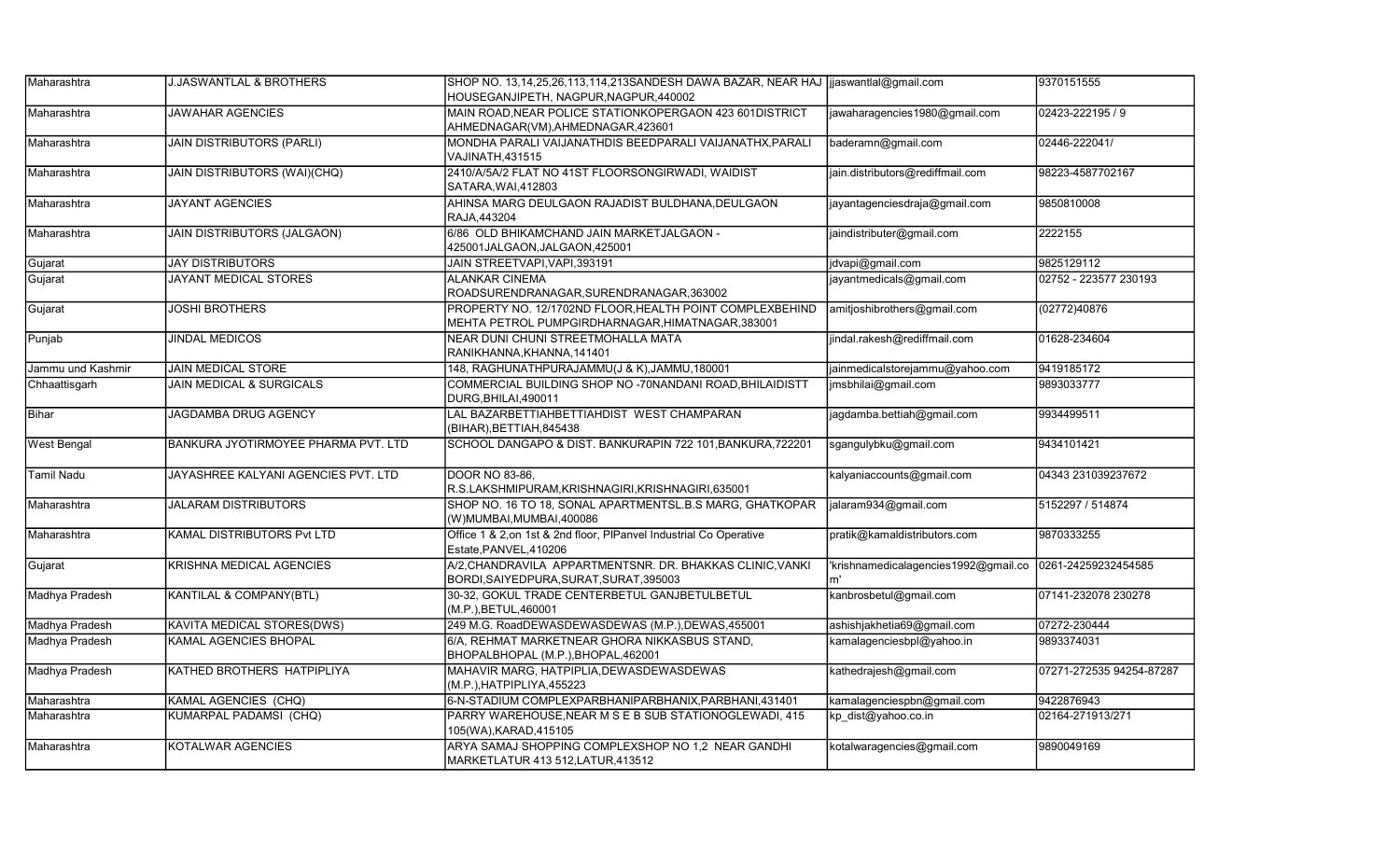| Maharashtra       | <b>KUNDAN AGENCY</b>              | SITARAM COMPLEXPUNE MUMBAI ROADCHINCHWAD STATION PUNE Kundanag@gmail.com<br>19(SSS), CHINCHWAD, 411019                                                |                                    | 9890023634             |
|-------------------|-----------------------------------|-------------------------------------------------------------------------------------------------------------------------------------------------------|------------------------------------|------------------------|
| Maharashtra       | KALPANA MEDICALS (CHQ)            | S N 343, GARDIVITA, 415 311DIST SANGLI(SM), VITA, 415311                                                                                              | yogeshshah22@gmail.com             | 02347-258045/258       |
| Maharashtra       | KIRTI AGENCIES (AUB) (CHQ)        | SAMDANI CHEMBERS 1ST FLOOROPP. AUSHADHI BHAVANNEW<br>GULMANDI ROADAURANGABAD, AURNGABAD, 431001                                                       | kirtiagency.abad@gmail.com         | 0240-2337119/          |
| Maharashtra       | KARWA PHARMACEUTICALS (CHQ)       | NEAR UDYOG TOWER, SIGNAL CAMPLATURLATUR, LATUR, 413512                                                                                                | karwapharma@in.com                 | 02382-249476-          |
| Maharashtra       | KOTHARI AGENCIES                  | PROP NO 928, SURVEY NO 109 ATEJAS PALACE, BHIGWAN ROAD,A/P kothari  nabhiraj@rediffmail.com<br>JALOCHI, TAL BARAMATIDIST PUNE (SSS), BARAMATI, 413102 |                                    | 02112-223597           |
| Maharashtra       | KARWA AGENCIES ( JALNA )          | 1-34-4 / 1, SHRIRAM MANDIR, DR. R. P RDJALNA, JALNA, 431203                                                                                           | karwaagency.jalna@gmail.com        | 9422216163             |
| Maharashtra       | KARWA PHARMACEUTICALS (NASIK)     | CHEMIST BHAVAN, BASEMENTGOLE COLONY, NASIK 422 002GOODS<br>AT PALSE, NASHIK, 422002                                                                   | karwapharmansk@gmail.com           | 0253 - 2313620 9       |
| Maharashtra       | <b>KANNU BROTHERS</b>             | 67-69, G.M.MARKETGANDHI BAGHNAGPUR, NAGPUR, 440002                                                                                                    | kannubrothers@gmail.com            | 0712-2763795           |
| Maharashtra       | <b>KUNDAN AGENCY(ASU)</b>         | Shop No 6Presstige ComplexCHINCHWAD STATIONCHINCHWAD<br>STATION, CHINCHWAD, 411019                                                                    | kundaninst@gmail.com               | 9890023634/020-2       |
| Maharashtra       | <b>KONKAN DISTRIBUTORS</b>        | 668, KONKAN VILLA, ARYADURGA NAGAB.K.G. ROAD WAGADETAL<br>KANKAWALIDIST SINDHUDURG,KANKAWALI,416602                                                   | konkanv@gmail.com                  | 02367-230270/942       |
| Gujarat           | K.K.DISTRIBUTORS                  | Shop.No: 2 &3 Ground floorAzad chowk,Post office road,Labh<br>Chambers, JUNAGADH, 362001                                                              | kkdistributorsjnd@gmail.com        | 0285-2636414 / 2633178 |
| Gujarat           | K RAJ & CO.                       | 12/1148, 1ST FLOORRAZAK BAND LANE, DAR-E-ELAAF, LUHAR<br>POLE, SHAHPORE, , SURAT, 395003                                                              | k.raj.co.surat@gmail.com           | 02612438769            |
| Gujarat           | KRISHNA PHARMA DISTRIBUTORS       | SHRINATHJI CHAMBERRAMNAGAR<br>RDKESHODKESHOD,KESHOD,362220                                                                                            | krishnapharmadistributor@gmail.com | 9824827750             |
| Gujarat           | <b>KRISHNA MEDICAL STORE</b>      | PLOT NO. B 35 GIDCGROUND FLR SECTOR 25SECTOR 25<br>GANDHINAGARGANDHINAGAR, GANDHINAGAR, 382016                                                        | krishnamedical16@gmail.com         | 26633110 2663985499241 |
| Gujarat           | <b>KOTECHA ENTERPRISE</b>         | DHANRAJ.DR. RADHAKRISHNA<br>ROAD, RAJKOTRAJKOT, RAJKOT, 360001                                                                                        | kotechaent@yahoo.com               | 281-2450230/6539330    |
| Gujarat           | VINOD SALES CORP.                 | Shop no.B-114,115,1162ND FloorRiver side Business Park, Shamlaji<br>road, MODASA, 383315                                                              | vinodsales14@gmail.com             | 02774 - 246612         |
| Gujarat           | K. CHIMANLAL & CO                 | G/15, NEW MADHUPURA MARKETNR, POLICE COMMISSIONER<br>OFFICESHAHIBAUGAHMEDABAD, AHMEDABAD, 380004                                                      | bhaveshkc@gmail.com                | 25627071/72            |
| Punjab            | <b>KUL ENTERPRISES(RPR)</b>       | OLD PABHAT ROAD, OPP MODI KUNJ FLATSVILLAGE<br>PABHARTZIRAKPUR, ZIRAKPUR, 140603                                                                      | kulenterprises1@gmail.com          | 9888041014             |
| Punjab            | <b>KUL ENTERPRISES(LDH)</b>       | OLD PABHAT ROAD, OPP MODI KUNJ FLATSVILLAGE<br>PABHARTZIRAKPUR,ZIRAKPUR,140603                                                                        | kulenterprises1@gmail.com          | 9888041014             |
| Punjab            | <b>KUL ENTERPRISES (PTL)</b>      | OLD PABHAT ROAD, OPP MODI KUNJ FLATSVILLAGE<br>PABHARTZIRAKPUR,ZIRAKPUR,140603                                                                        | kulenterprises1@gmail.com          | 9888041014             |
| Chhaattisgarh     | KUMAR MEDICOSE                    | SHOP.NO.1- OLD MEDICAL<br>COMPLEX, G.E.ROAD, RAIPUR, RAIPUR, 492001                                                                                   | sanjaykrawats@gmail.com            | 9827110901             |
| <b>Bihar</b>      | <b>KESAR VACCINE DISTRIBUTORS</b> | BABU TOLA LANEGOVIND MITRA RDPATNA.PATNA.800004                                                                                                       | rkeshri69@gmail.com                | 2301463                |
| <b>Jharkhand</b>  | <b>KUMAR MEDICAL</b>              | KUMAR MEDICALSHOP NO 10 JHEEL TOWERNAWABGUNJP O<br>AZARIBAGH P S SADAR, HAZARIBAGH, 825301                                                            | vijoydadhich@gamil.com             | 06546-260465           |
| <b>Tamil Nadu</b> | <b>KEERTHY PHARMA</b>             | No.222, 1st Floor, 2nd Floor, 3rd FloorNaicker New<br>Street, MADURAI, 625001                                                                         | keerthypharmamdu@gmail.com         | 9842176937             |
| Andra Pradesh     | KOMMISETTY MEDICAL AGENCIES       | 27-9-55/1, 1ST FLOORPULAVARTHY<br>STREETKAKINADA, KAKINADA, 533001                                                                                    | kmakkd@gmail.com                   | 9848532678             |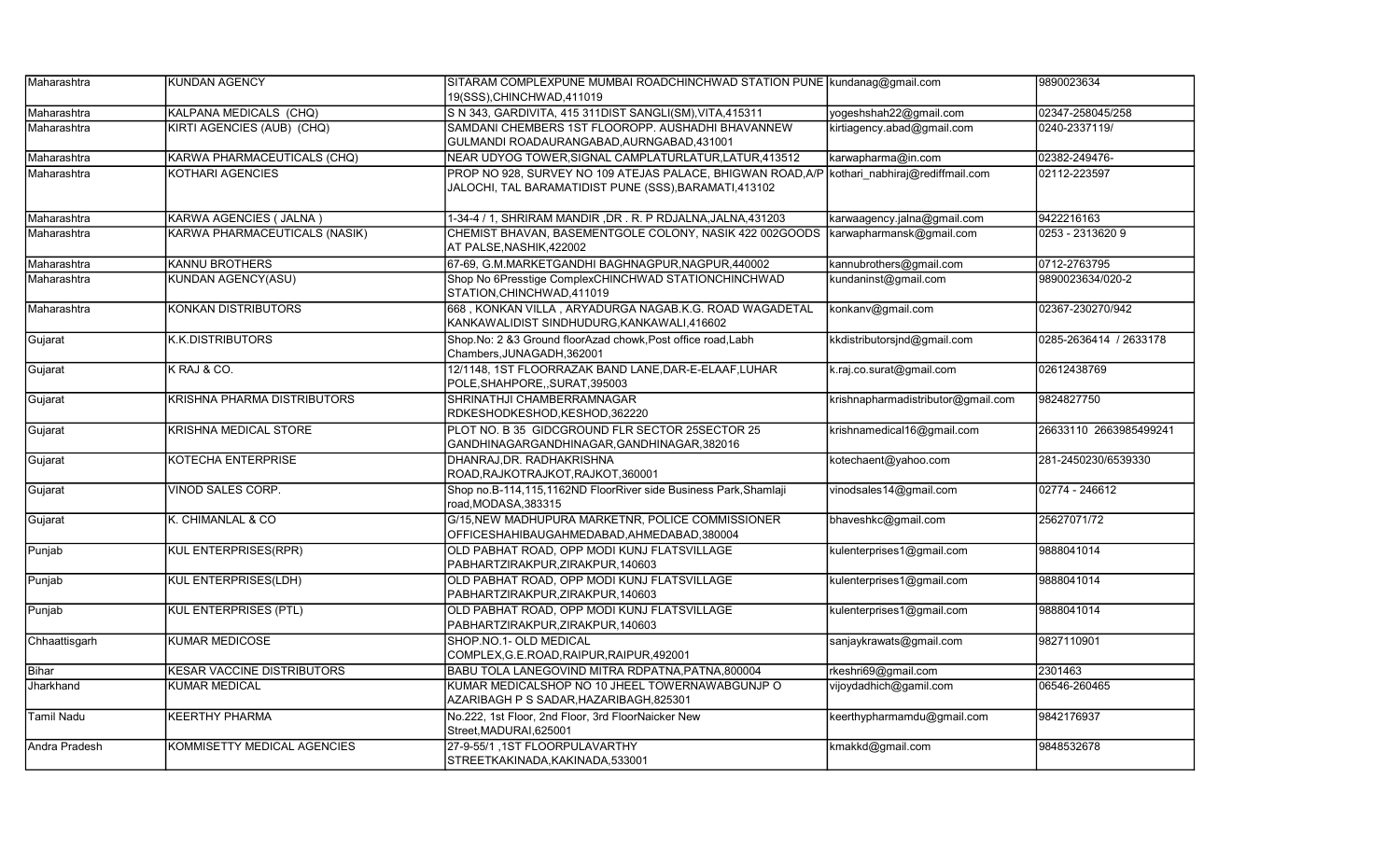| Andra Pradesh        | KRANTHI MEDICAL AGENCIES                       | OLD GOVT HOSPITAL ROAD, BEHIND AMBETHKAR                                                                                                       | pcsr79@yahoo.com                  | 9246472006                |
|----------------------|------------------------------------------------|------------------------------------------------------------------------------------------------------------------------------------------------|-----------------------------------|---------------------------|
|                      |                                                | STATUEONGOLE, ONGOLE, 523001                                                                                                                   |                                   |                           |
| Kerala               | KURIALACHERIL PHARMACEUTICALS                  | XXVI/364NEAR TMM HOSPITALTHIRUVALLA (PATHANAMTHITTA)0469<br>260720, THIRUVALLA, 689101                                                         | jmjkurialacherilpharma@gmail.com  | 9387892944                |
| Maharashtra          | KISHORE PHARMA DISTRIBUTORS PVT.LTD            | SHOP NO.- 3, WING CSN-181, 1ST FLOOPRIYADARSHANI CO-OP<br>HOUSING SOC MUKUND NAGAR, SION-BANDRA LINK ROAD, DHARAVI,<br>MUMBAI, DHARAVI, 400017 | kishorpharmapvtltd@gmail.com      | 24022532/240225           |
| Maharashtra          | K. K. PHARMA                                   | SHOP NO 4 STORAGE NO 3,4BUSINESS POINT, PALIRAM RDANDHERI   kkpharma.andheri@gmail.com<br>WESTMUMBAI, ANDHERI WEST, 400058                     |                                   | 9892869090                |
| Maharashtra          | <b>LAXMI ENTERPRISES</b>                       | F24 TO F27, ZOJWALA SHOPPING CENTRE, NEXT TO LOHANA<br>MAHAJAN WADI, AGRA ROAD, KALYAN (WEST) KDMC LBT TIN C<br>12000537, KALYAN, 421301       | laxmienterpriseskalyan@gmail.com  | 2207857 2200090           |
| Chhaattisgarh        | <b>LAXMI MEDICAL AGENCY</b>                    | 42-44, MEDICAL COMPLEXG.E. RDRAIPUR, RAIPUR, 492001                                                                                            | Imaraipur@gmail.com               | 94252507777000042458      |
| Madhya Pradesh       | LALANI PHARMA CHW                              | WARD NO. 30, NEAR RELIANCE BIdg. BEHIND CHITRAKOOT<br>COMPLEXPATLE NAGAR, CHHINDWARA, CHHINDWARA, 480001                                       | lalanipharma2012@gmail.com        | 07162-244003              |
| Gujarat              | <b>LAXMI MEDICAL STORES</b>                    | OPP. S.T. BUS STATIONDEESADEESA, DEESA, 383535                                                                                                 | laxmimedicalstoresdeesa@gmail.com | 02744-223989              |
| Dadra und Nagar Hav. | LIFE LINE MEDICAL AGENCY                       | 4. CITY CENTEROPP, UNION BANK OF<br>INDIASILVASSA, SILVASSA, 396230                                                                            | lifeline.silvassa@gmail.com       | 9825085033                |
| Delhi                | LUCKY PHARMACEUTICALS PVT. LTD.                | BASEMENT PLOT NO - F 26/3, OKHLA PHASE - IINEW DELHINEW<br>DELHI, DELHI, 110020                                                                | Ipplbhogal@gmail.com              | 4324993 FAX 4311865       |
| Haryana              | <b>LOVELY MEDICAL AGENCY</b>                   | CENTRAL BANK STREET, G.T.ROAD, FATEHABAD, FATEHABAD, 125050  lovelyagency.fatehabad@gmail.com                                                  |                                   | 9812324494                |
| <b>Uttar Pradesh</b> | L.P. DISTRIBUTORS Pvt. Ltd.                    | 222/2 MAHRAULI, MANDUADIHVARANASI, VARANASI, 221006                                                                                            | lpd222.vns@gmail.com              | 2370522 2371810 23735     |
| Maharashtra          | <b>MAHESH PHARMACY</b>                         | Shop No 1 Ground Floor, Ghrushneshwar Housing Society, Property Number<br>G0003385, 4 8 38 47Gulmandi, AURANGABAD, 431001                      | mr.maheshsoni@gmail.com           | 0240 - 2337156            |
| Maharashtra          | <b>MANISH AGENCIES</b>                         | Ratan, Shop No :- 1CST No 5451 Dalalwadi Main Road, Malmatta NO<br>D0008084Ground Floor 1st Floor 2nd Flr, Aurangabad, 431001                  | manishagencies1980@gmail.com      | 9890588511                |
| Maharashtra          | <b>MANOHAR AGENCIES</b>                        | 1&2 SHIVSADAN CSH, PLOT NO. 20 C, SECTOR 15, VASHINEW<br>MUMBAI, VASHI, 400703                                                                 | manohar agencies@yahoo.com        | 9821433270                |
| Maharashtra          | <b>MAHARASHTRA SAFE CHEMISTS &amp; DISTRIB</b> | 306, HANUMAN INDUSTRIAL ESTATE, KATRAK Rd JUNCTION, NEAR<br>RAM MANDIR, WADALA, MUMBAI, WADALA, 400031                                         | care.mscda@aiocd.com              | 9022509988                |
| Madhya Pradesh       | MEDICAL AND GENERAL TRADERS(JABALPU            | SHREEDHAR, 3 MEDICINE COMPLEXMODEL ROAD, NAPIER<br>TOWNJABALPURJABALPUR (M.P.), JABALPUR, 482002                                               | mgtjbp11@gmail.com                | 0761-4003399 4066179      |
| Chhaattisgarh        | <b>MELARAM &amp; BROTHERS</b>                  | BUS STAND ROADBILASPUR, BUS STAND ROAD BILASPUR, 495001                                                                                        | melarambrothers.bsp@gmail.com     | 9827165765                |
| Madhya Pradesh       | MAHAKAL PHARMA NEEMUCH                         | BUNGLOW NO. 49NEEMUCHNEEMUCHNEEMUCH<br>(M.P.), NEEMUCH, 458441                                                                                 | mahakalpharmanmh@gmail.com        | 07423-221895 M-9406858400 |
| Maharashtra          | <b>MANMAD MEDICAL AGENCIES</b>                 | OPP INDIRA COLONY, FCI ROADMANMADTAL NANDGAONDIST<br>NASIK, MANMAD, 423104                                                                     | suneelbogawat@gmail.com           | 9823713149                |
| Maharashtra          | SHREE MANJUSHREE PHARMA(CHQ)                   | PANDE CHOWK, 1ST FLOORC/O DIVYA RATNA BUILDINGBARSHI<br>413401BARSHI, BARSHI, 413401                                                           | shreemanjushreepharma@gmail.com   | 9730038395/94233          |
| Maharashtra          | MAGDUM AND COMPANY (CHQ)                       | LAD COMPLEX770/E/WARD5TH LANE<br>SHAHUPURIKOLHAPUR, KOLHAPUR, 416419                                                                           | magdumandco@gmail.com             | 0231-2656105/937          |
| Maharashtra          | M/S N B VORA & SONS                            | 3/4 GROUND FLOORSHRAWGI PLOTDAWA BAZAR<br>AKOLAAKOLA, AKOLA, 444001                                                                            | nbvora1933@gmail.com              | 0724-24376952435          |
| Maharashtra          | <b>METRO MEDICAL AGENCIES</b>                  | S. NO.62,63,64,65, 1 ST FLOORSANDESH DAWA BAZAR, NEAR HAJ<br>HOUSEGANJIPETH, NAGPUR, NAGPUR, 440018                                            | veerbhan.metro@gmail.com          | 0712-27704662776          |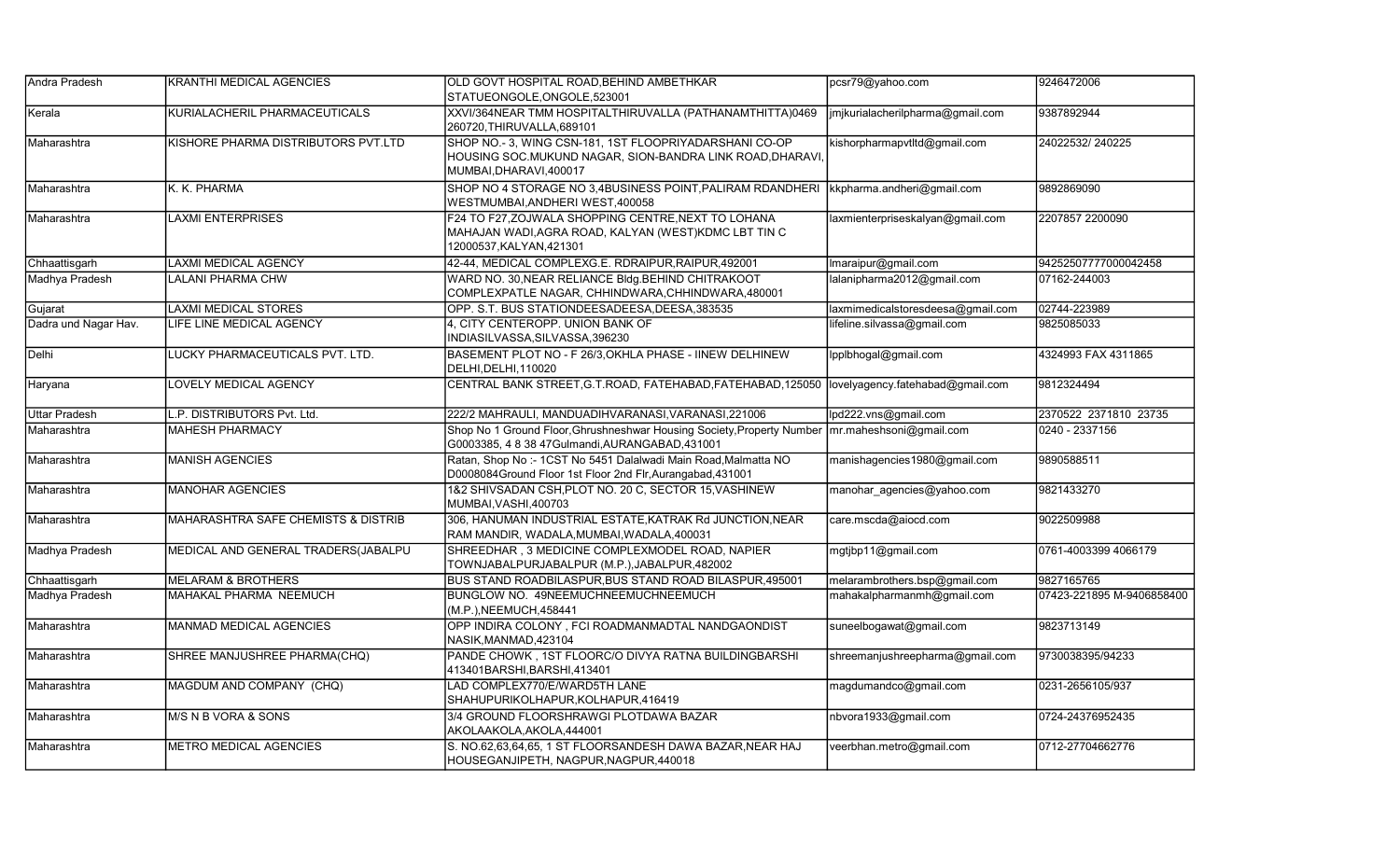| Maharashtra | MUKUNDRAI AGENCIES               | SHOP NO. 5.6.33.34.105.106SANDESH DAWA                                                                                  | mukundrai.agencies@gmail.com    | 0712-2763113277         |
|-------------|----------------------------------|-------------------------------------------------------------------------------------------------------------------------|---------------------------------|-------------------------|
|             |                                  | BAZAR, GANJIPETHNAGPUR, NAGPUR, 440018                                                                                  |                                 |                         |
| Maharashtra | MAHADEV AGENCIES (NASIK)         | 1/2 1ST FLOOR, GOLE COMPLEXGOLE COLONY, DAVA<br>BAZARNASIK, NASHIK, 422002                                              | mhdvagencies@gmail.com          | 0253-2577750            |
| Gujarat     | MAHAVIR MEDICAL AGENCY           | DOULATGUNJ BAZARDAHOD, DAHOD, 389151                                                                                    | mahavirmedicalagency@yahoo.com  | 02673-243036 242842     |
| Gujarat     | <b>MAHARAJA AGENCIES</b>         | 18, BAHUBALI COMPLEXB/H PILL GARDEN, BHAVNAGARTELE-0278-<br>26017F-24, BHAVNAGAR, 364001                                | maharajadistributor@gmail.com   | 0278 - 2436017          |
| Gujarat     | <b>MEXON PHARMA DISTRIBUTORS</b> | F/10, GALAXY SHOPPING CENTREOPP. GOVT HOSPITAL<br>DHORAJITELE-222369,226386F 25, Dhoraji, 360410                        | mexonpharma@ymail.com           | 2824-222369             |
| Gujarat     | <b>MEXON PHARMA (MORBI)</b>      | AYODHYAPURI MAIN ROAD, NR. DR. RUPALA, SAVSAR PLOT, MORBI<br>363 641, MORBI, 363641                                     | mexonpharmamorbi@gmail.com      | 9879616766              |
| Gujarat     | M. K. MEDICAL AGENCY             | G/61, YOGI COMPLEX, 1ST FLOOR, MAHINDRA MILL ROAD, KALOLTA -<br>KALOL, KALOL, KALOL, 382761                             | mmbhatt8296@gmail.com           | 9427380784              |
| Gujarat     | <b>JASMINE CORPORATION</b>       | JASMINE CORPORATION10,SAMARTH RAMAJI DHARMASHALA1 ST<br>FLOOR, STATION ROAD, HIMATNAGAR, HIMATNAGAR, 383001             | asmine245404@gmail.com          | 02772-245404/244273     |
| Rajasthan   | <b>ANAND DISTRIBUTORS</b>        | 69, MADHUBAN, OPP. GENERAL HOSPITALUDAIPUR, UDAIPUR, 313001                                                             | lasodvimal@gmail.com            | 9414162591              |
| Rajasthan   | <b>KOOLWAL DISTRIBUTORS</b>      | <b>COMPANY BAGH ROADNEAR GENERAL</b><br>HOSPITALALWAR,ALWAR,301001                                                      | anoop201016@gmail.com           | 0144-2700775            |
| Rajasthan   | SHYAM MEDICAL AGENCIES,          | SHARAN MARKETKOTPURLIOPP BUS STAND, KOTPUTLI, 303108                                                                    | shyam kot@rediffmail.com        | 01421-2220829           |
| Rajasthan   | <b>LAXMI PHARMA</b>              | MEDICINE MARKET, OPP. M.G.HOSPITALJODHPUR, JODHPUR, 342001                                                              | laxmipharma@yahoo.co.in         | 0291-2643881            |
| Rajasthan   | <b>MODI DISTRIBUTORS</b>         | 20, PARHSAWANATH DAWA BAZAR, HAZARESHWAR<br>COLONY, UDAIPUR, UDAIPUR, 313001                                            | modidistributors20@gmail.com    | 0294-2411876            |
| Rajasthan   | KOTHARI PHARMA                   | 1ST FLOOR, NEAR JYOTI HOTELSEWA SADAN<br>ROAD, BHILWARA, BHILWARA, 311001                                               | kothari.pharma@yahoo.com        | 01482-239118            |
| Rajasthan   | <b>VINAYAK ENTERPRISES</b>       | 1st FLOOR, PARVATI HEIGHTSSITARAM JI KI BAWRI KE PAASDOODH<br>KI DAIRY KE SAMNE WALI ROAD, BHILWARA, 311001             | vinayak.ent.bhl@gmail.com       | 01482 - 227358          |
| Rajasthan   | NAINANI MEDICO,                  | RAMPURA, KOTA, KOTA, 324006                                                                                             | medico@nainanigroup.com         | 0744-2381346            |
| Rajasthan   | <b>CHOUDHARY MEDICAL HALL</b>    | 7, FILM COLONY, CHAURA RASTA, JAIPUR, JAIPUR, 302003                                                                    | choudhary.medicalhall@gmail.com | 0141-2313674            |
| Rajasthan   | <b>INDIAN DRUG DISTRIBUTORS</b>  | 128-129, SHRINATH PLAZAHOSPITAL RDUDAIPUR UDAIPUR 313001                                                                | indian drug@rediffmail.com      | 0294 - 2429036          |
| Rajasthan   | <b>MITTAL PHARMA</b>             | VYAPAR UDYOG MANDAL COMPLEX6, MODERN<br>MARKETBIKANER, BIKANER, 334001                                                  | anujm49@gmail.com               | 0151-2203466            |
| Rajasthan   | DHRUVI PHARMA PVT LTD.           | B-12 GROUND FLOOR & FIRST FLOORSUDERSHANPURA INDUSTRIAL dhruvi jpr@yahoo.co.in<br>AREA,22 GODAM, JAIPUR, JAIPUR, 302006 |                                 | 0141-2225554            |
| Rajasthan   | ANSHUL MEDICAL AGENCIES          | GANGWAL MARKETSTATION ROADSIKAR, SIKAR, 332001                                                                          | anshulmedicalsikar@gmail.com    | 01572-257565            |
| Rajasthan   | <b>ARADHANA AGENCIES</b>         | 5-6, LAXMI MARKETCINEMA ROADAJMER, AJMER, 305001                                                                        | aradhnaagencies@gmail.com       | 0145-2631891            |
| Rajasthan   | PHARMA SALES                     | 1ST FLOOR, RAMBOLA MATHOLD BUS<br>STANDDUNGARPUR, DUNGARPUR, 314001                                                     | pharmasales2014@gmail.com       | 02964-230135            |
| Rajasthan   | JITESH PHARMA DISTRIBUTORS       | 4, PARSHWANATH DAWA BAZARHAZARESHWAR<br>COLONY, UDAIPUR, UDAIPUR, 313001                                                | jiteshpharma@yahoo.in           | 0294-2415163            |
| Rajasthan   | SHREE BALAJI MEDICAL AGENCY (C)  | MITTAL BHAWAN, WARD NO. 20NAI SARAKCHURU, CHURU, 331001                                                                 | shreebma2004@gmail.com          | 01562-255605            |
| Rajasthan   | RAJENDRA GENERAL STORE           | 60-61, SADUL COLONYBIKANER, BIKANER, 334001                                                                             | rgs.bkn@gmail.com               | 0151-2203188            |
| Punjab      | <b>MAN SINGH BHAGWAN SINGH</b>   | PINDI STREETLUDHIANA, LUDHIANA, 141008                                                                                  | manjitsingh1969@gmail.com       | 0161-2726096 9815200536 |
| Punjab      | <b>MAHAJAN MEDICINE CO</b>       | 1ST FLOOR, SURI MARKETMISSION<br>ROADPATHANKOTPUNJAB, PATHANKOT, 145001                                                 | mahajanmedicos@gmail.com        | 0186-2225138 9417225138 |
| Punjab      | <b>IMEDICO MEDICINE</b>          | 2-D, DILKUSHA MARKETJALANDHAR (PB), JALANDHAR, 144001                                                                   | medicomedicine@gmail.com        | 0181-4604542 9815208007 |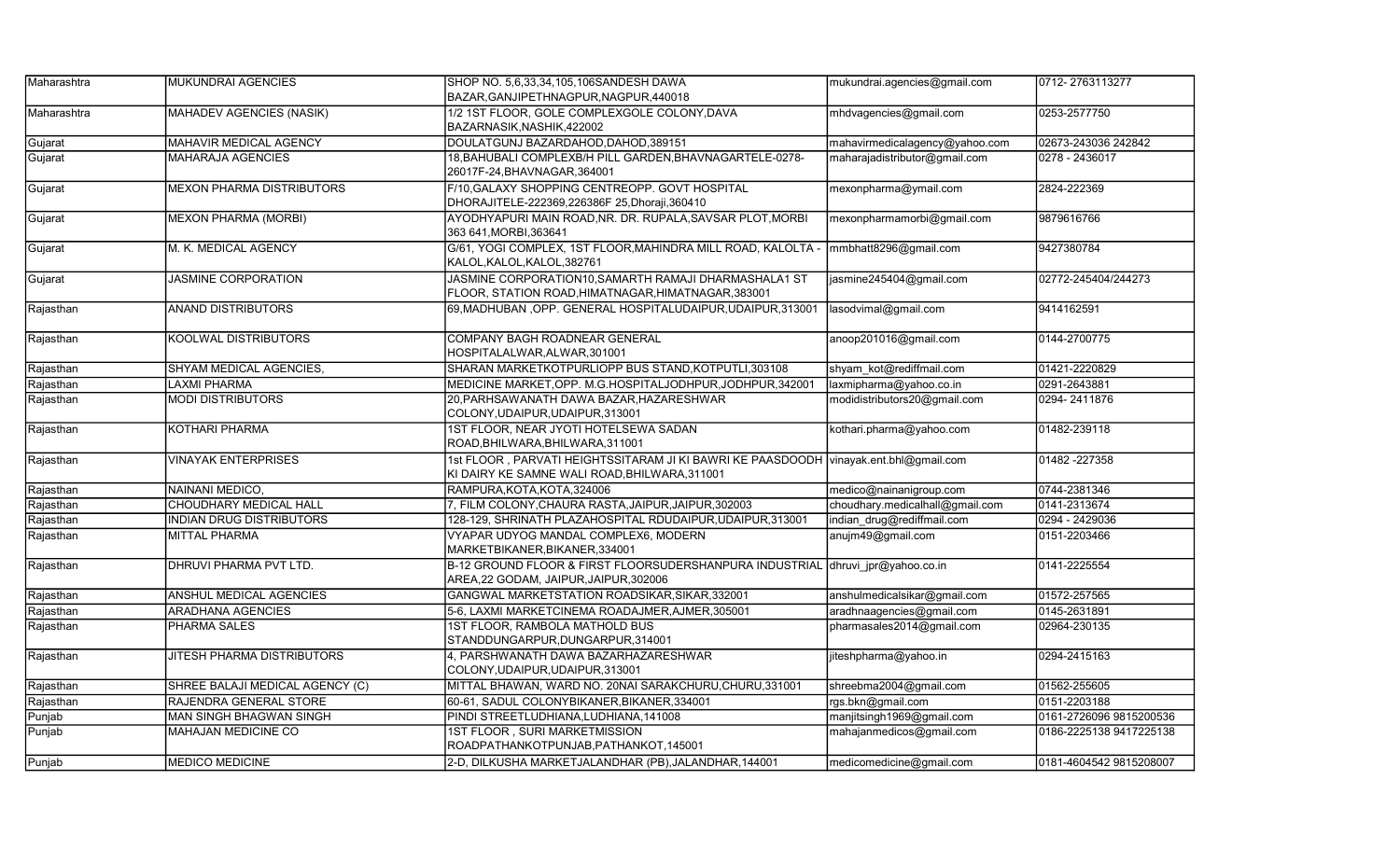| Haryana              | <b>MEGHA MEDICOSE</b>               | BEHIND MAKKAR HOSPITALNARNAUL (HARYANA), NARNAUL, 123001                                                                                | meghamedicose1999@gmail.com     | 9992243240                |
|----------------------|-------------------------------------|-----------------------------------------------------------------------------------------------------------------------------------------|---------------------------------|---------------------------|
| <b>Uttar Pradesh</b> | M.P. DRUGS (CE)                     | PHAPHALA STREETALIGARH, ALIGARH, 202001                                                                                                 | mpdrug_alg@rediffmail.com       | 9411800784                |
| <b>Uttar Pradesh</b> | MEDIWAYS VACCINE COMPANY (LOC)      | 41, 41A, GROUND & FIRST FLRRAMANUJ DAYAL NAI BASTIOPP MMG<br>HOSPITALGHAZIABAD, GHAZIABAD, 201001                                       | nitin mediways@yahoo.com        | 9891260300                |
| <b>Uttar Pradesh</b> | <b>MOHAK MEDICOS (CE)</b>           | <b>NEW MARKET, STATION</b><br>ROAD, MORADABADMORADABAD, MORADABAD, 244001                                                               | mohakmedicos@yahoo.in           | 9837330031                |
| <b>Uttar Pradesh</b> | <b>MEDICINE HOUSE ALD</b>           | 97, LEADER ROADALLAHABAD, ALLAHABAD, 211003                                                                                             | medicinehouse97@gmail.com       | 9415235316                |
| <b>Uttar Pradesh</b> | MAHESH MEDICAL AGENCIES(JHANSI)     | SHOP NO:-G:18 TO 20 & F:18 TO 20CHELARAM COMPOUNDRAM RAJA<br>DAVA BAZAR PVT LTDCIVIL LINES JHANSI, JHANSI, 284002                       | maheshmedicalagencies@gmail.com | 9415031719                |
| Bihar                | <b>MUKUL TRADERS</b>                | <b>TODERMAL</b><br>LANEBHAGALPURBHAGALPURBIHAR, BHAGALPUR, 812002                                                                       | mukultradersbgp@gmail.com       | 9472506280                |
| Manipur              | <b>MAHABIR PHARMACY</b>             | ASSEMBLY ROADTHANGAL BAZARIMPHALMANIPUR, IMPHAL, 795001                                                                                 | mahabir pharmacy@yahoo.com      | 0385-2452316              |
| Assam                | MODERN PHARMA COMPANY               | DANISH ROADPANBAZARGUWAHATIASSAM, GUWAHATI, 781001                                                                                      | arvindbajaj123@gmail.com        | 0361-2546361/2544519      |
| Kerala               | <b>MANOJ PHARMACEUTICALS</b>        | 60/4446B, 60/4446C, 60/4446DKRISHNAMANOJ<br>ARCADEZ.C.NORTHCHINDAVALAPPU,CALICUT,673002                                                 | manojpharmacit@gmail.com        | 0495-64010                |
| Karnataka            | <b>MAYUR AGENCIES</b>               | NO.717, RENUKACHARYA TEMPLE STREET100 FEET ROAD<br>CROSS, NEAR LAKSHMI THEATRE, K.R.MOHALLAMYSORE 570<br>024, MYSORE, 570024            | mayurpharma.mys@gmail.com       | 2440898 2563493           |
| Karnataka            | MARUTI & CO.,                       | MARUTHI SURANA MANGLAM, NO 69/701,2 & 3 FLOOR WHEELER<br>ROAD COX TOWNBANGALORE, BANGALORE, 560005                                      | umesh@marutiandco.com           | 2269703 2202651 2285672   |
| Karnataka            | <b>MAHALAKSHMI DISTRIBUTORS</b>     | NO.132, II FLOOR, ITGAMPALLI COMPLEOPP.S.B.H BANK, SUPER<br>MARKET, GULBARGA., GULBARGA, 585101                                         | mahalaxmi glb@yahoo.com         | 7829904481 94             |
| Maharashtra          | <b>MANDAR DISTRIBUTORS</b>          | 16, VISANJI NAGAR, JALGAON 425001, JALGAON, 425001                                                                                      | mandardistributors@gmail.com    | 0257-2220484/             |
| Maharashtra          | <b>MAHAVIR AGENCIES</b>             | MEGHRAJ, SAHAOYOG NAGAR, D.P.ROAD, OPP. SARADA NAGARI<br>BEEDBEED, BEED, 431122                                                         | anandbothra24@gmail.com         | 02442-222012              |
| Maharashtra          | MEHER DISTRIBUTORS PVT.LTD. (BYCULL | MUSTAFA BAZAR124 VICTORIA ROADBYCULLA ( EAST<br>),Mumbai,400010                                                                         | purchase@meherdistributors.com  | 022 61312000              |
| Maharashtra          | MEHER DISTRIBUTORS PVT LTD (MW-NH   | (MUMBAI WESTERN), MAPCHEM127 / VICTORIA ROAD, MUSTAFA<br>BAZAR, BYCULLA (EAST) MUMBAI, BYCULLA, 400010                                  | cipla@meherdistributors.com     | 022 61312000              |
| Maharashtra          | MEHER DISTRIBUTORS PVT.LTD. MS CH   | 127 / VICTORIA ROAD, MUSTAFA BAZAR, BYCULLA (EAST<br>)MUMBAI, BYCULLA, 400010                                                           | cipla@meherdistributors.com     | 022 61312000              |
| Maharashtra          | MEHER DISTRIBUTORS PVT LTD ( MW-NH  | (MUMBAI WESTERN), RAM MEDICAL127 / VICTORIA ROAD, MUSTAFA<br>BAZAR, BYCULLA ( EAST )MUMBAI, BYCULLA, 400010                             | cipla@meherdistributors.com     | 022 61312000              |
| Maharashtra          | MEHER DISTRIBUTORS PVT.LTD. (TC-NH  | THANE CENTRAL), SATISH PHARMA127 / VICTORIA ROAD, MUSTAFA cipla@meherdistributors.com<br>BAZAR, BYCULLA ( EAST )MUMBAI, BYCULLA, 400010 |                                 | 022 61312000              |
| <b>Tamil Nadu</b>    | <b>MEDPRO AGENCIES (MADURAI)</b>    | NO: 8, HARVEY NAGAR, TECHNICAL SCHOOL WEST12 TH STREET,<br>MADURAI, MADURAI, 625016                                                     | medpromadurai@gmail.com         | 9841975530                |
| Tamil Nadu           | <b>MEDPRO AGENCIES PVT LTD</b>      | NO.37-A2,G1,GROUND FLOORASHTHALAKSHMI NAGAR,2ND<br>STREETALAPAKKAMCHENNAI,CHENNAI,600116                                                | medprochennai@gmail.com         | 044-42918206 / 9841139733 |
| Maharashtra          | <b>NIRMAL AGENCIES</b>              | BEHIND MUNICIPAL HIGH SCHOOL, JAMNER ROAD, BHUSAWAL - 425<br>201X, BHUSAWAL, 425201                                                     | nirmalagencies4@gmail.com       | 02582 - 225480            |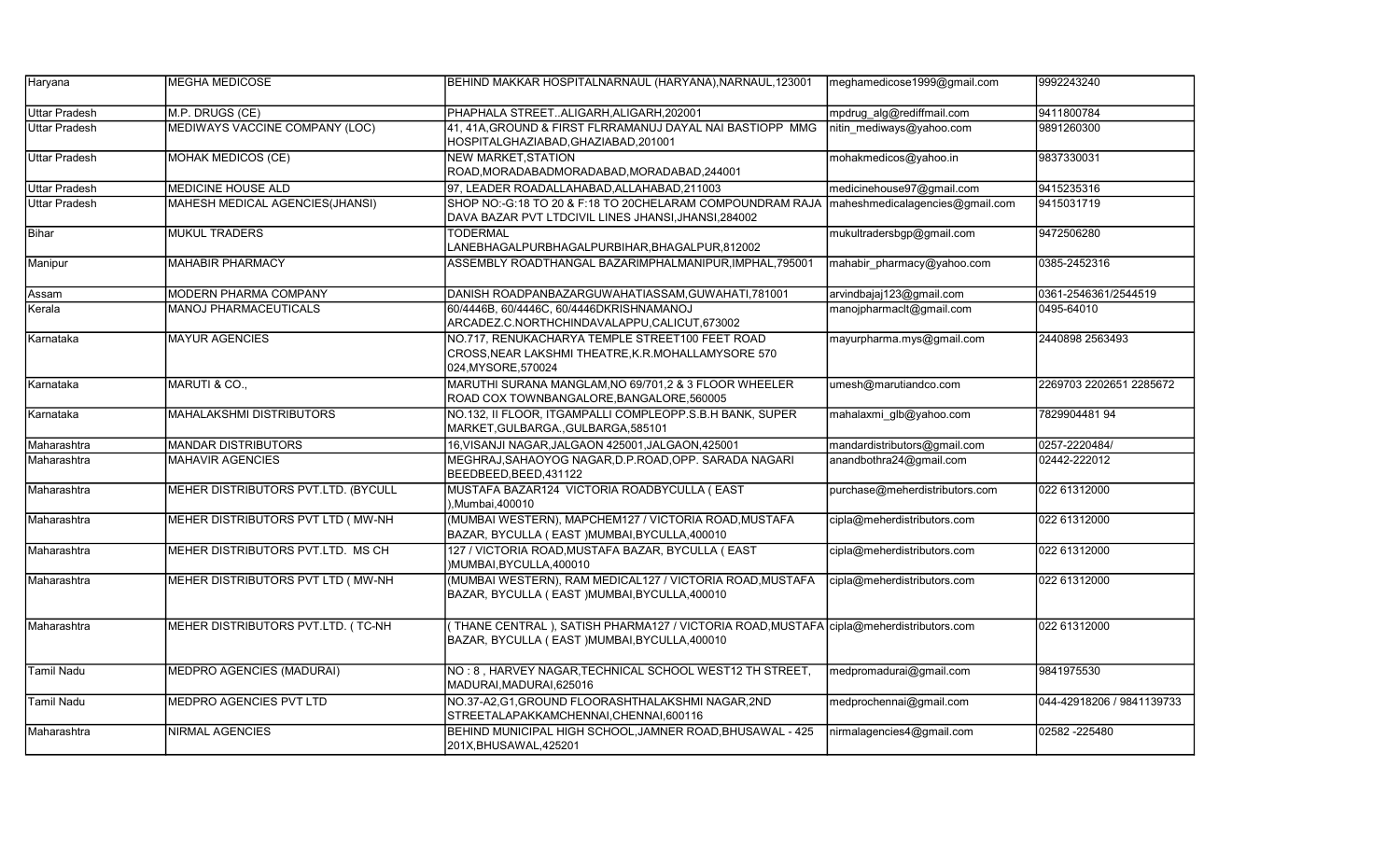| Madhya Pradesh       | NARESH MEDICALS (BHOPAL)            | MEDICINE STREET, GHORA NIKKASBHOPALBHOPAL                                                                                   | nareshmedicals@hotmail.com        | 0755-2534137 4252632    |
|----------------------|-------------------------------------|-----------------------------------------------------------------------------------------------------------------------------|-----------------------------------|-------------------------|
|                      |                                     | (M.P.), BHOPAL, 462001                                                                                                      |                                   |                         |
| Madhya Pradesh       | NEW MANISH MEDICAL STORES (GWALIOR) | PHARMACEUTICAL DISTRIBUTORSDAWA BAZAR, HUZRAT<br>ROAD, LASHKAR, GWALIOR, 474001                                             | newmanishmedgwl@yahoo.in          | 0751-4087523 94253-3877 |
| Maharashtra          | NISHANT SALES & SERVICES (PCP)      | 1ST&2ND FLOOR, GOYANKA BUILDING, NASUL SHEET NO 64 HOUSE<br>NO.652 1PLOT. NO. 115, RATANLAL PLOT, AKOLA, AKOLA, 444005      | nishantpcp@gmail.com              | 0724-24264212426        |
| Maharashtra          | NEETA AGENCIES                      | SHOP NO.41B,41C,42,43,141B,SANDESH DAWA BAZAR,NEAR HAJ<br>HOUSEGANJIPETH, NAGPUR, NAGPUR, 440002                            | neetangp2@gmail.com               | 9823260070              |
| Gujarat              | NARMADA MEDICAL AGENCY              | FALSHRUTINAGAR, NEAR PLAMLAND HOTEL, STATION<br>ROAD, BHARUCH, BHARUCH, 392001                                              | narmadamedicalagency@gmail.com    | 02642-2225419879454187  |
| Gujarat              | NATIONAL PHARMA DISTRIBUTORS        | EAST WING 3RD FLOOR, J.B.COMPLED OPP.NEW BUS<br>STANDJUNAGADH, JUNAGADH, 362001                                             | nationalpharma444@gmail.com       | 0285-263420326306869428 |
| Haryana              | N.K. MEDICINE TRADERS               | SHOP NO 27.PARAS<br>COLONY, KURUKSHETRA(HYA), KURUKSHETRA, 136118                                                           | nkmedicinetraders@gmail.com       | 9812151399              |
| <b>Uttar Pradesh</b> | <b>NEPTUNE PHARMA</b>               | <b>19. KANCHAN MARKETNEEBU PARK</b><br>ROAD, CHOWKLUCKNOW, LUCKNOW, 226003                                                  | neptunepharma@yahoo.com           | 0522-254486             |
| <b>Uttar Pradesh</b> | NANAK MEDICAL AGENCIES ALLAHABAD    | Laxmi Narain marketShahganj, Leader<br>Road32/27,46GAllahabad,ALLAHABAD,211003                                              | dheerajrajdev72@gmail.com         | 0532-32454259415236618  |
| Bihar                | NATIONAL PHARMA - MUZAFFARPUR       | JURAN CHAPRAROAD NO-4MUZAFFARPUR, MUZAFFARPUR, 842001                                                                       | nationalpharma88@gmail.com        | 0621-2210474            |
| Bihar                | NEW PURAN MEDICAL AGENCY            | 1ST FLOOR, SARRAF PALACENEAR DURGA MANDIRGOVIND MITRA<br>RDPATNA, PATNA, 800004                                             | newpuranmedicalagency@gmail.com   | 0612-2301567            |
| Jharkhand            | <b>NEW VIJAY MEDICO</b>             | 2nd floor , Bajaj ComplexMithu Rd., DHANBAD, 826001                                                                         | newvijaymedico12@gmail.com        | 220566E16               |
| <b>West Bengal</b>   | NORTH BENGAL MEDICAL AGENCY         | WARD NO-7HOLDING NO 78 123B .D.G RdMODUMPUR,<br>ENGLISHBAZAR, MALDA, 732101                                                 | northbengal12@gmail.com           | 9434371990              |
| Tamil Nadu           | NAGAMMAI PHARMA DISTRIBUTORS        | NEW NO. 16, OLD NO. 239, THIRUVENKATASAMY ROAD (EAST)NEAR<br>PONNAIH HOSPITAL, COIMBATORE, COIMBATORE, 641001               | kdsdaily@yahoo.com                | 9894988915              |
| Pondicherry          | NIMISH PHARMA& SURGICALS            | (BEHIND GOVT.AUTOMOBILE WORKSHOP), PLOT NO:3,5TH<br>CROSS, GNANAPRAKASAM NAGAR, PONDICHERRY-605<br>008., PUDUCHERRY, 605008 | naganimish@gmail.com              | 09655009359             |
| Telangana            | NAGARJUNA MEDICAL HALL              | D.NO: 5-7-64, G4, FEEL WELL TOWERS,<br>KHALEELWADI,NIZAMABAD.,NIZAMABAD,503001                                              | nmh459@gmail.com                  | 9848071459              |
| Kerala               | NORTHERN PHARMA (PTC)               | ""NADAKKAL HEIGHTS"'NEAR KRISHNA TALKIES.MADHUR<br>ROAD, KASARGOD, KASARGOD, 671121                                         | northernkgd@gmail.com             | 9447373875              |
| Telangana            | <b>NAVEEN MEDICAL AGENCIES</b>      | H.NO:1-6-99BOIWADAKARIMNAGAR,KARIMNAGAR,505001                                                                              | naveenmedicalagencies@yahoo.com   | 9849468680              |
| Maharashtra          | <b>NAYAK AGENCIES</b>               | 4/7/8 AKASHDEEPOPP. RAM BHAVAN, STATION ROAD, BHAYANDER<br>WEST THANE DISTLBT NO.003/156/2010/11, BHAYANDER<br>WEST, 401101 | naya 28@rediffmail.com            | 8196906/8190441         |
| Maharashtra          | <b>TRILOK ENTERPRISES</b>           | C S NO 1250-G-2MAHALAXMI APARTMENT, DR CHATUPHALE<br>MARGA/P SHRIRAMPURDIST AHMEDNAGAR, AHMEDNAGAR, 413709                  | trilok enterprises@rediffmail.com | 02425-224784/221        |
| Maharashtra          | OM SWASTIK MEDICAL AGENCIES         | SHOP NO. 12.13MEDICINE COMPLEXEKORI<br>WARDCHANDRAPUR, CHANDRAPUR, 442402                                                   | oms.chd@gmail.com                 | 07172-257850 272        |
| Maharashtra          | S. PARIKH PHARMA                    | Unit No 6, 1st floor, Dahisar (E) Vardhman Compound, Hitex Embrodary Ind<br>Estate, DAHISAR (E), 400068                     | parikhpharma@gmail.com            | 9522-42460100           |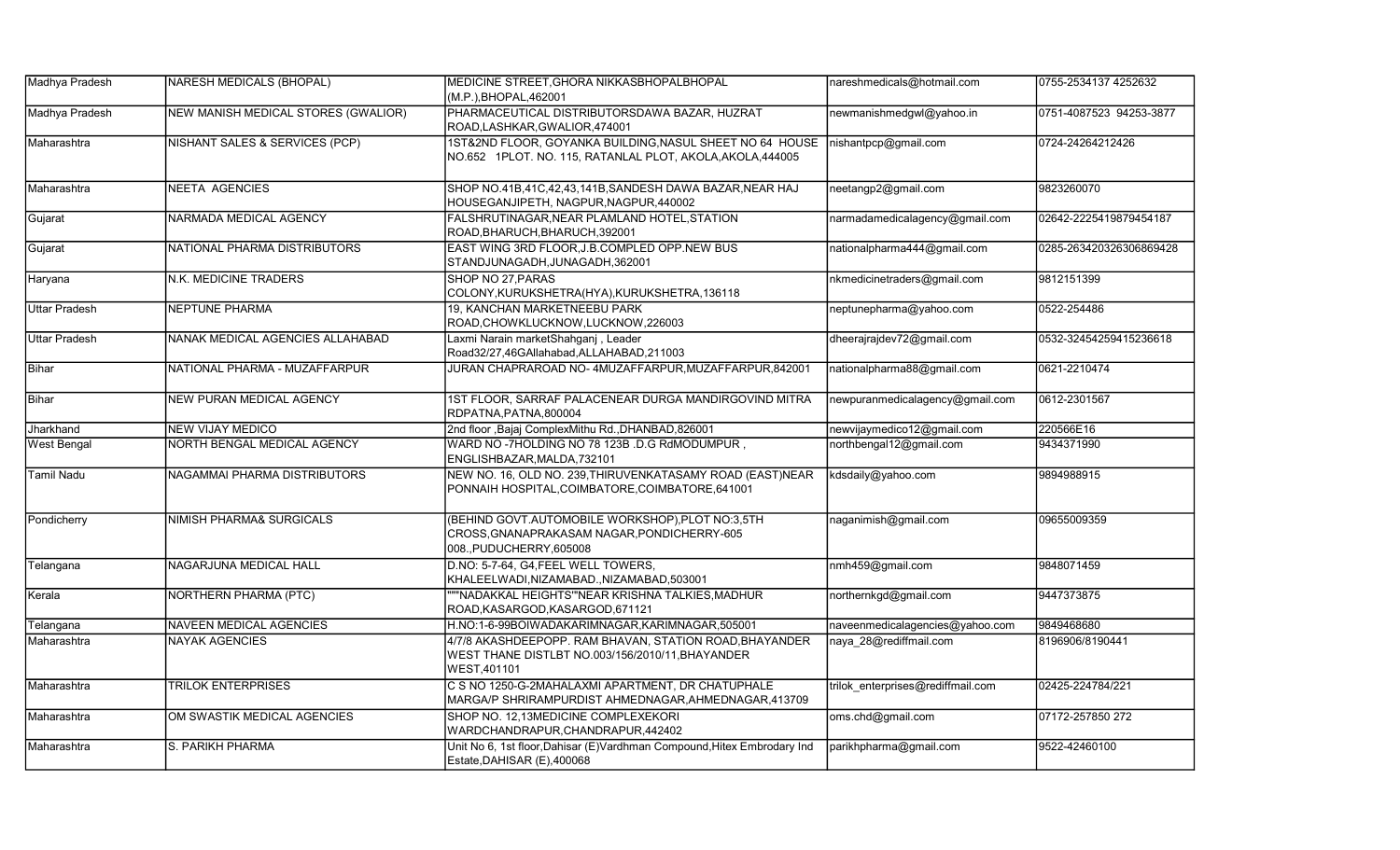| Madhya Pradesh | <b>PATHAK BROTHERS &amp; COMPANY(BPL)</b> | 10 DAWA BAZARJ K BUILDING , HAMIDIA ROAD, BHOPALBHOPAL<br>(M.P.), BHOPAL, 462001                                                                                  | pathakbrothers.2009@gmail.com | 0755-4256040 4278402    |
|----------------|-------------------------------------------|-------------------------------------------------------------------------------------------------------------------------------------------------------------------|-------------------------------|-------------------------|
| Chhaattisgarh  | PREMIER AGENCIES                          | 14/15, MEDICAL COMPLEXTELIPARA, BILASPUR, BILASPUR, 495001                                                                                                        | prem.bsp@gmail.com            | 07752-22996/24456       |
| Madhya Pradesh | PATEL MEDICAL STORES (MANDSAUR)           | SCHEME NO-2, ROAD NO. 3, NAI ABADI, GOL<br>CHOURAHA, MANDSAURMANDSAUR (M.P), MANDSAUR, 458001                                                                     | patelmedical6@gmail.com       | 07422-403420            |
| Chhaattisgarh  | PREMCHAND & COMPANY                       | GAUSHALA PARA, 1ST FLOORGOUSHALA PINJARAPOLE, NEAR AZAD golchhaco@gmail.com<br>CHOWKRAJNANDGAON, GAUSHALA PARA RAJNANDGAON, 491441                                |                               | 93297979709303111111    |
| Madhya Pradesh | PUSHPA MEDICOS(SAG)                       | PARKOTASAGARSAGARSAGAR (M.P.), SAGAR, 470002                                                                                                                      | pushspamedicos@gmail.com      | 9425171591              |
| Madhya Pradesh | PORWAL MEDICAL(NEM)                       | 1 VEER PARK ROADNEEMUCHNEEMUCHNEEMUCH<br>(M.P.), NEEMUCH, 458441                                                                                                  | rporwal420@gamil.com          | 07423-223590            |
| Maharashtra    | PRAKASHCHANDRA MED STORE (CHQ)            | 163, RAVIVAR PETHP. BOX NO 6PHALTAN, DIST<br>SATARA, PHALTAN, 415523                                                                                              | pmsphaltan@gmail.com          | 02166-223203/973        |
| Maharashtra    | PAWANSUT MEDICAL AGENCIES                 | 16, SHRI PAWANSUT DAWA BAZARRAMNAGAR<br>RDCHANDRAPUR, CHANDRAPUR, 442401                                                                                          | pavansutagencies@gmail.com    | 07172-2749872522        |
| Maharashtra    | PIONEER DISTRIBUTORS                      | 133/1 DHANDEEP COMPLEXADJ TO DUBE NIVAS, BANK LANEPARALI<br>VAIJANATHDIST BEED, PARALI VAIJANATH, 431515                                                          | mailme.pioneer@rediffmail.com | 9890685890              |
| Maharashtra    | <b>PRATAP MEDICAL STORES</b>              | MAIN ROAD, AMGAON 441902DISTT. GONDIA, AMGAON, 441902                                                                                                             | pratapamgaon@gmail.com        | 07189-2542625201        |
| Maharashtra    | POONAM ENTERPRISES (CHQ)                  | FIRST FLOOR, GADRE MANGAL KARYALAYSR.NO.622 13, PLOT<br>NO.081Tal MAHANAGAR PALIKA 1 TO 61 NASHIKGOLE COLONY,,<br>NASHIK., NASHIK, 422001                         | sureshpatil2206@gmail.com     | 0253-312115             |
| Maharashtra    | PUNIT MEDICAL STORES                      | BL. NO. 254,255,256, 2 ND FLOORSANDESH DAWA<br>BAZAR, GANJIPETH, NAGPUR, NAGPUR, 440018                                                                           | punitmedi.nag@gmail.com       | 0712-27675622765        |
| Maharashtra    | PHARMA TRADERS (CHQ)                      | KESHAR OPP DSP OFFICEVAZIRABADNANDEDX, NANDED, 431601                                                                                                             | vngpldhoot9@gmail.com         | 9527792999              |
| Maharashtra    | PRADEEP MEDICAL STORES(CHQ)               | 5233, JUNA BAZARDALSE<br>WADAAHMEDNAGARX,AHMEDNAGAR,414001                                                                                                        | patwaparag27@gmail.com        | 9422236123              |
| Maharashtra    | PRABHAT MEDICAL STORES                    | SHOP NO 1, FROM SOUTH, GROUND FLOOR + 1ST FLOOR, PR NO<br>Z12017207 S NO 149, 5, 149, 6, TAJANE MALA, NEW NAGAR RDTAL<br>SANGAMNER, AHMEDNAGAR, SANGAMNER, 422605 | prabhatmedical@gmail.com      | 9850929302              |
| Maharashtra    | PRASAD MEDICAL AND GENERAL STORES         | BHARAD COMPLEX, BUS STAND ROADGANGAKHEDDIST<br>PARBHANIX, GANGAKHED, 431514                                                                                       | prasadmedical19@gmail.com     | 9970693864              |
| Gujarat        | PARAS PHARMA DISTRIBUTORS                 | 112-113-PANAM PLAZAOPP. RELIEF THEATORSTATION<br>ROAD, BHARUCHBHARUCH 392011, BHARUCH, 392001                                                                     | dilipjain68@yahoo.co.in       | 9925553933              |
| Gujarat        | PARIKH MEDICAL STORES                     | MULDAS GALI, NEAR TOWERAMRELITELE-02792-2803F<br>30, AMRELI, 365601                                                                                               | guruinfra@yahoo.in            | 02792-22280322380398246 |
| Gujarat        | PATEL AGENCY                              | STATION ROADGODHARATELE 026723369F 31, GODHRA, 389001                                                                                                             | scpatel_51@yahoo.com          | 9998885020              |
| Gujarat        | PATEL DRUG HOUSE                          | P.B.NO.55, ALANKAR TALKIES<br>ROADSURENDRANAGAR, SURENDRANAGAR, 363002                                                                                            | pdh.snagar@gmail.com          | 9825224262              |
| Gujarat        | PARIKH MEDICAL AGENCIES                   | <b>GROUND FLOORALANKAR CINEMA RDNR. SPINWELL</b><br>IND.SURENDRANAGAR, SURENDRANAGAR, 363001                                                                      | doshinilesh99@gmail.com       | 02752-220010            |
| Gujarat        | PATEL AGENCY DEESA                        | SHOP.NO.13/14, PUROHIT COMPLEXIST FLOOR, LAL<br>CHALI, DEESATELE-02744-221300F 35, DEESA, 385535                                                                  | patelagencydeesa@yahoo.com    | 9428651300              |
| Gujarat        | PHARMAKEM                                 | SHREEJI COMPLEX, OPP. OLD BUS<br>STATIONJUNAGADH., JUNAGADH, 362001                                                                                               | pharmakem1992@gmail.com       | 9825222370              |
| Gujarat        | PARTH PHARMA                              | 2-3, GROUND FLOOR, SHISHUBHARTI SCHOOL ROAD, OPP. BUS<br>STANDUNA, UNA, 362560                                                                                    | amarparthpharma@yahoo.com     | 02875-226206            |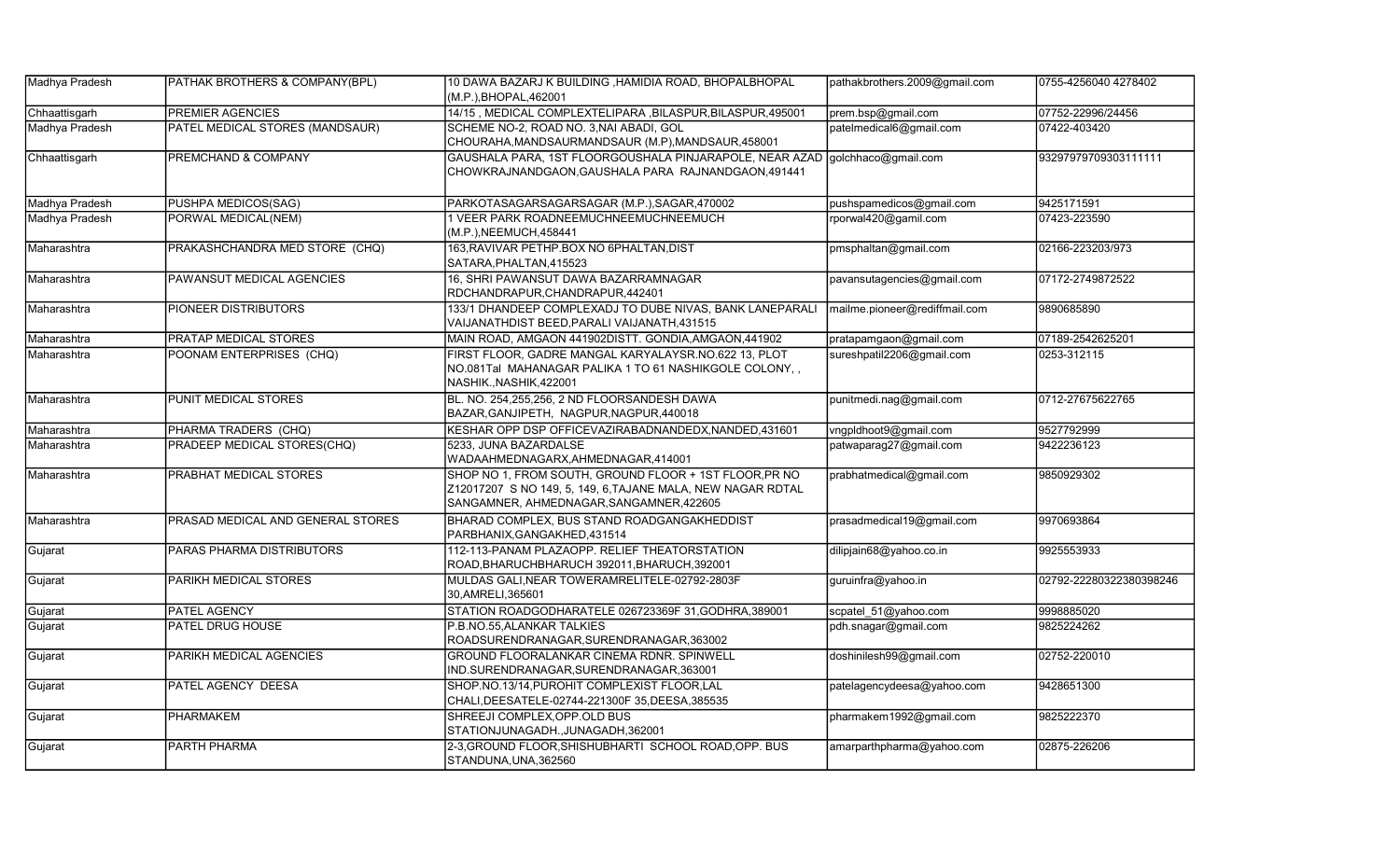| Rajasthan            | OM MEDICAL & GENERAL STORES     | 1-C DAWA BAZARNEAR JAIN TEMPLEMOHAN<br>COLONYBANSWARA, BANSWARA, 327001                                                                                                            | mayankom@yahoo.co.in                                   | 02962-240308            |
|----------------------|---------------------------------|------------------------------------------------------------------------------------------------------------------------------------------------------------------------------------|--------------------------------------------------------|-------------------------|
| Punjab               | POONUM MEDICOS                  | BASSI KHAWAJU MARKET, BEHIND PEER MADHI<br>SHAHHOSHIARPUR,HOSHIARPUR,146001                                                                                                        | pnmhsp@yahoo.com                                       | 01882-224852 9463352688 |
| <b>Uttar Pradesh</b> | PRAVEEN MEDICAL HALL (RT)       | 140, KHAIR NAGAR BAZARMEERUT CITYMEERUT<br>U.P.MEERUT,MEERUT,250002                                                                                                                | shikhcool@gmail.com                                    | 9897554240              |
| Chhaattisgarh        | PRAMOD MEDICAL AGENCY           | G.F, 1st & 2nd Floor, Ward No. 12, Sheet No 42, Plot No. 104 2, Bid para,<br>Masta gali, ANATHALAYA PARISHAR RAIGARH, 496001                                                       | pramodmedicalraigarh@gmail.com                         | 07762-2327409425250340  |
| Bihar                | <b>PRABHU ENTERPRISES</b>       | PRABHU COMPLEXBINODPURKATIHAR, KATIHAR, 854105                                                                                                                                     | prabhu.katihar@gmail.com                               | 06452-241342245358      |
| <b>Andra Pradesh</b> | PARAMOUNT MEDICAL AGENCIES      | 30-8-7, BHANU<br>STREETDABAGARDENSVISAKHAPATNAM, VISAKHAPATNAM, 530020                                                                                                             | paramountmedicalagencies@gmail.com                     | 9849112421              |
| Maharashtra          | <b>LAXMI MEDICAL (PUNE)</b>     | S/NO 29 RAMWADINAGAR ROADPUNEX, PUNE, 411014                                                                                                                                       | laxmimedical@gmail.com                                 | 9822072975/27034        |
| Maharashtra          | RAJENDRA DISTRIBUTORS           | C S NO 11661/11662/11663/11664/11661ST 2ND 3RD FLR. NEAR<br>OMKAR HALLBEHIND S T STAND ,SANGLI,SANGLI,416416                                                                       | rajendradistributor@gmail.com                          | 0233-2331997/973        |
| Maharashtra          | RAJA MEDICAL STORES             | BARRACK.NO.978, ROOM NO.4 & 5, OPP SNEAR POST OFFICE<br>STATION ROAD, ULHASNAGAR, THANE DISTLBT NO 3 23 02 095 2012<br>13, ULHASNAGAR, 421003                                      | rajamedicalstore@yahoo.com                             | 0251-27111002711        |
| Maharashtra          | RAHUL DISTRIBUTORS PVT LTD (MS) | C-9,10 &11, A-11, ROYAL INDUSTRIAL ESTATE5B NAIGAON CROSS<br>ROAD,WADALA (WEST)WADALA (W) MUMBAI.,MUMBAI,400031                                                                    | info@rahuldistributors.com                             | 022-24153344/241        |
| Chhaattisgarh        | RATHI MEDICAL AGENCIES          | HIG- C1 & C2HOUSING BOARD COMPLEXOPP. TO NEW BUS<br>STAND,HOUSING BOARD COMPLEX DUR,491001                                                                                         | rathimedical@yahoo.com                                 | 9425552481              |
| Chhaattisgarh        | RAKHECHA MEDICAL STORES         | SADAR BAZARDHAMTARI, SADAR BAZAR DHAMTARI, 493773                                                                                                                                  | rakhechamedical@gmail.com                              | 98263854159826391415    |
| Madhya Pradesh       | RAJ MEDICAL AGENCIES (GWL)      | HUZRAT ROAD, LASHKARGWALIORGWALIOR (M.P.), GWALIOR, 474001                                                                                                                         | info@rajmedicalagencies.com                            | 0751-2423958 2425755    |
| Maharashtra          | RAJ MEDICAL AGENCIES (KOLHAPUR) | H no 426/7 to 15 (B), Gandhi NagarChinchwad RoadKarveerAp Gandhi<br>Nagar, KOLHAPUR, 416119                                                                                        | rajkop.2008@gmail.com                                  | 0231-2610357            |
| Maharashtra          | RAJYOG DISTRIBUTORS (CHQ)       | NEW PLOT STATION ROADHINGOLI 431513, HINGOLI, 431513                                                                                                                               | rajyogdistributors@yahoo.in                            | 9922911529              |
| Maharashtra          | RAJNIKEM PHARMACUITICALS(CHQ)   | Shop No:- 17 / 18, 1st Floor. Property No - D0008706, Aushadhi<br>Bhawan, Dalal Wadi, New Gulmandy<br>RoadAURANGABAD, AURANGABAD, 431001                                           | rajnikem@gmail.com                                     | 0240-2330547            |
| Maharashtra          | <b>RAM DISTRIBUTORS</b>         | PROP. NO. 487, NAZUL SHEET NO. 5A PLOT NO. 2FIRST FLOOR,<br>SUVARNA COMPLEX, WARD NO. 20, NEAR GANPATI<br>MANDIR,, BULDHANA, 443001                                                | ramdistributorsbld@gmail.com                           | 07262 - 246664          |
| Maharashtra          | M/S RUDRAKSHA PHARMA            | Shop No:-1, Ground Floor, 1st & 2nd FloorHem-Varsha Building, Survey No-rudrakshpharma@gmail.com<br>622/6B,665/10 Ghar No-704/0480Near LIC Office, Goley<br>Colony, NASHIK, 422002 |                                                        | 02532316711982          |
| Maharashtra          | RAJMANE MEDICAL STORES          | 2/781, DHOKI ROADKALAMBDISTRICT<br>OSMANABAD(RS), KALAMB, 413507                                                                                                                   | rms.rajmane@gmail.com                                  | 9422069948              |
| Gujarat              | <b>RUSHABH MEDICAL AGENCY</b>   | RADHEY COMPLEX, NR. CHHATRI CHOWK, STATION<br>ROAD, BOTAD, BOTAD, 364710                                                                                                           | RUSHABHMEDICALAGENCEY@GMAIL 02849-253878<br><b>COM</b> |                         |
| Gujarat              | RELIEF PHARMA DISTRIBUTORS      | 14, VASANT PHARMA COMPLEXPANCHRATNAAMIR<br>ROAD, PALANPURPALANPUR, PALANPUR, 385001                                                                                                | rreliefpharma@gmail.com                                | 9429972220              |
| Gujarat              | <b>Ms RANK MEDICINE</b>         | MILKAT NO 789/R/T/SSER VE NO. 4312SHOP NO. 8 9 10 1ST<br>FLRBHARTI COMPLEXNAVJIVAN CHOKEMODASA, MODASA, 383315                                                                     | vishalup14882@gmail.com                                | 9913433737              |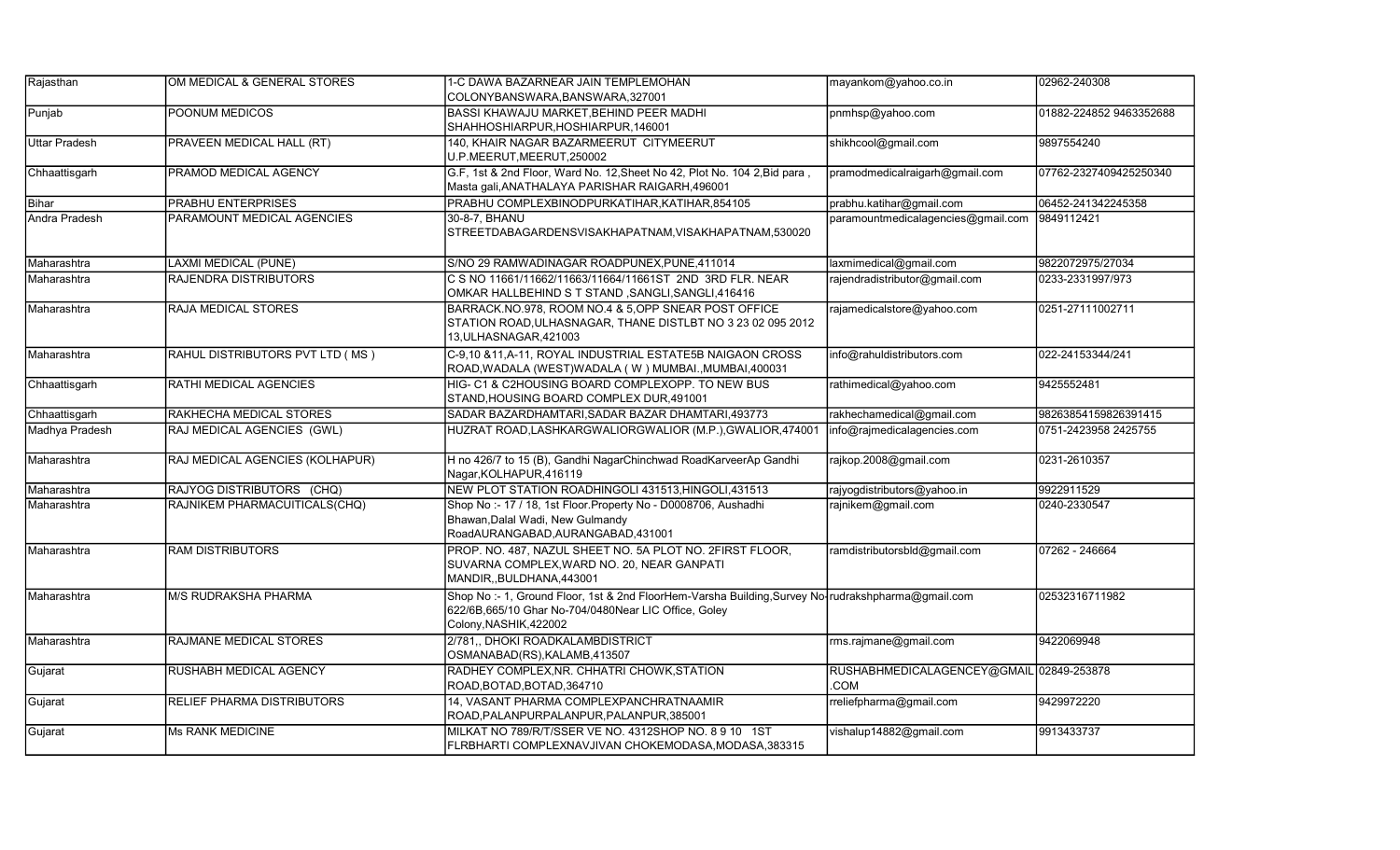| Gujarat              | RADHAKRISHNA MEDICAL AGENCY        | Shop no. 201 to 2062nd FISurat Dawa BazzarVasta Devdi                                                                                                                      | rkmasurat@ymail.com             | 0261-2418826            |
|----------------------|------------------------------------|----------------------------------------------------------------------------------------------------------------------------------------------------------------------------|---------------------------------|-------------------------|
|                      |                                    | RdKatargam, SURAT, 395004                                                                                                                                                  |                                 |                         |
| Gujarat              | <b>ROYAL DISTRIBUTORS</b>          | 301 TO 305 3RD FLOORSURAT DAWA BAZAARB/H KIRAN HOSPITAL,<br>VASAT DEVDI RDKATARGAMSURAT,SURAT,395004                                                                       | svk royal@yahoo.in              | 9825956301              |
| Gujarat              | <b>RUSHABH CHEMIST</b>             | Plot no 341/1, Ground FloorSector 29Near GH<br>6, Gandhinagar, GANDHINAGAR, 380029                                                                                         | rushabh.chemist@yahoo.com       | 232484789408640791      |
| <b>Uttar Pradesh</b> | RAJENDRA MEDICAL AGENCIES (VRN)    | CK 15/2BULANALAVARANASI, VARANASI, 221001                                                                                                                                  | rajendra_vns.2010@yahoo.com     | 9838344400              |
| Jharkhand            | R.K.SALES (RANCHI)                 | COURT ROADRANCHI, RANCHI, 834001                                                                                                                                           | sarad1958@hotmail.com           | (0651) 206264 206181    |
| Assam                | RUBIKA COMMERCIAL ENTERPRISES      | AMBICAPATTYSILCHAR CACHARASSAM, SILCHAR, 788004                                                                                                                            | rubika sil@rediffmail.com       | 03842-266556            |
| Tamil Nadu           | RATHNA AGENCIES - (MDU)            | NO 109, BASEMENT FLOOR, WEST PERUMAL MAISTRY STREET, BACK  rathnamadurai@gmail.com<br>SIDE, MADURAI, MADURAI, 625001                                                       |                                 | 9842240622              |
| Telangana            | RADHA KRISHNA MEDICAL AGENCIES     | H NO: 10-2-86BUS DEPOT ROADKHAMMAM- 507001TEL: 08742<br>29560,KHAMMAM,507001                                                                                               | rkmakmm@gmail.com               | 9399311588/08742-229560 |
| Andra Pradesh        | R K PHARMA DISTRIBUTORS            | DNO:10-5-225/A, DODDAPURAM STREETTIRUPATHI 517 501TEL 08574 tptrkpharma@gmail.com<br>20610, TIRUPATHI, 517501                                                              |                                 | 9394490999              |
| Uttaranchal          | RUCHI MEDICAL PVT. LTD             | <b>18 P.D TANDON MARGLAXMAN</b><br>CHOWKDEHRADUN,DEHRADUN,248001                                                                                                           | neeraj@ruchimedical.com         | 9634094090              |
| Jharkhand            | M/S S.R. PHARMA (O) RANCHI         | SHARDHANAND ROADRANCHI.RANCHI.834001                                                                                                                                       | ashish.srpharma@gmail.com       | 0651-2203046            |
| Maharashtra          | <b>SHREE AGENCIES</b>              | GR FLOOR & FIRST FLOOR, GAT NO-88/6PLOT NO-10 11, MILKAT NO- Shreeagencies.baramati@gmail.com<br>1034007142OLD MI NO- J0495, KHATRI PARKTALUKA<br>BARAMATI,BARAMATI,413102 |                                 | 9822294096              |
| Maharashtra          | <b>SHUBHADA PHARMA</b>             | 3, DEV DEEP BLDG, GR. FLOORSITALADEVI TEMPLE<br>ROADMAHIMMUMBAI, MAHIM, 400016                                                                                             | shubhadapharma@gmail.com        | 4308809/4313757         |
| Maharashtra          | <b>SWETA DISTRIBUTORS PVT LTD.</b> | B' WING HAMIRMAL TOWER. 1 ST FLOOR'OPP RAM BHAWAN.<br>STATION ROAD, BHAYANDER (WEST), DIST THANELBT<br>NO.0030060201011, BHAYANDER (WEST), 401101                          | shailesh@swetadistributors.com  | 28194738 / 39 /         |
| Maharashtra          | <b>SACHIN AGENCIES</b>             | BHARAT VIDDYALAYA COMPLEXC. F. 24 OMERGA 413 606DIST.<br>OSMANABAD,OMERGA,413606                                                                                           | sachinagencies1@rediffmail.com  | 9890029705              |
| Maharashtra          | <b>SHAM DISTRIBUTORS</b>           | 'SHAM SADAN' 15, VISANJI NAGAR ,JALGAONXX,JALGAON,425001                                                                                                                   | shamdistributors@gmail.com      | 0257 - 222709           |
| Chhaattisgarh        | SHYAM MEDICAL STORE                | 'SANJEEVANI " JAIL<br>ROADAMBIKAPURAMBIKAPUR, AMBIKAPUR, 497001                                                                                                            | shyamambikapur@gmail.com        | 94255804569425254234    |
| Chhaattisgarh        | SAMEER MEDICAL STORE               | SADAR BAZARRAIGARHRAIGARH, SADAR BAZAR RAIGARH, 496001                                                                                                                     | samirmedicalrgh@gmail.com       | 07762-223524/222721     |
| Madhya Pradesh       | SOBEG SINGH SAHNI & SONS(BETUL)    | OPP. DR. LASHKARECIVIL LINEBETULBETUL (M.P.), BETUL, 460001                                                                                                                | sssahnibetul@gmail.com          | 07141-2307229425002620  |
| Madhya Pradesh       | SINGHAL MEDICALS(SAG)              | KATRA BAZARSAGARSAGARSAGAR (M.P.), SAGAR, 470002                                                                                                                           | singhal.medi@gmail.com          | 07582-260425 409225     |
| Madhya Pradesh       | SETHI PHARMA DISTRIBUTORS PVT. LTD | HOSPITAL CHOWKREWAREWA.REWA (M.P.),REWA,486001                                                                                                                             | spdpl.rewa@gmail.com            | 07662-251798 403664     |
| Madhya Pradesh       | SIKARWAR PHARMA VIDISHA            | PHARMACEUTICAL DISTRIBUTOR AND STOCKISTBANSKULI MATA<br>VALI GALIVIDISHAVIDISHA (M.P.), VIDISHA, 464001                                                                    | sikarwarpharma.vds88@yahoo.com  | 07592-2343339 408339    |
| Chhaattisgarh        | S.K. COMMERCIAL COMPANY            | 31, MEDICAL COMPLEX, G.E. ROADRAIPUR, RAIPUR, 492001                                                                                                                       | skcraipur@rediffmail.com        | 0771-22289149300145000  |
| Maharashtra          | SHREE MEDICAL & GENERAL STORES     | RISODRISODDIST: WASHIM, RISOD, 444506                                                                                                                                      | nszanwar@rediffmail.com         | 07251-222706            |
| Maharashtra          | SHEETAL PHARMA (CHQ)               | SHOP NO 1 JANKI PLAZAGOLE COLONYNASIKNASIK, NASHIK, 422002                                                                                                                 | sheetalpharma@ymail.com         | 0253-576506/9822        |
| Maharashtra          | RAJ DISTRIBUTORS (BARSHI)          | 1ST FLOOR, C S NO 4103/B. PROF 1300239TAL BARSHIKHANAPURA<br>ROAD, BARSHI, BARSHI, 413401                                                                                  | rajdistributorsbarshi@gmail.com | 02184-229137            |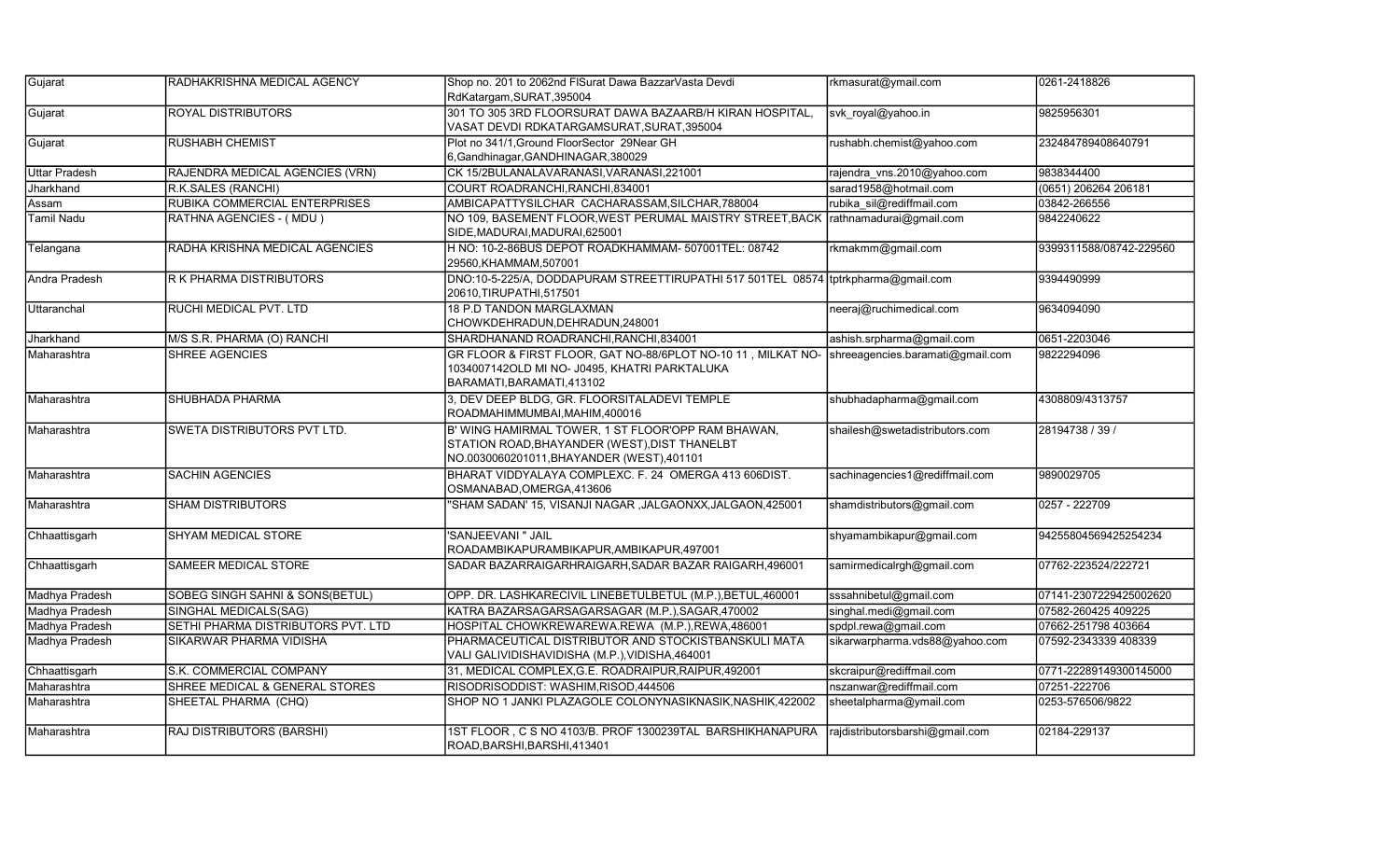| Maharashtra    | SUNY DISTRIBUTORS(CHQ)              | 584 E WARD, MAHAVIR PLAZA1ST LANE,                                                                                                 | sunydistributor@rediffmail.com    | 9822043383              |
|----------------|-------------------------------------|------------------------------------------------------------------------------------------------------------------------------------|-----------------------------------|-------------------------|
|                |                                     | SHAHUPURIKOLHAPURKOLHAPUR, KOLHAPUR, 416001                                                                                        |                                   |                         |
| Madhya Pradesh | SHIVAM ENTERPRISES NSPR             | WHOLE SALE-CHEMIST & DRUGISTMAIN ROAD RAM WARD,<br>KANDELINARSINGHPURNARSINGHPUR (M.P.), NARSINGHPUR, 487001                       | shivam nsp@rediffmail.com         | 07792-230415 230315     |
| Madhya Pradesh | S.K. MEDICOSE (KGN)                 | 6, BAJAJ COMPLEX, TALAI MARG, KHARGONEKHARGONE<br>(M.P.), KHARGONE, 451001                                                         | skmedicosekgn@yahoo.in            | 07282-233605 9425089526 |
| Maharashtra    | <b>SHRIRAM AGENCIES</b>             | 871, SHRIRAM NIWAS, SHIVAJI NAGAR, DAPOLI 415 712 DIST<br>RATNAGIRI(RM),DAPOLI,415712                                              | shreeram1983@gmail.com            | 02358-282434/283        |
| Madhya Pradesh | SINDH PHARMA(PIPARIYA)              | OLD GALLA BAZAAR, TULSI NAGAR, P.O. PIPARIYAPIPARIYA<br>(M.P.) DIST HOSHANGABAD, PIPARIYA, 461775                                  | sindhagencies@yahoo.co.in         | 9893048017              |
| Maharashtra    | SHRIKANT AUSHADHI BHANDAR           | 121/4B PLOT NO 5SANGRAMNAGARAKLUJ 413<br>101AKLUJ, AKLUJ, 413101                                                                   | sabhandarakj@aol.in               | 94220-68765/9423        |
| Maharashtra    | SHREE NARENDRA MEDICAL & GENERAL ST | PHARMACUITICAL DISTRIBUTORS1ST FL HARI OM BUILD, NEAR<br>GITAEE VASNEAR GITAEE VASTRALAYA, MONDHA<br>RDBASMATNAGAR, BASMAT, 431512 | snarendramedi@gmail.com           | 9011031110              |
| Maharashtra    | SATARA DISTRIBUTORS (CHQ)           | BASAPPA PETHRADHIKA ROADSATARASATARA, SATARA, 415002                                                                               | sataradistributors@gmail.com      | 02162-229433/229        |
| Maharashtra    | SHAH BROTHERS (CHQ)                 | SHOP NO.38/39SIDDHESHWAR SHOPPING CENTRESHOLAPUR 413<br>001(SG), SOLAPUR, 413007                                                   | shahbrothers56@gmail.com          | 0217-2725576            |
| Maharashtra    | SHREE BALAJI DISTRIBUTORS           | PHARMACUITICAL DISTRIBUTORSNEAR BALAJI MEDICAL<br>STORESMAIN RDLOHA DIST NANDED, LOHA, 431708                                      | sanjay.g.mote@gmail.com           | 02466-242417            |
| Maharashtra    | SAHYADRI DISTRIBUTOR(CHQ)           | SURVEY NO 220/4, PLOT NO 9NEAR JAIN STHANAK, SATANA<br>ROADMALEGAON423203,MALEGAON,423203                                          | sureshbagadmlg@gmail.com          | 02554-253593/253        |
| Maharashtra    | SHREE CHINMAY MEDICAL AGENCY (CHQ)  | BLOCK NO 1, PANDURANG BHAVANNEAR PUNJAB HOTELP.B.ROAD,<br>MALKAPURKARAD, KARAD, 415110                                             | prasad yad@rediffmail.com         | 02164-2260779422        |
| Maharashtra    | S.R.MEDICALS                        | SHOP NO 14, JOSHI SANKOOLGOLE COLONYNASIKX, NASHIK, 422002                                                                         | mukeshdhage@rathi.com             | 9422770985              |
| Maharashtra    | SHREE CHAITANYA AGENCIES(CHQ)       | SWASTISHREE, PLOT NO 30OPP NIPPANIKAR PLYWOODKUPWAD<br>RD, MIRAJ, MIRAJ, 416410                                                    | shreechaitanyagencies@gmail.com   | 0233-2212130/942        |
| Maharashtra    | SANJAY PHARMA                       | SHOP NO.39, 1ST & 2ND FLOOR, GULSHAN TOWERS, NEAR<br>PANCHASHEEL TALKIESAMRAVATI,AMRAVATI,444601                                   | deshmukhpravin76@gmail.com        | 0721-25644602564        |
| Maharashtra    | <b>SANJAY DISTRIBUTORS</b>          | 5 TH LANE, DHULE (RM) (S PATIL)X, DHULE, 424001                                                                                    | sanjaydistributorsdhule@gmail.com | 02562-235540            |
| Maharashtra    | SHREE SAI MEDICAL AGENCIES          | BADA BAZAR, BHANDARA, BHANDARA, 441904                                                                                             | shrisai bhandara@rediffmail.com   | 07184 - 251861          |
| Maharashtra    | <b>SHIVA AGENCIES</b>               | KAMALA HOUSE, SHOP NO 6MAIN<br>ROAD, BHANDARA, BHANDARA, 441904                                                                    | shivabhandara@gmail.com           | 9326935656              |
| Maharashtra    | <b>SURAJ AGENCIES</b>               | 1 ST FLOOR, ABOVE SHRI VYANKATESH MED. STORESNAGINA<br>CHOWK, PUSAD, PUSAD, 445204                                                 | dubewar suraj@rediffmail.com      | 07233-2474662474        |
| Maharashtra    | SANMATI MEDICALS (CHQ)              | A/5 FIRST FLOOR, SHIV SMARAKGOLD FINCH PETHSOLAPUR<br>413007SOLAPUR, SOLAPUR, 413007                                               | sanmati.medicals@gmail.com        | 0217-2620011            |
| Maharashtra    | SARASWATI MEDICAL AND GEN STORES,   | ANAND NAGAR, PLOT NO 8SURVEY NO 220 4 COLLECTOR<br>ZONESANGAMESHWAR, MALEGAON (MUNGSA), MALEGAON, 423203                           | saraswatimlg1990@gmail.com        | 02554-251275/251        |
| Maharashtra    | <b>SHAH ENTERPRISES</b>             | GR FLOOR, SHOP NO 1 & 2 B WINGSANT MAULI SOCIETY, 1324,<br>SADASHIV PETHPUNE, PUNE, 411030                                         | shahenterprisespune@gmail.com     | 9860963630              |
| Maharashtra    | <b>SURESH MEDICO</b>                | WARD NO 4 MAHAVIR COMPLEX, GALA NOPUNE NASIK<br>ROADNARAYANGAONNARAYANGAON, NARAYANGAON, 410504                                    | sanklecha.suresh@gmail.com        | 9970059821              |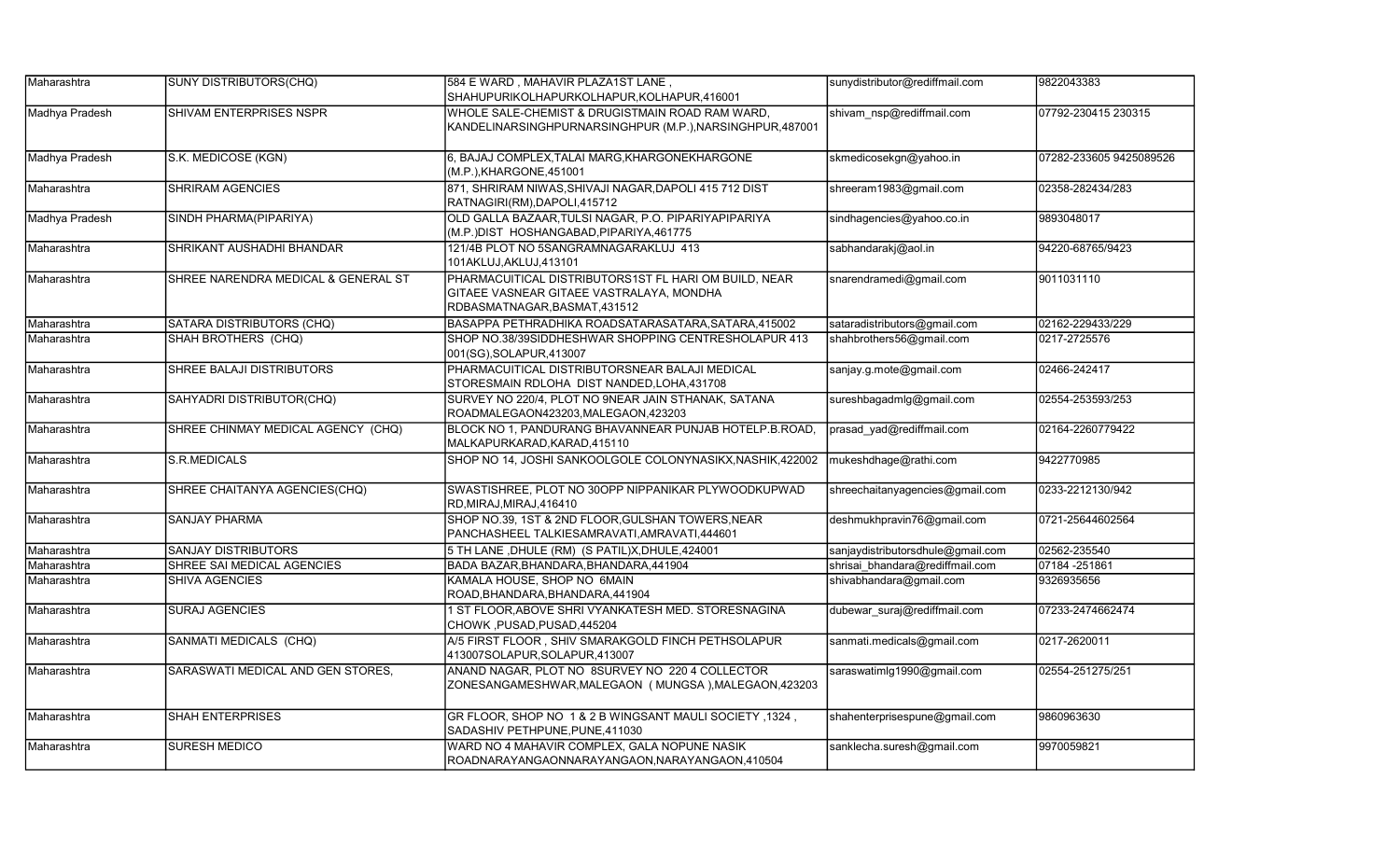| Maharashtra | SAGAR DISTRIBUTORS (CHALISGAON)    | SHOP NO. F-25, 1ST FLOOR, GANESH                                                                                                              | maluprashant@gmail.com             | 02589 - 22882           |
|-------------|------------------------------------|-----------------------------------------------------------------------------------------------------------------------------------------------|------------------------------------|-------------------------|
|             |                                    | CCHALISGAONXX, CHALISGAON, 424101                                                                                                             |                                    |                         |
| Maharashtra | SHREE GURUKRUPA AGENCIES           | Near Ankur HospitalShop No.UG.9 & 10Padmawati TowersStation<br>RD, Parbhani, 431401                                                           | gurukrapapbn@yahoo.in              | 9860932257              |
| Maharashtra | SHEETAL AGENCIES                   | BALAJI PLOTS, KHAMGAONDIST BULDHANA, KHAMGAON, 444303                                                                                         | sa.khamgaon@gmail.com              | 07263-2523242548        |
| Maharashtra | SIND MEDICAL AGENCIES              | 38/14/A, PLOT NO. 49, DESHBANDHU WARD, GONDIA, GONDIA, 441601                                                                                 | sindmedi.gon@gmail.com             | 07182-2300662378        |
| Maharashtra | <b>SOBTI BROTHERS</b>              | SHOP NO. 54,55,56, 154,155,156SANDESH DAWA BAZAR, NEAR HAJ<br>HOUSE, GANJIPETH, NAGPUR, NAGPUR, 440002                                        | sobti.bro@gmail.com                | 0712-27761842762        |
| Maharashtra | SHREEJI SALES CORPORATION          | SHOP NO. 58, 158, 258, 259SANDESH DAWA BAZAR,<br>GANJIPETHNAGPUR, NAGPUR, 440002                                                              | shreeji.nagpur@gmail.com           | 0712-27680283299        |
| Maharashtra | SHREE MANOLAXMI AGENCIES           | SHOP NO 9 AND 10MEDICINE COMPLEXEKORI WARD NO<br>1CHANDRAPUR, CHANDRAPUR, 442402                                                              | shrimanolaxmiagencies@gmail.com    | 07172-2534942521        |
| Maharashtra | SANJIVAN MEDICAL AGENCIES          | 11, SHRI PAVANSUT, DAVA<br>BAZAR, RAMNAGR, CHANDRAPUR, CHANDRAPUR, 442402                                                                     | kamalkishor.jajoo@gmail.com        | 9422136302              |
| Maharashtra | SHRI SAINATH MEDICALS              | BHAMATIPURA NEAR -NIRMAL BAKERY, CHINTAMANI<br>BULDING, WARDHA, WARDHA, 442001                                                                | shrisainathmedicalwardha@gmail.com | 07152-253546            |
| Maharashtra | SHREE RADHE MEDICALS               | 1 ST FLOOR, PLOT NO. 39, SHEET NO. 10 D, STATION VIBHAG, WARD shreeradhemedicalmzr@gmail.com<br>NO. 6MURTIZAPURDIST AKOLA, MURTIZAPUR, 444107 |                                    | 9272660999              |
| Maharashtra | SHRI SWAMI SAMARTH AGENCIES        | GALA NO 3, JANAKI PLAZAGOLE COLONYNASHIK, NASHIK, 422002                                                                                      | ratnakarwani502@gmail.com          | 9371544000              |
| Maharashtra | SHREE MAHALAXMI AGENCIES(MUL)      | WARD NO. 11, BAZAR CHOWK, MULDIST CHANDRAPUR, MUL, 441224                                                                                     | swarachintawar@yahoo.com           | 07174-220081            |
| Maharashtra | SAGAR MEDICAL & GENERAL STORES     | PROPERTY NO.572, HOUSE NO. 401, SHOP OF SHRI JAGANNATHAPPA sagar.medical.risod@gmail.com<br>JIRWANKARLONI RDRISOD DIST. WASHIM,RISOD,444506   |                                    | 07251-222753            |
| Maharashtra | SANJIVANI AGENCY (AHMEDNAGAR)      | C S NO 3780, FARAK NO 3587GALA NO 2, MANIK<br>CHOWKAHMEDNAGARAHMEDNAGAR, AHMEDNAGAR, 414001                                                   | sanjivaniagency@gmail.com          | 9822258016              |
| Gujarat     | SAURASHTRA SURGICAL MEDICAL AGENCY | MAITRI OPP.TALUKA SCHOOLNR.MOTI TANKI.P.O.BOX<br>123RAJKOT, RAJKOT, 360001                                                                    | rajkotssma@gmail.com               | 9825223432              |
| Gujarat     | SHREE NAVDURGA MEDICAL AGENCY      | BASEMENT, AKASH GANGA APPTNR. DR. BHACCA<br>DISPENSARYWANKI BORDI, SAIYEDPURA, SURAT, SURAT, 395003                                           | navdurgamedical@gmail.com          | 0261 3292807            |
| Gujarat     | SHREE SARSWATI MEDICAL AGENCIES    | 12/1781, 1782/A, Basementvakil street, shahporeopp. Motiwala masjidHana krunal ghayel@yahoo.co.in<br>park, SURAT, 395003                      |                                    | 02622 2434290           |
| Gujarat     | SHREE TIRUPATI ENTERPRISE          | 33, AKAR COMPLEX1ST FLOOR, S.T.ROAD, VERAVALF<br>45, VERAVAL, 362265                                                                          |                                    | 9426924999              |
| Gujarat     | S P PHARMA AGENCY                  | 1ST FLOORNR.SANTRAM CO.OPP.BANK, OPP.GHANTAKARNA<br>COMLEX, GUBJ BAZAR, NADIAD, NADIAD, 387001                                                | spphama nadiad@yahoo.com           | 0268 2552283            |
| Gujarat     | SHREE SHAKTI AGENCY                | 1-2, ORBIT CENTREGROUND FLOOR, MOTI TANKI<br>CHOWKRAJKOT, RAJKOT, 360001                                                                      | ssarajkot@gmail.com                | 281-2460870             |
| Gujarat     | <b>VAIBHAV SALES</b>               | 'PUSHPAK', UPALI BAZARBARDOLI, BARDOLI, 394601                                                                                                | vardhman_vaibhav@yahoo.com         | 02622 221094            |
| Gujarat     | SHREE UMIYA AGENCY                 | TAMAKUWALA CHAMBERS, BECHAR RDVALSAD, VALSAD, 396001                                                                                          | hitu naik@rediffmail.com           | 9898469050              |
| Gujarat     | SHREYAS PHARMACEUTICAL             | PRATAP CHAMBERS, NR.S.T.RLYCROSSING, UNJHATELE 02768<br>54114F 52, UNJHA, 384170                                                              | shreyasunjha108@gmail.com          | 02767-254114 9825493133 |
| Gujarat     | SHREE RAM MEDICAL AGENCIES         | GIRIRAJ KUNJ, DR. RAJENDRA PRASAD ROAD, RAJKOTRAJKOT F<br>24, RAJKOT, 360001                                                                  | shreeramma@gmail.com               | 0281-2447183            |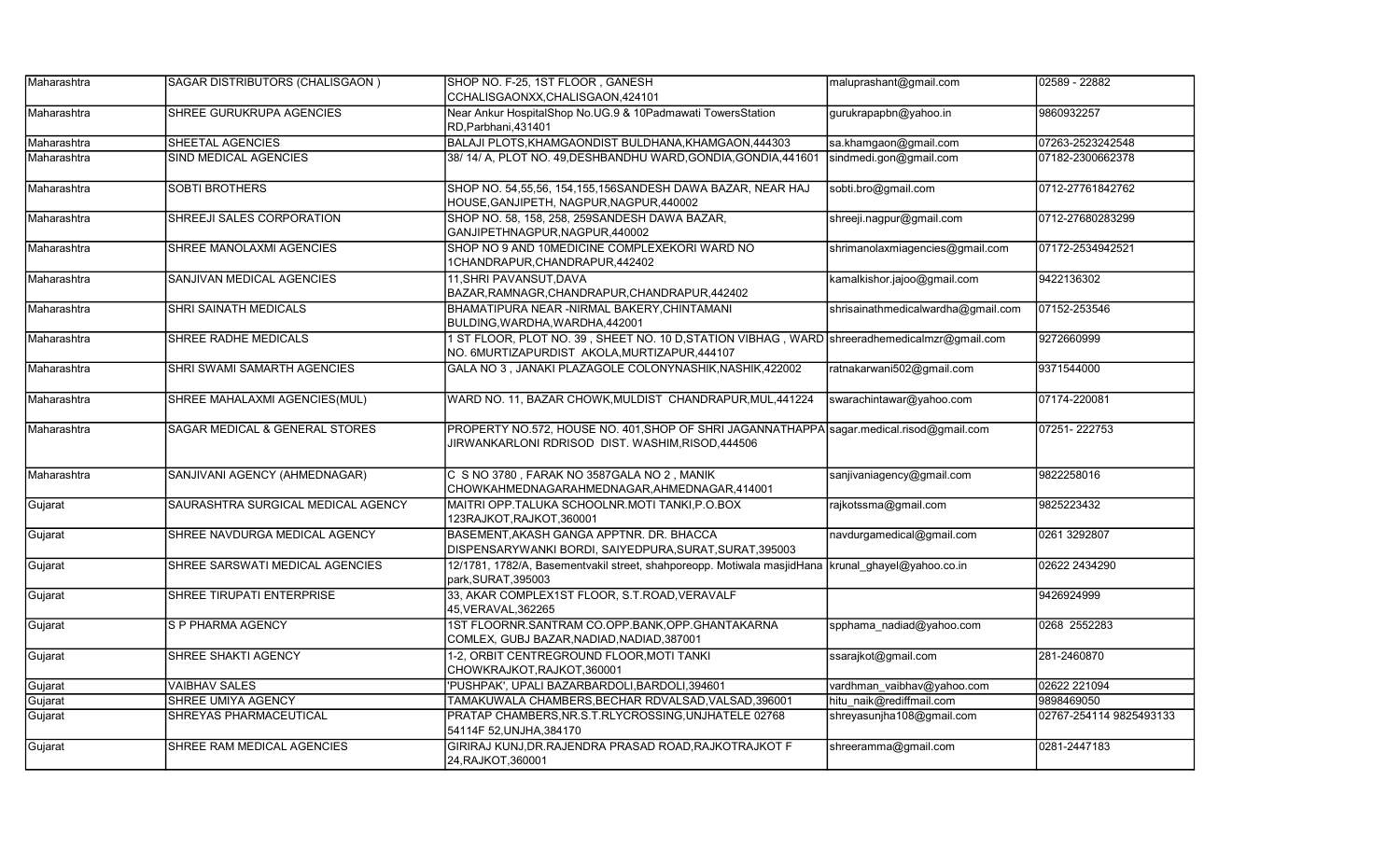| Gujarat              | RAJENDRA PHARMACY                    | ""ARIHANT PLAZA"""GROUND FLOOR, MOTI TANKI                                                                   | prayagpatel6262@gmail.com          | 0281-2479258            |
|----------------------|--------------------------------------|--------------------------------------------------------------------------------------------------------------|------------------------------------|-------------------------|
|                      |                                      | CHOCKRAJKOT., RAJKOT, 360001                                                                                 |                                    |                         |
| Gujarat              | <b>SURAJ ENTERPRISE</b>              | DR.RADHAKRISHNA ROAD,NR. MOTI TANKI,RAJKOT,RAJKOT,360001                                                     | surajent.rajkot@gmail.com          | 281-2449826             |
| Gujarat              | <b>SHUBHAM AGENCIES</b>              | ""F""-KAILASH COMPLEX 1ST FLOOR, "BUS STATION<br>ROAD.GONDALGONDAL 360 311.GONDAL.360311                     | shubham.agency.gondal@gmail.com    | 02825-650158            |
| Gujarat              | SHREERAJ MEDICAL AGENCY              | SMURTI BUILDING 'SIYAPURA, RAOPURABARODA 390<br>001, BARODA, 390001                                          | shreeraj_ma@yahoo.co.in            | 0265 - 438768           |
| Gujarat              | SOHAM MEDICAL AGENCY                 | 64, DIGVIJAY PLOT, NEAR JOLLY BUNGLOW, SUMMAIR CLUB<br>ROAD, JAMNAGAR, JAMNAGAR, 361005                      | sohammedicalagency@gmail.com       | 0288-2562102/2562103    |
| Gujarat              | <b>SHREEJI MEDICOS</b>               | G-14. GROUND FLOOR SHRIMANI PLAZAC S.NO. 847. KALUBHA<br>RDKALANALABHAVNAGAR,BHAVNAGAR,364001                | shreeji.medicos@yahoo.in           | 0278-2224783 9824255224 |
| Punjab               | <b>SHANKAR MEDICOS</b>               | 1-SHANKAR PALACEDILKUSHA<br>MARKETJALANDHAR,JALANDHAR,144001                                                 | shankarmedico.gaurav@gmail.com     | 0181-4611959 9316461959 |
| Punjab               | <b>SWAMI MEDICAL HALL</b>            | KATRA SHER SINGH, HALL BAZARAMRITSAR (PB), AMRITSAR, 143006                                                  | swamimedicalhallamritsar@gmail.com | 0183-5069915 9872066608 |
| Haryana              | <b>S.K.MEDICAL STORE</b>             | SIKA COLONY, SONEPATSONEPAT (HYA.), SONEPAT, 131001                                                          | skmedicalsnp@gmail.com             | 1302234069              |
| Haryana              | <b>SETHI PHARMA</b>                  | SHOP NO 19, OPPOSITE JAWAHAR PARK, NEAR KOEL COMPLEX, OPP.<br>BUS STAND ROAD, KAITHAL, KAITHAL, 136027       | lalit.sethi@gmail.com              | 9812700387              |
| Uttaranchal          | <b>SUPER MEDICOS CE</b>              | LIG 236,1ST FIrVIVEK VIHARRANIPUR MORE, JWALAPUR, 249407                                                     | superhrd@gmail.com                 | 9927390000              |
| Uttar Pradesh        | SUN RAYS PHARMA (CE)                 | 1/9, MUBARAK MAHAL, FOUNTAINAGRAAGRA, AGRA, 282003                                                           | sunrays.pharma01@gmail.com         | 9319208986              |
| <b>Uttar Pradesh</b> | SHAKUN SALES PVT. LTD.(INST)         | 29-30, GOLE MARKETMAHANAGARLUCKNOW,LUCKNOW,226020                                                            | vinay@shakunsales.com              | 9335025311              |
| <b>Uttar Pradesh</b> | SHAKUN SALES PVT. LTD.(TRADE)        | 29-30. GOLE<br>MARKET, MAHANAGAR, LUCKNOWLUCKNOW, LUCKNOW, 226020                                            | wholesale@shakunsales.com          | 2382494                 |
| <b>Uttar Pradesh</b> | SHREE S. N PHARMACEUTICALS VARANASI  | K.62/18 SAPTASAGAR, MAIDAGIN, VARANASI, VARANASI, 221001                                                     | vnssanjay1984@gmail.com            | 9935040304              |
| <b>Uttar Pradesh</b> | SHREE KHUSHBOO PHARMACEUTICALS       | K 61/118 SAPTASAGARMAIDAGINVARANASI, VARANASI, 221001                                                        |                                    | 9336915662              |
| Uttar Pradesh        | SHANTI HEALTH CARE AGENCY            | <b>B 30/48 KAC.B PLAZAMADHAV</b><br>MARKETLANKA, VARANASI, VARANASI, 221005                                  | shantihcag@gmail.com               | 2368597                 |
| Gujarat              | <b>SAIBABA DISTRIBUTORS</b>          | OPP.BOKA COMPLEX, GANJ<br>ROAD, DHANERADIST. BANASKANTHA, DHANERA, 385310                                    | hitenbhimani007@yahoo.com          | MO9427536091            |
| Chhaattisgarh        | SADHANA MEDICO TRADERS               | 6, MEDICAL COMPLEX, G.E.ROAD, RAIPUR (C.G), RAIPUR, 492001                                                   | sadhanamedico@gmail.com            | 0771-40444329329106333  |
| Chhaattisgarh        | <b>SHYAM &amp; SONS</b>              | 6, MEDICAL COMPLEXTELIPARABILASPURX, BILASPUR, 495001                                                        | shyamsonsbsp@gmail.com             | 0775240396842097994252- |
| <b>Jharkhand</b>     | <b>SUDHA ENTERPRISES (RANCHI)</b>    | LINE TANK ROADNR, FIRYALALRANCHI - 834<br>001JHARKHAND, RANCHI, 834001                                       | sudharanchi@yahoo.co.in            | 918092358388            |
| Jharkhand            | <b>SANJAY AGENCIES</b>               | 39, SHRADHANAND ROAD, RANCHI-834001, RANCHI, 834001                                                          | sanjayagencies89@yahoo.com         | 2205526 9431103794      |
| Tripura              | <b>SAHA DRUG DISTRIBUTORS</b>        | MASJID ROADPO AGARTALATRIPURA (W), AGARTALA, 799001                                                          | sahadrug@gmail.com                 | 0381-2382773            |
| <b>West Bengal</b>   | <b>SINHAL DISTRIBUTORS</b>           | 410, HILL CART ROAD, 1ST FLR (UPSTAIRS OF JEEWAN<br>JYOTEE)SILIGURI 734001WEST BENGAL,SILIGURI 734001,734001 | sinhaldistributors@yahoo.in        | 9832011520              |
| Tamil Nadu           | <b>SUCCESS PHARMAA &amp; VACCINE</b> | NEW NO.10, (OLD NO.30), THILAGAR<br>STREET, R.S.PURAM, COIMBATORE, COIMBATORE, 641002                        | kasiramana@yahoo.com               | 0422 254355598422 45445 |
| <b>Tamil Nadu</b>    | SRI MEENACHI AGENCIES(MADURAI)       | NO.131/16, I- FLOORNORTH PERUMAL MAISTRY SREETMADURAI -<br>625001, MADURAI, 625001                           | mmm.1972.madurai@gmail.com         | 9842128899              |
| <b>Tamil Nadu</b>    | <b>SIVAGAMI MEDICAL</b>              | 364 WEST MAIN STREETTANJORE 613009., TANJORE, 613009                                                         | ctctn@yahoo.com                    | 9443412456              |
| <b>Tamil Nadu</b>    | SR & CO.                             | NO:60, CHUNNAMBUKARA STREETVELLORE - 632<br>004., VELLORE, 632004                                            | srshvellore@gmail.com              | 0416-2220419            |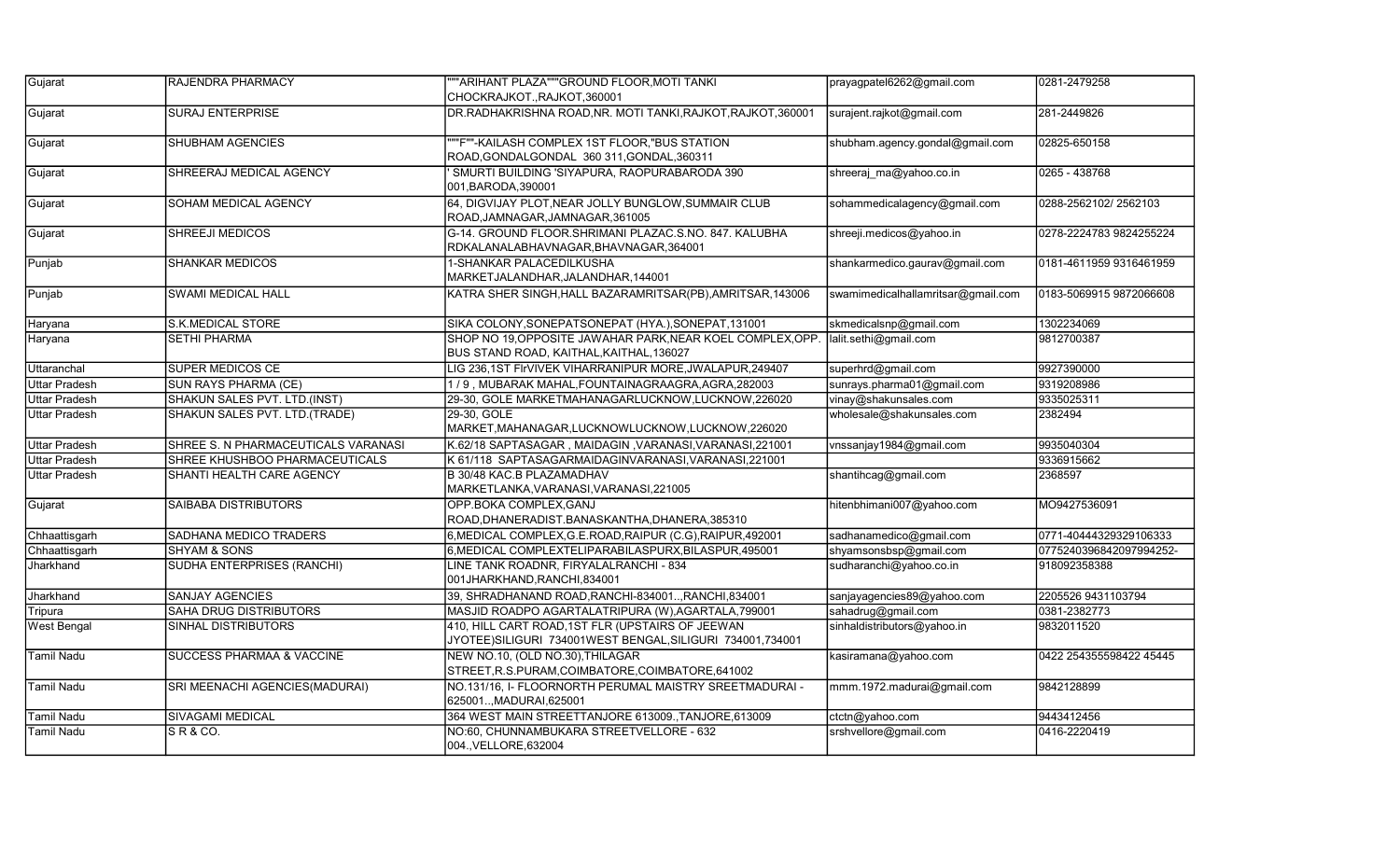| Tamil Nadu    | <b>SENTHIL GANAPATHY AGENCIES</b>   | OLD NO:49, NEW NO:60FRONT PORTIONNAICKER NEW<br>STREETMADURAI 1., MADURAI, 625001                                                             | sgamadurai@gmail.com                 | 0452-2630488         |
|---------------|-------------------------------------|-----------------------------------------------------------------------------------------------------------------------------------------------|--------------------------------------|----------------------|
| Andra Pradesh | SRI KEERTHI MEDICAL AGENCIES        | D.N.18/498B K M StreetDoor No 18 498Cuddapah, Cuddapah, 516001                                                                                | skmagencies@gmail.com                | 08562-243636         |
| Telangana     | <b>SRI BALAJI DRUGS</b>             | H.NO.4-6-65,DWARAKA NAGARKARIMNAGAR,KARIMNAGAR,505001                                                                                         | sribalajidrugs1@gmail.com            | 9866012309/08        |
| Telangana     | SHESHADRI PHARMA DISTRIBUTORS       | D.NO: 3-3-180/C, GROUND & FIRST FLOOR, SAWARAN<br>STREET, KARIMNAGAR, KARIMNAGAR, 505011                                                      | sheshadri.pharma.knr@gmail.com       | 9246932217           |
| Telangana     | <b>SRINIVASA DRUGS</b>              | PHARMACEUTICAL DISTRIBUTOSD.NO.5-3-27, VIMAL TALKIES<br>ROADSIRCILLAKARIMNAGAR, SIRCILLA, 505301                                              | drugssrinivasa@gmail.com             | 9949294678/92        |
| Andra Pradesh | <b>VARDHMAN SPECIALITIES (VJW)</b>  | D.NO-11-16-1/1, SINGARAJUVARI STREET.OPP LANE TO SKPV HINDU<br>HIGH SCHOOLVIJAYAWADA8666643905, VISAKHAPATNAM, 520001                         | vardhmanvizag@gmail.com              | 9246417747           |
| Telangana     | SRINIVASA MEDICAL DISTRIBUTORS (KMM | 10-2-111, GROUND FLOOR, SHOP NO: 3, BUS DEPOT ROAD,<br>OPP.PAVILLION GROUNDKHAMMAM - 507 001., KHAMMAM, 507001                                | srinivasa.khammam@gmail.com          | 9030183067/08        |
| Kerala        | <b>STANDARD AGENCIES</b>            | ST FLOOR , IX/548 A1THADATHIL BUILDING, SASTHRI ROADOPP.<br>MUNICIPAL PARKKOTTAYAM,KOTTAYAM,686001                                            | standardagencyktm@gmail.com          | 0481-23039462363945  |
| Kerala        | <b>SANTHOSH MEDICALS</b>            | KATTUKULANGARA TOWERS, AMC XVII 873NEAR BOYS HIGH<br>SCHOOLATTINGAL,ATTINGAL,695101                                                           | anilkumar amy@yahoo.co.in            | 0470 2622723         |
| Karnataka     | SAPTHAGIRI PHARMA DISTRIBUTORS      | No: 76/1, 1st 2ND, 3RD Floor, 4th Main<br>Road, CHAMRAJPETBANGALORE, BANGALORE, 560018                                                        | pharma.sapthagiri@gmail.com          | 9845151646           |
| Karnataka     | SUPRABHAT PHARMACEUTICALS           | CST NO-1028 W.NO.4, CELLAR & GROUP FLOORAKKAMAHADEVI<br>RdBANASHANKARI COMPLEX, BIJAPUR, 586101                                               | suprabhatpharma@yahoo.co.in          | <b>SUDHIR 934224</b> |
| Karnataka     | SURAKSHA BIO PHARMA                 | CTS NO:1697/2,1ST FLOORRAMDEV GALLI, NEAR PUBLIC CAR<br>PARKING, BELGAUM, BELGAUM, 590002                                                     | suraksha.belgaum@gmail.com           | 9449070334 /         |
| Goa           | <b>SAMBARI ENTERPRISES</b>          | ""GAJANAN"""OPP TO LITTLE PRIMARY SCHOOLMURIDA ROAD,<br>FATORDAGOA,FATORDA,403602                                                             | jyoti@sambarienterprises.com         | 27499282749929       |
| Karnataka     | SRI LAKSHMI DRUG AGENCIES           | SHOP NO.1,1ST FLOORVOKKALINGA HOSTEL BUILDINGSHANKAR<br>MUTT ROADHASSAN, HASSAN, 573201                                                       | h chandrashekar46@yahoo.com          | 9964492379           |
| Karnataka     | SHIVA MEDICAL AGENCIES              | "PANCHARATNA, 2ND FLOOR,"OPP SAWAI GANDHARVA HALLNEW<br>COTTON MARKETHUBLI, HUBLI, 580029                                                     | shivamedicalagencies@rediffmail.com  | 9448111309           |
| Karnataka     | SRI VENKATESWARA AGENCIES           | PHARMACEUTICALS DISTRIBUTORS8 11 38 NEW HOUSING<br>COLONYOPP FOREST OFFICE, K.E.B ROAD, BIDAR., BIDAR, 585401                                 | gururaj.mylapur@gmail.com            | 9902237421           |
| Telangana     | SRAVANI MEDICAL & SURGICAL DISTRIBU | D.NO:6-12-61,62, GANESH BASTIHI, KOTHAGUDEM, KOTHA<br>GUDEM, 507101                                                                           | sravanimedicaldistributors@gmail.com | 08744-244481         |
| Maharashtra   | SHREEJI DISTRIBUTORS PHARMA PVT     | C-31/32, 2ND FLOOR, ROYAL INDL ESTACO-OP SOCIETY<br>LTD,5B,NAIGAON CROSS ROAD,WADALA W CITY GREATER MUMBAI<br>M CORPMUMBAI, WADALA, 400031    | sdpl 2006@rediffmail.com             | 022-49212020         |
| Chhaattisgarh | <b>TIRUPATI MEDICOSE</b>            | PLOT NO.1415/84B,1417/84B AND 1416/12CHAOKHADIYA PARA (PINKI<br>BHAWAN), TAL<br>RAJNANDGAON(GHUMKA(RAJNANDGAON,RAJNANDGAON(GHUMKA),<br>491441 | tirupatirjn@yahoo.com                | 9425554331           |
| Maharashtra   | TAPADIA DISTRIBUTORS (PUNE)         | SHOP NO 9 999 SADASHIV PETHNEAR BRAMHAN MANGAL<br>KARYALAYPUNEPUNE,PUNE,411030                                                                | narayan_tapadiya@yahoo.co.in         | 020-24478599/244     |
| Maharashtra   | <b>TUSHAR AGENCIES (CHQ)</b>        | 1, TUSHAR PLAZANEAR MULTIPURPOSE HIGH SCHOOLNANDED 431<br>601X, NANDED, 431601                                                                | tusharagenciesnanded@gmail.com       | 9404662588           |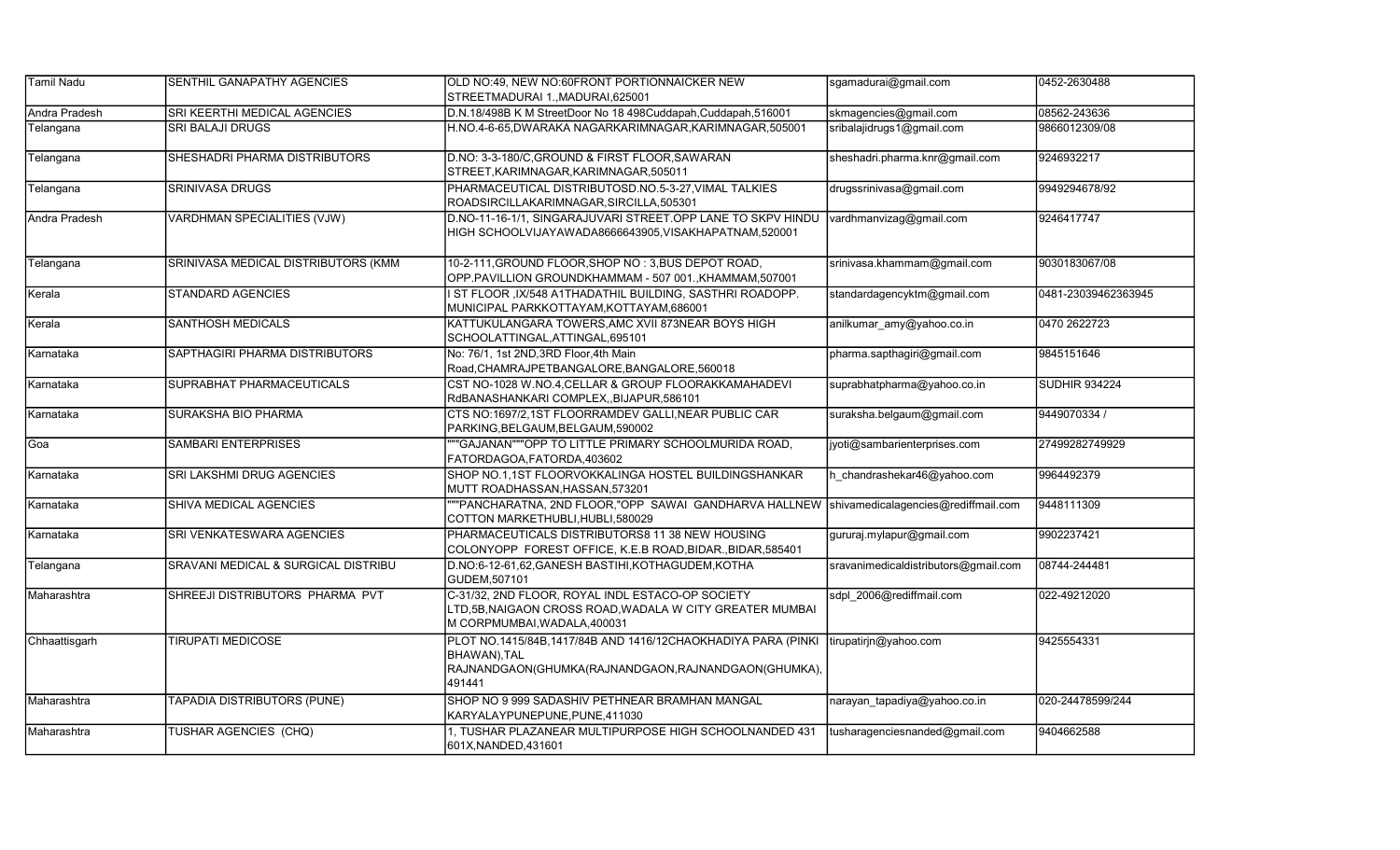| Maharashtra          | M/S TRIMURTI ENTERPRISES (SILLOD)       | RENUKA SADAN, JALNA ROADSILLOD DIST.<br>AURANGABAD, SILLOD, 431112                                                                       | trimurtisillod@gmail.com                        | 02430 - 22213            |
|----------------------|-----------------------------------------|------------------------------------------------------------------------------------------------------------------------------------------|-------------------------------------------------|--------------------------|
| Maharashtra          | <b>TAPADIA DISTRIBUTORS</b>             | SHOP NO 9 999 (HOSP)SADASHIV PETHNEAR BRAMHAN MANGAL<br>KARYALAYAPUNE, PUNE, 411030                                                      | a.tapadiya@gmail.com                            | 9689927263               |
| Maharashtra          | TRIMURTI SALES                          | HOUSE NO. 310, PLOT NO. 52SHEET NO. 3 18, WARD NO. 41JOSHI<br>MARKET, TOWER CHOWKAKOLA, AKOLA, 444001                                    | trimurtisalesakola@rediffmail.com               | 0724-2431515 243         |
| Gujarat              | TOLLY JOY PHARMA                        | FIRST FLOOR, PLOT.NO:206SECTOR 1 AOPP.HEROHONDA<br>SHOWROOMGANDHIDHAM (KUTCH), GANDHIDHAM, 370201                                        | tollyjoygdm@yahoo.com                           | 9429897444               |
| Gujarat              | TRUST PHARMA DISTRIBUTION               | 1 ST FLOOR, ASHA SHOPPING CENTER, SHRINAGAR, IDAR-383<br>430, IDAR, 383430                                                               | trustpharma.idar@gmail.com                      | 02778 - 253515           |
| <b>Uttar Pradesh</b> | <b>TALATI BROS</b>                      | 59/32, BIRHANA ROADKANPURKANPUR, KANPUR, 208001                                                                                          | talatibrothers@reddifmail.com                   | 9415042016               |
| Maharashtra          | <b>TIRUPATI DISTRIBUTORS</b>            | HOUSE NO. -378 (A) & 379 (I), MITHABAI COMPLEX MUMBAI GOA<br>ROADNEAR RASOI HOTEL, PALASPE TAL PANVEL DIST<br>RAIGAD, PALASPE, 410221    | tirupatidis@gmail.com                           | 02143-220072 73          |
| Chhaattisgarh        | UNITED MEDICAL AGENCY                   | 34, MEDICAL COMPLEXG.E. ROADRAIPURRAIPUR, RAIPUR, 492002                                                                                 | unitedryp@gmail.com                             | 0771-22345059755755555   |
| Maharashtra          | UNIQUE AGENCIES (CHQ)                   | 5TH LANE, NEAR SONYA MARUTHIMANDIRDHULE(RM)(S<br>PATIL), DHULE, 424001                                                                   | uniqueagenciesdhule1@gmail.com                  | 02562-235431             |
| Maharashtra          | <b>UNIQUE CORPORATION</b>               | OPP MEIDCINE MARKETGURJKUNJ LANE NO 4DHULE, DHULE, 424001                                                                                | unique.corporation11042008@gmail.com 9423979686 |                          |
| Gujarat              | UMIYA PHARMA DIST.                      | 223, NEELKANTH COMPLEX, OPP, CIRCUIT HOUSE, STATION<br>ROAD, DEHGAMDEHGAM, AHMEDABAD, 382325                                             | mehta.purav18@gmail.com                         | 93271989899662905494     |
| Maharashtra          | <b>VORA MEDICALS</b>                    | 4649, VIJAY VIHAR, NEAR RAILWAY<br>LIPANDHARPURPANDHARPURPANDHARPUR, PANDHARPUR, 413304                                                  | voramedicals@gmail.com                          | 9404995126/02186         |
| Uttaranchal          | VISHAL MEDICO AGENCIES (CE)             | KHANCHAND MARKET, HALDWANI 263 139, HALDWANI, 262309                                                                                     | vishalmedicohld@gmail.com                       | 9997907770               |
| Maharashtra          | <b>VIJAY PHARMA</b>                     | A/101,1st Floor Devraj Premises Co_Goregaon-WestS.V.Road,Topiwala<br>Marg,, GOREGAON WEST, 400062                                        | vijaypharmasales@gmail.com                      | 8721452/8722204          |
| Andra Pradesh        | <b>AUROBINDO DRUGS (VSP)</b>            | DOOR NO. #47-1-111/16th LaneDwarak<br>NagarVISAKHAPATNAM, Visakhapatnam, 530016                                                          | aurobindodrugs@gmail.com                        | 9849595908               |
| Madhya Pradesh       | <b>VIJAY MEDICAL AGENCIES(BUR)</b>      | B-20, GUJRATI SAMAJ<br>MARKETBURHANPURBURHANPURBURHANPUR<br>(M.P.), BURHANPUR, 450331                                                    | medicalvijay@gmail.com                          | 9827063500               |
| Madhya Pradesh       | VIJAY MEDICAL AGENCIES (BIAORA)         | NEAR INDORE NAKA, BIAORABIAORABIAORA (M.P.), BIAORA<br>465674,465674                                                                     | medicalvijay@gmail.com                          | 07374-234670 99778-05722 |
| Maharashtra          | <b>VENKATESH ENTERPRISES(CHQ)</b>       | H.NO:- 3-2-3753/1.Ground floor plus 2Shivnagar Colony Bidar Road.Taluka venkateshudgir@gmail.com<br>Udgir District Latur., UDGIR, 413517 |                                                 | 02385-256855             |
| Maharashtra          | <b>VIVEK MEDICAL STORES(CHQ)</b>        | OPP STATE BANK OF INDIA, GHAMODIA CDR LANE, NANDED431<br>601, NANDED, 431601                                                             | prashantdeshmukh3125@gmail.com                  | 9421766182               |
| Maharashtra          | <b>VENKATESH MEDICAL STORES</b>         | SHOP NO. 4, C G ROAD, HOUSE NO. 3-7-206NANDED - 431601(M<br>A), NANDED, 431601                                                           | venkatesh.nanded@gmail.com                      | 9665588776               |
| Maharashtra          | <b>VENKATESH DISTRIBUTORS(PARBHANI)</b> | 1ST FLOOR, SUYOG HOSPITAL, NEW MONDA ROAD, PARBHANI 431<br>401, PARBHANI, 431401                                                         | vdpbn97@gmail.com                               | 9823155173               |
| Maharashtra          | VARADHI PHARMA AGENCY                   | ASHOKA SHOPPING CENTRE, SHOP NO 2 3 OPP S T<br>STANDNARAYANGAON, DIST PUNE<br>410504(SSS), NARAYANGAON, 410504                           | varhadipharma@gmail.com                         | 02132-242421/243         |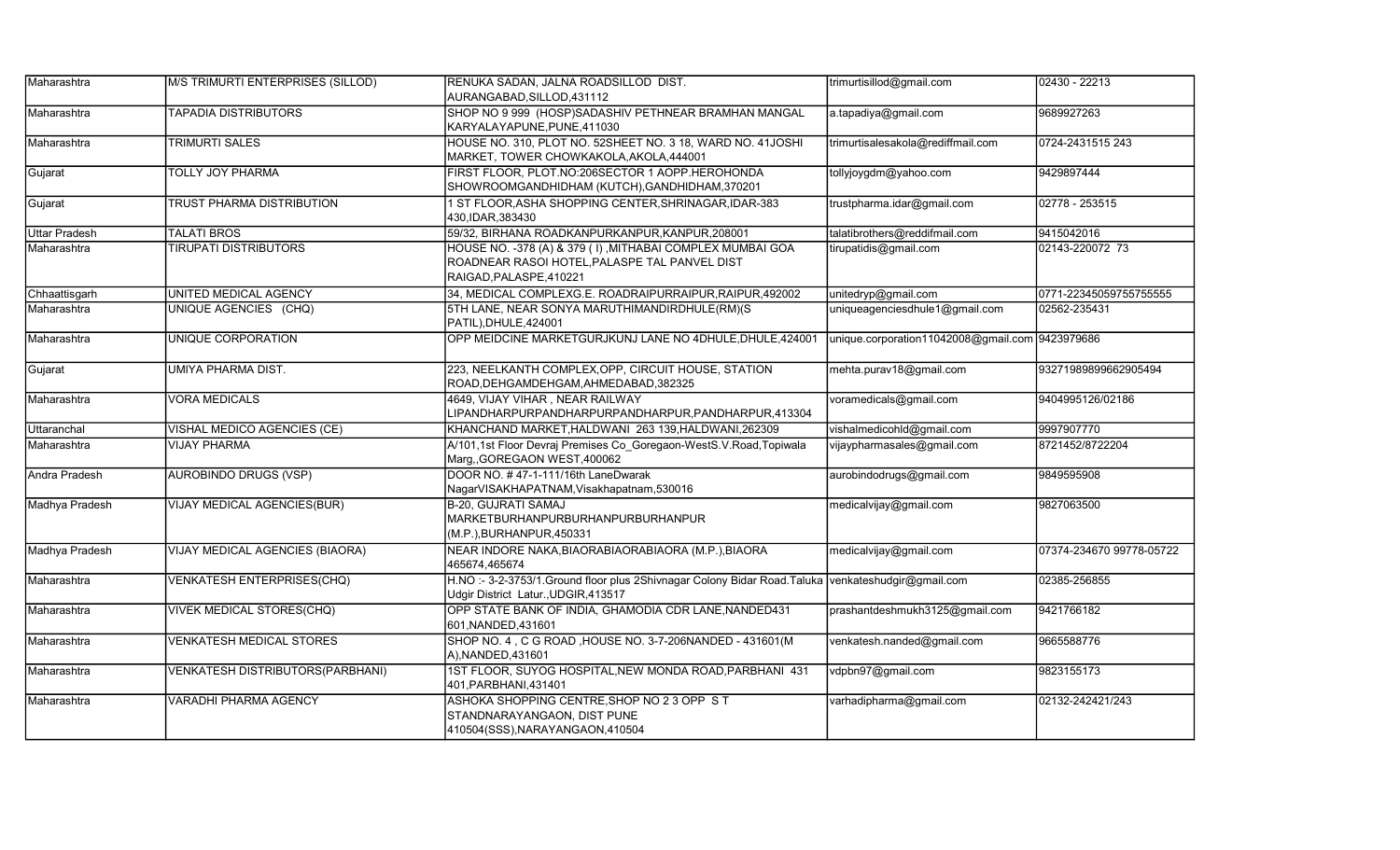| Maharashtra       | D VIJAY PHARMA Pvt. LTD(CHQ)      | Basement, Part :- B, Ground Floor, 1st To 6th Floor, D. Vijay House, Sr. No<br>645/A/21/3 & 645/A/22, Plot No 194 AND 197 Opp NDCC BankNashik Tal:-<br>Mahanagar Palika,, NASHIK, 422001 | ho@dvijaypharma.com           | 2577687/98220502        |
|-------------------|-----------------------------------|------------------------------------------------------------------------------------------------------------------------------------------------------------------------------------------|-------------------------------|-------------------------|
| Maharashtra       | <b>VASANTLAL &amp; BROS</b>       | SHOP NO.18,19,20,21SANDESH DAWA BAZAR, NEAR HAJ<br>HOUSEGANJIPETH, NAGPURX,NAGPUR,440002                                                                                                 | vasantlal.bros@gmail.com      | 9373103152              |
| Gujarat           | V K PARIKH AGENCIES               | 7-10, SHREE TRADE CENTRE, OPP, DULIP<br>GROUNDPORBANDAR, PORBANDAR, 360575                                                                                                               | vkparikhagency@gmail.com      | TELE-0286-21425         |
| Gujarat           | VIKRAM MEDICAL AGENCIES (KLP)     | NAVLIWALA BUILDINGSTATION ROAD, ANANDBOOK TO V V NAGAR<br>F 27, ANAND, 388001                                                                                                            | vikrammedicalagency@gmail.com | 9825324372              |
| <b>Tamil Nadu</b> | SHANKARA MEDICINES PVT.LTD.,      | NO.2 & 3, KKR AVENUEPERAMBURCHENNAI., CHENNAI, 600011                                                                                                                                    | shankaramedicines@amail.com   | 554 3233/34/35/36       |
| Andra Pradesh     | <b>VARDHMAN SPECIALITIES</b>      | 30 11 19 2FLAT NO 101 102GROUND FLR SHREE SUBHADRA<br>CASTLELAKSHMI STREETDABA GARDENS, VISAKHAPATNAM,530020                                                                             | vardhmanvizag@gmail.com       | 9849185987              |
| Kerala            | <b>VARGHESE &amp; COMPANY</b>     | PHARMACEUTICAL DISTRIBUTORS, 16 685 1 2ABN ARCADEGREAT<br>LANE ROADBAZAR P.O. ALUVA, ALWAYE, 683101                                                                                      | vargheesco@y7mail.com         | 9847054474              |
| Karnataka         | <b>VIVA PHARMA</b>                | PHARMACEUTICALS DISTRIBUTORSCTS NO 4094 1A 21 TO 6<br>SECOND FIr.BILGI PLAZA COLLEGE Rd.BELGAUM, BELGAUM, 590002                                                                         | harshainchal@gmail.com        | 0831-2423133            |
| Karnataka         | <b>VAIBHAV DRUGS DISTRIBUTORS</b> | CTS NO.28,29(CELLAR) OPP AMIR TALKIES, BIJAPUR, 586101                                                                                                                                   | vaibhavdrugs@gmail.com        | 9448122007/93           |
| Maharashtra       | <b>WELCOME DISTRIBUTORS</b>       | HOUSE NO 1727 AMIN MANZIL1ST FLOOR, BAZAR PETHCHIPLUNDIST  welcomedistributorschiplun@gmail.com<br>RATNAGIRI, CHIPLUN, 415605                                                            |                               | 02355-261529            |
| Maharashtra       | WATTAMWAR MED & GEN STORES (CHQ)  | NARAYAN CHAWL CORNERPARBHANI431401, PARBHANI, 431401                                                                                                                                     | wmgpbn@gmail.com              | 9422876816              |
| Gujarat           | <b>ROYAL AGENCY</b>               | B-2, MUNICIPAL SHOPPING CENTRE, MAYFAIR ROAD, ANAND388<br>001, ANAND, 388001                                                                                                             | royalanandb@gmail.com         | 9879313346              |
| Gujarat           | YERA MEDICAL AGENCY               | PLOT NO-294, BASEMENT B-1, ""ABHINANDAN APPARTMENT""OPP,<br>CHURCH, SECTOR 23GANDHINAGAR, GANDHINAGAR, 382023                                                                            | yeramedical@gmail.com         | 9824419220948640791     |
| Madhya Pradesh    | <b>ZEE PHARMA(UJN)</b>            | SHOP NO. 5-9, DAWA BAZAR, 87, UNIVERSITY ROAD, UJJAINUJJAIN<br>(M.P.), UJJAIN, 456010                                                                                                    | zeeglobal@gmail.com           | 2551582 5013582         |
| <b>Tamil Nadu</b> | OM SHAKTHI MEDI CENTRE            | OM SHAKTHI TOWERS, 104&107ANNASALAI (NEAR LIC<br>BUILDING)CHENNAI 600002.,CHENNAI,600002                                                                                                 | omsakthimedi@gmail.com        | 8554120/8548796         |
| Gujarat           | PALAK MEDICAL AGENCY              | 1. SHREE SAI COMPLEX.NEAR MADHWANI CLASSES.B/H. SANSTHA<br>VASAHAT, RAOPURA, BARODA, BARODA, 390001                                                                                      | palakagency@gmail.com         | 0265 24327612415760     |
| Kerala            | <b>BIO PHARMA</b>                 | XV111/1216/376-BUthram<br>Chembers, ThamarakulamKERALA, KOLLAM, 691001                                                                                                                   | biopharma.agencies@gmail.com  | 95-474-745847           |
| <b>Tamil Nadu</b> | R.K. PHARMA DISTRIBUTORS          | NEW NO 825 (439/6)2ND FLOOR, PORTION 1E.V.R<br>SALARPOONAMALLE HIGH ROADARUMBAKKAM,AMINIJIKARAI,600106                                                                                   | rkpdistributors@gmail.com     | 42654569                |
| Bihar             | SHREE BALAJI PHARMACEUTICALS      | <b>COLLEGIATE SCHOOL ROADJAGIR</b><br>MOHALLABEGUSARAIBIHAR, BEGUSARAI, 851101                                                                                                           | balaji.begusarai@gmail.com    | 06243-248609            |
| Maharashtra       | HUMA PHARMA& SURGICALS(CHQ)       | 104, SOUTH SADAR BAZARSOLAPURSOLAPUR, SOLAPUR, 413003                                                                                                                                    | humapharma123@yahoo.in        | 0217-2315969/9960445558 |
| Maharashtra       | SHREE MAHANKALI MEDICAL AGENCIES  | 1017/1018 DASRAM / RAGHUVADAN APTGAON<br>BHAGSANGLISANGLI, SANGLI, 416416                                                                                                                | mahankalimedical@yahoo.com    | 0233-2331989/233        |
| Chhaattisgarh     | JINDUTT MEDICAL AGENCIES          | SANICHARI BAZARDURGDURGDURG, DURG, 491001                                                                                                                                                | jinduttmedicaldrg@gmail.com   | 9827105127              |
| Jharkhand         | KAMAL PHARMACEUTICALS             | 1ST FLOOR SHREJI ARCHADEPS SAKCHISAKCHIPANNAR<br>RD, JAMSHEDPUR, 831001                                                                                                                  | KAMAL PHARMA24@YAHOO.COM      | 919835136329            |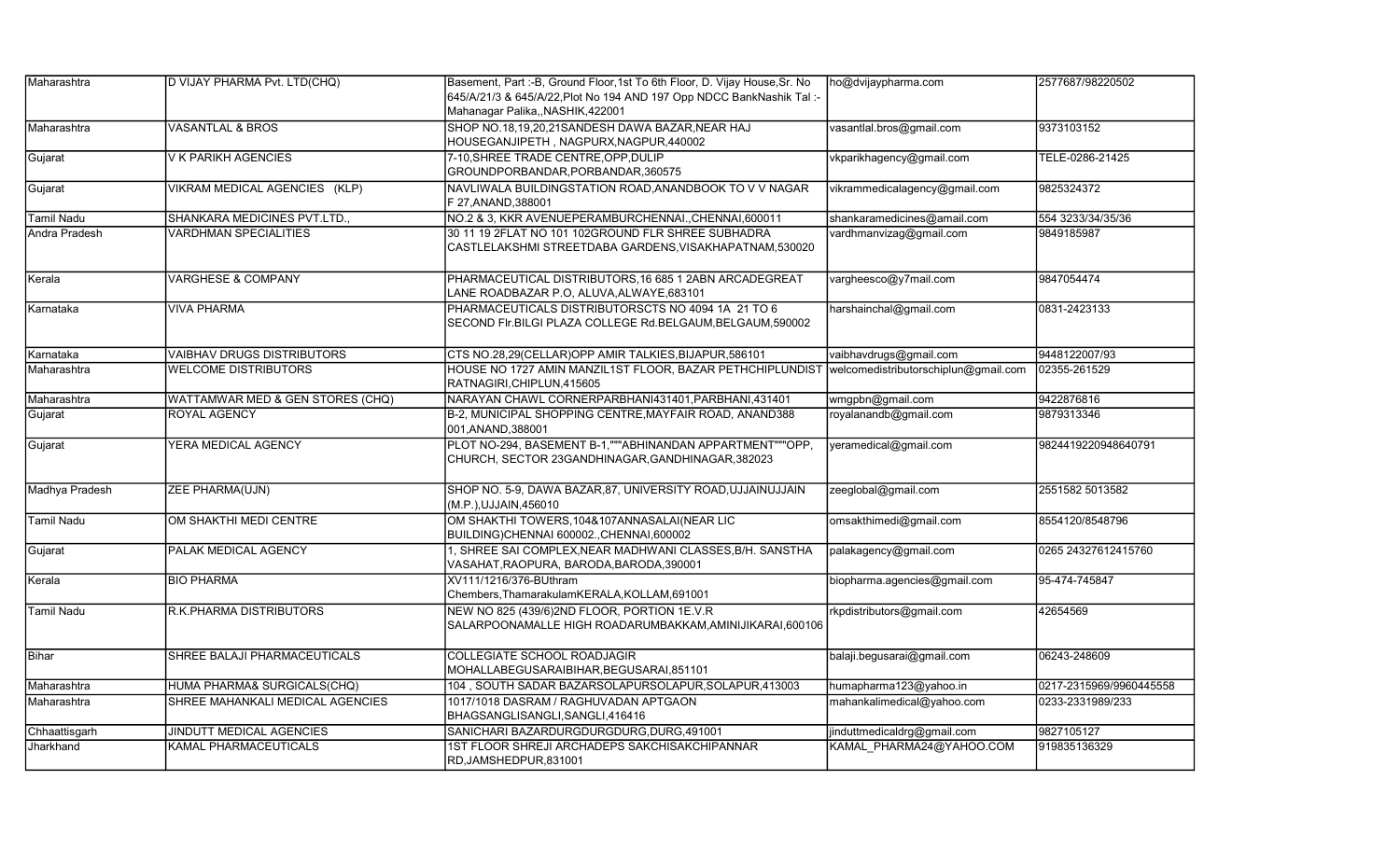| Maharashtra          | <b>VIPUL PHARMA</b>                     | HOUSE NO 112, WARD NO 28, SUVIDHA DIAGNOSTIC<br>CENTER, DR, HEDGEWAR MARG, BUS STAND RD. PARBHANI (M.S.<br>431401 ), PARBHANI, 431401 | vipulpharmapsj@gmail.com          | 9422876846              |
|----------------------|-----------------------------------------|---------------------------------------------------------------------------------------------------------------------------------------|-----------------------------------|-------------------------|
| Maharashtra          | <b>WARAD DISTRIBUTORS</b>               | SHOP NO 2, FIRST FLOOR, KHANDOBA GALLI, LATURWARAD<br>HOSPITAL BUILDINGHOUSE NO.R 4 102 1 A,LATUR,413512                              | waraddeepak@gmail.com             | 02382-258455            |
| Punjab               | <b>MITTAL MEDICOS</b>                   | WHOLESALE CHEMISTS & DRUGGISTSOPP. CIVIL<br>HOSPITALMOGA, MOGA, 142001                                                                | mittalmedicos@yahoo.com           | 01636-221988 9914920088 |
| Rajasthan            | TARA MEDICOS PVT LTD.                   | A-07, GROUND FLOORBAIS GODOWN INDUSTRIAL<br>AREAJAIPUR, JAIPUR, 302006                                                                | tmpl.jpr@gmail.com                | 4041900                 |
| <b>Uttar Pradesh</b> | POPULAR MEDICAL AGENCIES (GONDA)        | LALA TIRKHA RAM MARG,RANI<br>BAZARBARGAONGONDA,GONDA,271002                                                                           | pmagonda111@gmail.com             | 9415415988              |
| Maharashtra          | <b>MAHESH AGENCIES</b>                  | SHOP NO. 4, WING NO. 35, MEDI TRADE<br>CENTRETELANGPURA, WARDHA, 442401                                                               | maheshagencies98@gmail.com        | 07152-248451 942        |
| Bihar                | <b>CHOUDHARY PHARMA</b>                 | BARA BAZARLALBAGHDARBHANGA, DARBHANGA, 846004                                                                                         | choudharypharmadbg@yahoo.com      | 06272 - 222594          |
| Bihar                | <b>SUMAN PHARMA</b>                     | FATEHPURSRI DURGA MANDIR ROADSIWAN, SIWAN, 841226                                                                                     | sumanpharma05@gmail.com           | 9182014987              |
| Telangana            | <b>GAYATHRI MEDICAL AGENCIES (KMNR)</b> | D.NO. 1-6-27, GROUND FLOORSRINIVASA TOWERSSHASTRI<br>ROADKARIMNAGAR, KARIMNAGAR, 505001                                               | gmaknr2006@gmail.com              | 9246933128              |
| Jharkhand            | <b>APEX ENTERPRISES</b>                 | SHOP NO- 6 GROUND FLOORM R TOWER KUTCHERY RDPO PS<br>KOTWALI RANCHIRANCHI, RANCHI, 834001                                             | apexenterprises0111@gmail.com     | 8969450001              |
| Maharashtra          | SHREEJI DISTRIBUTORS (PHARMA)           | CHS LTD, 5BROYAL INDUSTRIAL ESTATEC-31/32NAIGAON CROSS<br>ROAD, WADALA (W),MUMBAI,400031                                              | sdpl 2006@rediffmail.com          | 022-49212020            |
| Assam                | <b>BERLIA DISTRIBUTORS</b>              | TINSUKIAD M LOHIA ROADTINSUKIATINSUKIA, ASSAM, 786125                                                                                 | berliadistributors@gmail.com      | 0374-2339946            |
| Maharashtra          | SUGANCHAND MEDICAL STORE Agncy Dep      | SANDESH DAWA BAZAR, NEAR HAJ HOUSEBLOCK NO. 46,47 &<br>147, GROUND & 1ST FLOOR, NAGPUR, 440002                                        | suganchandmedicalstores@gmail.com | 0712 2765428/273        |
| Chhaattisgarh        | <b>JAI MEDICAL AGENCIES</b>             | G.E.ROADSHOP NO.15 OLD MEDICAL COMPLEX, RAIPUR, 492001                                                                                | JAI.RYP@GMAIL.COM                 | 9826901000              |
| Bihar                | <b>DRUG HOME</b>                        | MANGAL SAHU CHOWKMAIN MARKET, DALSINGSARAI, 848114                                                                                    | drughm@gmail.com                  | 9931855557              |
| <b>Tamil Nadu</b>    | THARAI MEDICAL AGENCY                   | BRINDAVAN ROAD, NEW BUS STAND11-1, SANTHAM STREET7TH<br>CROSS, FAIRLANDS,, SALEM, 636004                                              | medical@tharai.in                 | 04274042847 9790019861  |
| <b>Tamil Nadu</b>    | SRI SELVAGANESH MEDICALS AGENCIES       | KALIMUTHU PILLAI LANE, DOOR NO.75, GROUND FLOOR, 1ST FIr 2ND<br>Flr, DINDIGUL, 624001                                                 | sgma1sgma@gmail.com               | 04512423876 99944 44380 |
| Bihar                | <b>SHAH DISTRIBUTORS</b>                | LINE BAZARSHIV MANDIR Rd, PURNIA, 854301                                                                                              | shah.haque6@gmail.com             | 06454-244421            |
| <b>Tamil Nadu</b>    | <b>SRI VAARI PHARMA</b>                 | POLLACHI79 12 RAJA MILL ROADPOLLACHI, POLLACHI, 642001                                                                                | srivaaripharma@gmail.com          | 04259-2279229942910348  |
| Jharkhand            | <b>RAMA PHARMA</b>                      | HAZARIBAGHRAMAYAN COMPLEXTOWER RD, HAZARIBAGH, 825301                                                                                 | bhagatsandeep18@gmail.com         | 9334224409              |
| Punjab               | PUNJAB SURGICAL & MEDICINE CENTRE       | PATIALA12 to 13 and 16 to17G T B MARKET T B HOSPITAL<br>Rd, PATIALA, 147001                                                           | punjab.surgical@yahoo.in          | 9855468600              |
| Madhya Pradesh       | JAI MEDICAL & GENERAL AGENCY PANNA      | PANNAHOSPITAL ROADPANNA, PANNA, 488001                                                                                                | jaimedicalpanna@gmail.com         | 07732-253006            |
| Madhya Pradesh       | <b>BALAJI MEDICOS</b>                   | MANASARAMPURA ROADMANASA, NEEMUCH, 458110                                                                                             | balajimedico45@gmail.com          | 9407114388              |
| Maharashtra          | ROHIT ENTERPRISES                       | Opp Bharat Natya Mandir, Ground floor, 1312, Shop-1, Antarang<br>Apartments, Sadashiv Peth,, Pune, 411030                             | rohitkarpe9@gmail.com             | 9822192558              |
| Maharashtra          | <b>SUKHKARTA DISTRIBUTORS</b>           | Near S T Bus Stand, 2233 28 Shivseva Mandal Complex, Shirur<br>(Ghodnadi),,Shirur,412210                                              | sukhakartashirur@gmail.com        | 9822270199              |
| Maharashtra          | <b>M M PHARMA</b>                       | shop no 3 & 4Shop no. 3 B, PRESTIGE CLASSIC, MUMBAI PUNE<br>ROAD, CHINCHWAD STATION, Pune, 411019                                     | mm.pharma@rediffmail.com          | 9823116736              |
| Maharashtra          | MS GANDHI MEDICO                        | DHANARAJ COMPLEX, HOUSE NO. 312,313,314, WARD<br>NO.3MANCHAR,,Manchar,410503                                                          | santosh2285@gmail.com             | 9421005075              |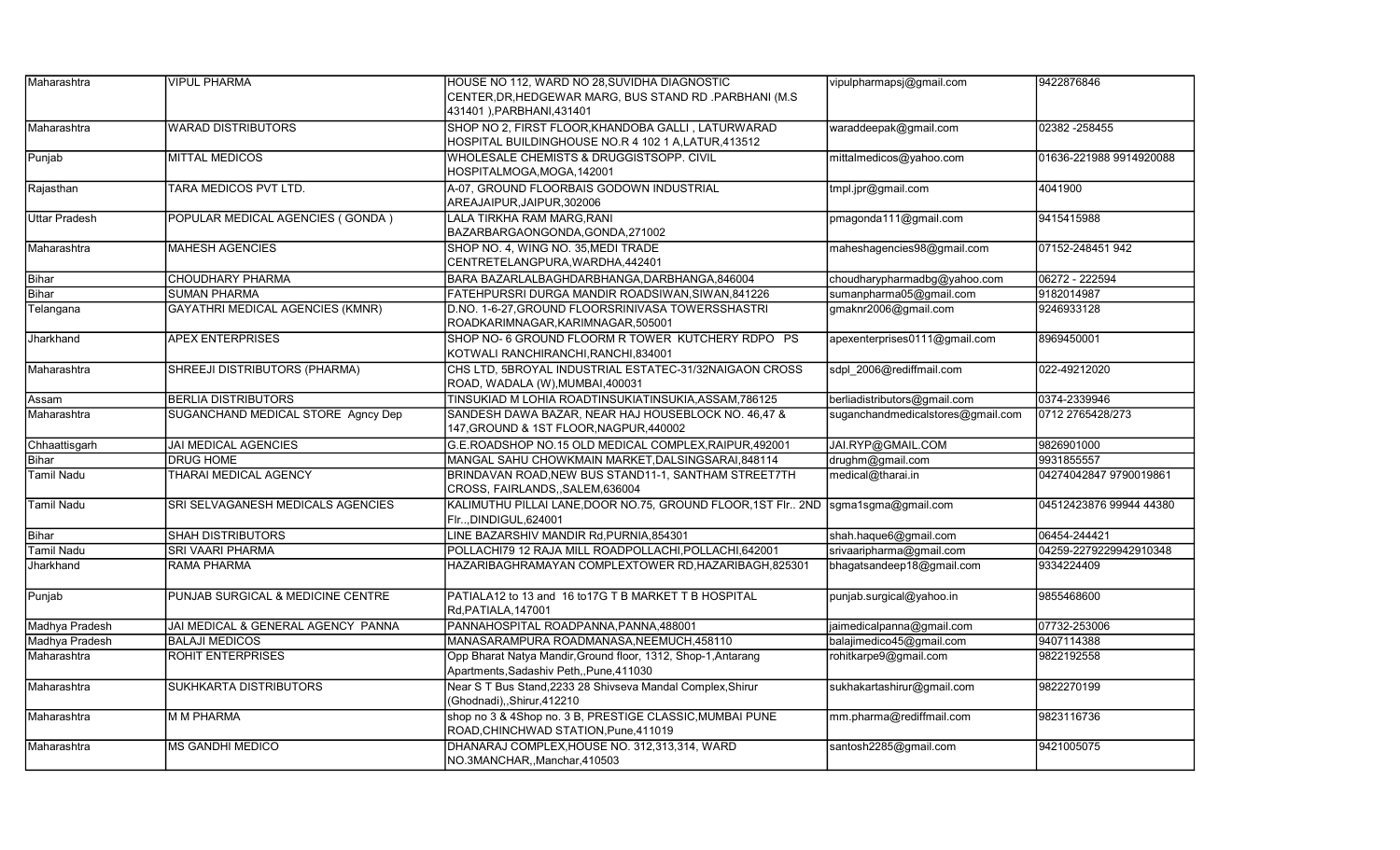| Gujarat            | AALAP MEDICAL AGENCY                | 108, AALAP - A COMPLEX, 108, AALAP - A COMPLEX, LIMBDA                                                                                     | aalapagency@gmail.com                             | 0281-2464275 6539670    |
|--------------------|-------------------------------------|--------------------------------------------------------------------------------------------------------------------------------------------|---------------------------------------------------|-------------------------|
|                    |                                     | CHOWK, RAJKOT, RAJKOT, 360001                                                                                                              |                                                   |                         |
| Maharashtra        | RAJ MEDICOS                         | SHRI AGRASEN CHOWKKHAMGAONKHAMGAON, KHAMGAON, 444303                                                                                       | ram.ailani@gmail.com                              | (07263) 254650/2        |
| <b>West Bengal</b> | <b>MILI DRUG AGENCY</b>             | H.NO.160/1/346, W/NO.VIMAHANANDAPARASILIGURI, SILIGURI, 734001                                                                             | 'ghosh.krishna78@gmail.com'                       | 9851922245              |
| <b>West Bengal</b> | SOUTHEND PHARMA Pvt. LIMITED        | P-58/A, CIT ROADGR FLOOR, SCHEME VI MP.S. PHOOL<br>BAGAN.KOLKATA.700054                                                                    | southend.pharma@gmail.com                         | 03323202840/09434741847 |
| <b>West Bengal</b> | <b>KING ENTERPRISE</b>              | KOLKATA-7000392ND FLOOR5 NO KUSTIA ROAD, KOLKATA, 700039                                                                                   | Ajay.Singh2@cipla.com                             | 8420010161              |
| <b>West Bengal</b> | R.P.GUPTA & CO                      | 62, LAKE AVENUE1ST FLR, KOLKATA, 700026                                                                                                    | rpgupta@hotmail.co.in                             | 033-2466-3679           |
| Rajasthan          | ALOK MEDICAL AGENCIES (JPR)         | BASEMENT, D-50JHAKESHWAR MARG, BANIPARKBANI<br>PARK, JAIPUR, 302016                                                                        | alokmedical.b@rediffmail.com                      | 2311146                 |
| <b>West Bengal</b> | NIRAMAY DISTRIBUTORS PVT LTD        | 5 KUSTIA ROADSECOND THIRD & FOURTH FLOORP.S<br>TILJALAWARD NO 66, KOLKATA, 700039                                                          | Ajay.Singh2@cipla.com                             | 9836062702              |
| Maharashtra        | <b>VISHWA PHARMA DISTRIBUTORS</b>   | SHOP NO 4 SANMITRA BHAVAN, SURVEY NO 1255A P BHORHOUSE<br>NO 434 AMRAI ALITAL BHOR, BHOR, 412206                                           | vishwapharma.vpd@gmail.com                        | 9730047044              |
| Maharashtra        | M/S KHANDESH MEDICAL AGENCIES       | KESAR - SANE GURUJI COLONYDONDICHA, DONDICHA, 425408                                                                                       | khandeshmedicalagency@gmail.com                   | 02566 - 244568 9        |
| Maharashtra        | RAJA ENTERPRISES                    | 3138 JAMNALAL BAJAJ ROAD, DHULE, 424001                                                                                                    | rajadhule@gmail.com                               | 02562 - 241847          |
| Maharashtra        | MEHER DISTRIBUTORS Pvt. LTD (APOLLO | 124/VICTORIA ROAD( NASHIK APOLLO )MUSTAFA BAZARBYCULLA<br>(EAST), MUMBAI, 400010                                                           | cipla@meherdistributors.com                       | 022 61312000            |
| Karnataka          | SRI KRISHNA DISTRIBUTORS            | A NO 1861/A/847 &1861/A/846, WARD NO.17MG ROAD, 2ND CROSS, KR skdtumkur@gmail.com<br>EXTENSIONKRISHNA ARCADE, CELLER FLOOR, TUMKUR, 572101 |                                                   | 9341151010              |
| Telangana          | SRI KATAKAM AGENCIES                | D.NO 12-2-176PINNAVARI STREET, WARANGAL, 506002                                                                                            | srikatakamagencies@gmail.com                      | 0870-2421320/6691320/   |
| Kerala             | <b>BIOREX PHARMA DISTRIBUTORS</b>   | 9/556 A4, First FloorFalcon Tower, opp old Cini Theater, Maradu<br>P.O,Kundannoor,Ernakulam,,ERNAKULAM,682304                              | biorexpharma@gmail.com                            | 0484-2706727/ 2705552   |
| Maharashtra        | <b>ANIL AGENCIES</b>                | FLAT NO. 3, DATTA CHOWKASHWAMEGH<br>COMPLEX, YAVATMAL, 445001                                                                              | anilagytl@gmail.com                               | 07232-240490            |
| Madhya Pradesh     | Disha Pharma                        | G-8, F-35, Vardhman City PlazaDawa Bazar, Hamidiya<br>Road,, BHOPAL, 462001                                                                | dishapharma08@gmail.com                           | 07554225757/9425193497  |
| Kerala             | VICTORY MEDICAL STORES (WHOLESALE)  | KPI 578,703,704,705KottarakaraKizhakkekara,Kollam,695106                                                                                   | victory.distributors01@gmail.com                  | 9447416779              |
| Kerala             | <b>ALFA AGENCIES</b>                | 18/11543-A7, Gr Floor, Opp Raqmnath HospMeyon BuildingJail<br>Road, Calicut, 673004                                                        | alfariyas@yahoo.co.in                             | 9847142642              |
| Maharashtra        | <b>SUNNY PHARMA</b>                 | G-1. PLOT NO 14 CTS 529/A17OPP MAULI BLOOD BANKBEHIND<br>PENDHARKAR HOSPITAL, SATARA, 415004                                               | sph333@gmail.com                                  | 9850266000              |
| Maharashtra        | <b>M/S SAINATH AGENCIES</b>         | SHOP NO F1, F2, F3, FIRST FLOOR, NEAR GILMANDI ROADNEAR<br>AUSHADHI BHUVAN,, AURNGABAD, 431001                                             | sainathagenciesaurangabad@gmail.com 0240 -2306252 |                         |
| Maharashtra        | MS VENKATESH MEDICALS (BEED)        | HOUSE NO 2-11-296, UNDER GROUND & UD. P. ROADBEHIND<br>VAIDNATH BANK "BEED,431122                                                          | venkateshbeed@gmail.com                           | 02442 - 224153          |
| Rajasthan          | <b>M K DISTRIBUTORS</b>             | LOKHANDWALA KUAN, DAWA BAZAR17, SHREEJI<br>MANSION, ALWAR, 301001                                                                          | mukeshagarwalalwar@yahoo.com                      | 9252760060              |
| Madhya Pradesh     | <b>VACCINE HUB</b>                  | 116, FIRST FLOOR, PRESIDENT TOWER, MADHU MILAN<br>SQUARE, INDORE, 452001                                                                   | vaccinehubindore@gmail.com                        | 0731-4009366            |
| Maharashtra        | <b>M/S TIRUPATI AGENCIES</b>        | C/O SHRI SAMARTH HOSPITAL, 1ST FLOOOMERGA, OMERGA, 413606                                                                                  | tirupatiagenciesomerga@gmail.com                  | 02475-250761            |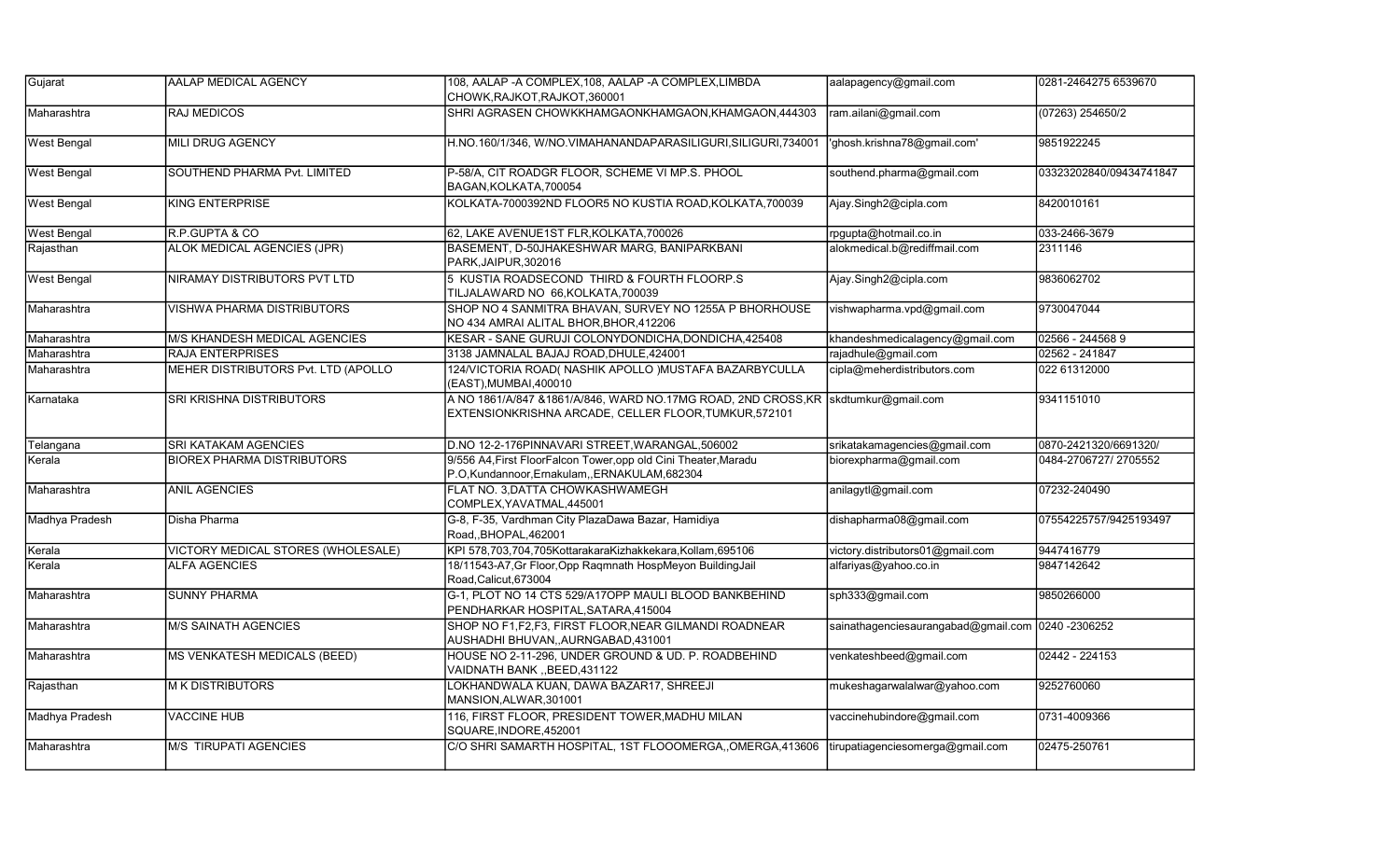| Maharashtra    | <b>MAHAVIR PHARMA DISTRIBUTORS</b>    | 82, 83, PATEL NAGAR, SATANA NAKASOYGAON,MALEGAON,423203                                                                                 | mahavir24pharma@gmail.com          | 02554-256346            |
|----------------|---------------------------------------|-----------------------------------------------------------------------------------------------------------------------------------------|------------------------------------|-------------------------|
| Maharashtra    | <b>MAKVIS</b>                         | SHOP NO. 10, 11, 43, 44APEEJAY COMMERCIAL COMPLEX, SECTOR<br>NO. 17, PLOT NO. 87, VASHI, VASHI, 400703                                  | admin@makvis.in                    | 0215 27893830           |
| Rajasthan      | <b>BHAGWAN MEDICAL STORE</b>          | SUREKHA BHAWAN, STATION ROADSIKAR, sikar, 332001                                                                                        | bhagwansikar@rediffmail.com        | 01572-250343            |
| Chhaattisgarh  | <b>KRISHNA AGENCIES</b>               | Ramadhin Marg, Bharkapara, , Rajnandgaon, 491441                                                                                        | agencieskrishna01@gmail.com        | 07744-225442            |
| Maharashtra    | <b>JAIPRAKASH MEDICAL AND GENERAL</b> | D.J ARKED, 1st FLOOR, NEAR AMRUT CINEMA, NANDURBAR, 425412                                                                              | jaiprakash.medicaltg@gmail.com     | 02564 -221980           |
| Gujarat        | SANTRAM MEDICAL AGENCY                | R/02/121, SHIYAPURA, RAOPURA, VADODARA, 390001                                                                                          | santram agency@yahoo.com           | 9429136600              |
| Maharashtra    | SAIKRUPA MEDICAL AGENCIES             | SHOP NO. 14, GROUND FLOOR, MAHAVIR PLAZA DAWABAZAR,<br>RALLIES PLOTAMRAVATI, AMRAVATI, 444601                                           | saikrupa.2010@rediffmail.com       | 0721-26504662650        |
| Maharashtra    | R K ASSOCIATES                        | SHOP NO. G-16, PROP. NO. 349 TO 35YERAWAR CHOWKW.NO.40,<br>MAA DURGA DAWA BAZAR,, YAVATMAL, 445001                                      | rkassociates.ytl@gmail.com         | 07232246671 9822        |
| Bihar          | <b>ARYA DRUG DISTRIBUTOR</b>          | SHREE KRISHNA PALACEG M Rd, PATNA, 800004                                                                                               | aryadrugdistributor@gmail.com      | 9431646036              |
| Madhya Pradesh | <b>SHIVHARE PHARMA</b>                | 103, STATION ROAD, SHAJAPUR, 465001                                                                                                     | shivharepharma125@gmail.com        | 07364-228044/9826281244 |
| Madhya Pradesh | <b>VEER MEDICAL STORES</b>            | 5/115, BHAIRAVJI MARGBEHIND NAGAR BHAWANNEAR PAPORA<br>CHOURAHA, TIKAMGARH, 472001                                                      | veermedical.tkg@gmail.com          | 07683-246432            |
| Maharashtra    | SHREEJI DISTRIBUTORS PHARMA PVT       | -WADALA (W)5-B, NAIGAON CROSS ROAD, ROYAL INDUSTRIAL<br>ESTATE CO-OP SOC LTD,, MUMBAI, 400031                                           | sdpl_2006@rediffmail.com           | 022-49212020            |
| Kerala         | DADHA PHARMA DISTRIBUTION PVT. LTD    | 39/627C, DADHA ARCADEMONASTERY ROAD,, ERNAKULAM, 682011                                                                                 | dadhapharmaekm@gmail.com           | 0484-2379300            |
| Maharashtra    | A B PHARMA                            | 1ST FLOOR, A WING, SHREE SAI TOWER, BORIVALI (WEST<br>)SODAWALA LANE, NEAR OM SAI HOSPITAL, MUMBAI, 400092                              | ab.pharmaceutical@gmail.com        | 022 2890 0154/28        |
| Maharashtra    | ANAND MEDICAL AND GENERAL STORES      | HOUSE NO. 218, WARD NO. 13MALKAPURCINEMA<br>RD, MALKAPUR, 443101                                                                        | anandmedical.malkapur@gmail.com    | 07267222334/9423        |
| Maharashtra    | <b>Tirupati Pharma House</b>          | SHOP NO. 1, HOUSE NO. 7-249SARVE NO. 65, SECOND FLRSHIVAJI<br>NAGAR, HINGOLI, Hingoli, 431513                                           | tirupatipharmahouse@rediffmail.com | 9822176288/94           |
| Maharashtra    | <b>RAMKRISHNA DISTRIBUTORS</b>        | 1321Phutane Galli, Akkalkot, 413216                                                                                                     | manurebasu@gmail.com               | 02181 - 220101          |
| Maharashtra    | <b>NAVNATH AGENCY</b>                 | HOUSE NO 2690/153, PLOT NO 41, GALA NO. 1KRUSHNAJI<br>NAGAR, KARMALA, 413203                                                            | Navanathagaency33333@gmail.com     | 9766760916              |
| Maharashtra    | LIFE LINE DISTRIBUTORS                | HOUSE NO 2463, A, SHOP NO.1, GROUND FLOORKADLAS<br>ROAD, SANGOLA, 413307                                                                | lifelinesangola@gmail.com          | 7350660888              |
| Maharashtra    | <b>JANATA AGENCY</b>                  | CS 853/2, 853/3, 851/2, 852/2BHAGAWAN MAHAVEER<br>PATH, AKLUJ, 413101                                                                   | yogeshjanata@gmail.com             | 9422458224/02815-222824 |
| Gujarat        | <b>RELIABLE AGENCY</b>                | SATHARIA BAZARABOVE PRIME CO OP<br>BANKGODHRAGujarat, GODHRA, 389001                                                                    | reliableagencygodhra@gmail.com     | 9898309534              |
| Uttar Pradesh  | S S TRADERS                           | B 82 GROUND FLOOR, NAGAR NIGAM H NO 0561SIDHARIPUR SURAJ<br>KUND COLONYGORAKHPURPS KOTWALI, GORAKHPUR, 273015                           | sstraders.gorakhpur@gmail.com      | 7607716688              |
| Telangana      | <b>PHARMA PLUS</b>                    | D.No. 1-8-229/10/4PRENDERGHAST RDPART OF FIRST<br>FLR, SECUNDERABAD, 500003                                                             | Pharmaplus.dis@gmail.com           | 9930191705              |
| Uttar Pradesh  | SHANTI PHARAMACEUTICAL AGENCY(N)      | K-61/115MAIDAGINSAPTSAGAR, VARANASI, 221001                                                                                             | shantiphag@gmail.com               | 9839114755              |
| Maharashtra    | MAHARASHTRA SAFE CHEMISTS AND DIST    | KATRAK ROAD JUNCTION, NEAR RAM MANDIR, (THANE CENTRAL),<br>SHREYA LIFECARE MED306, HANUMAN INDUSTRIAL ESTATE,<br>WADALA, MUMBAI, 400031 | care.mscda@aiocd.com               | 022-66116919            |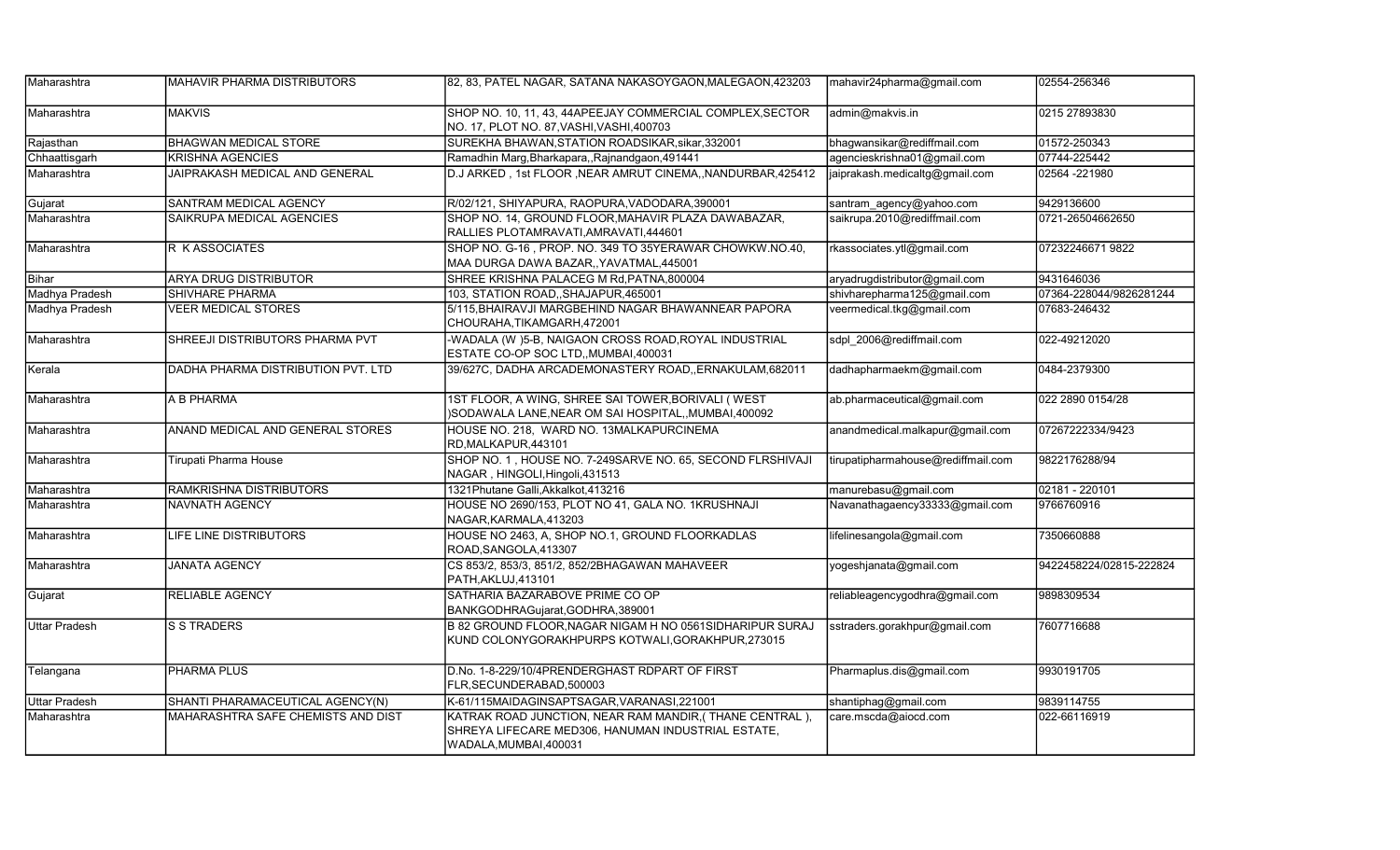| Maharashtra        | MAHARASHTRA SAFE CHEMISTS AND DIST  | KATRAK ROAD JUNCTION, NEAR RAM MANDIR, (THANE CENTRAL),<br>SAI KRUPA AGENCY306, HANUMAN INDUSTRIAL ESTATE,<br>WADALA, MUMBAI, 400031 | care.mscda@aiocd.com             | 022-66116919              |
|--------------------|-------------------------------------|--------------------------------------------------------------------------------------------------------------------------------------|----------------------------------|---------------------------|
| Rajasthan          | <b>AUSHADH DISTRIBUTORS</b>         | A-06, FF-04, NEAR BIG BOSS STUDIO, GOVIND MAR, ADARSH<br>NAGAR, JAIPUR, 302001                                                       | aushadhdistributors15@gmail.com  | 9619806190                |
| Maharashtra        | <b>BRIDGE MEDISALES Pvt. LTD.</b>   | 1065-A LEPROSY HOSPITAL ROADUDYAM NAGAR, RATNAGIRI, 415612   bridgemedisales@gmail.com                                               |                                  | 9403080021                |
| Maharashtra        | <b>NANCY ENTERPRISES</b>            | H.NO. 458, E WARDKARVEERSAHU ROADVIJAY APARTMENT, FIRST<br>FLOOR, KOLHAPUR, 416001                                                   | nancy.enterprise@yahoo.in        | 9158882858                |
| Gujarat            | SHREE AMBICA MEDICAL STORE          | BASEMENT 12/1123-24VANKI BORDI, SHAHPOREDR. BHACCAS<br>STREETMEGHDOOT APARTMENT, SURAT, 395003                                       | shreeambica30@rocketmail.com     | 9374711850                |
| Maharashtra        | SHAH ASSOCIATES KOLHAPUR            | 610. K VARDHAMAN CHAMBERSSHAHUPURI2ND<br>LANE, KOLHAPUR, 416001                                                                      | shahassociateskol@gmail.com      | 9850291111                |
| Madhya Pradesh     | <b>NEURINE PHARMA</b>               | SIDDH VIHAR COLONYHOSPITAL ROAD, SHIVPURI, 473551                                                                                    | neurinepharma@gmail.com          | 07492405137               |
| Maharashtra        | <b>SANAM DISTRIBUTORS</b>           | HOUSE NO 3260-3261, GR FLOORA P KODAWALISAI<br>NAGAR, RAJAPUR, 416702                                                                | sanam_dis@yahoo.com              | 9422428232 / 8087597174   |
| Andra Pradesh      | SRIKAAR PHARMACY (A DIVISION OF     | D.NO 29-9-30CHILUKU DURGAIAH STREET,<br>SURYARAOPET, Vijayawada, 520002                                                              | SRIKAARPHARMAV@GMAIL.COM         | 8666633756                |
| <b>Tamil Nadu</b>  | MEDIHAUXE INTERNATIONAL PVT LTD     | RPY COMPLEX ,40/32, KARPAGAMBAL NAGAR(OPP.TO<br>AMRUTANJAN), MYLAPORE, CHENNAI, 600004                                               | medihauxe@yahoo.in               | 044-249924929394          |
| Madhya Pradesh     | <b>VIRAJ PHARMA</b>                 | 1ST FLOOR, JDA BUILDINGOPP. JDA OFFICE CIVIC<br>CENTER, JABALPUR, 482002                                                             | virajpharmajbp@rediffmail.com    | 0761-4005045/9713995045   |
| Maharashtra        | <b>KUNAL MEDICAL AGENCIES</b>       | MOTIKAMAL TOWERS, SHOP NO -1-4NEAR ST. STAND, SINNER, 422103 kunal.medicalagn@gmail.com                                              |                                  | 09822610865/0255          |
| Gujarat            | RELIABLE TRADE CORPORATION          | SHOP NO. 100, NR. RAILWAY GODINARMADA<br>MARKET.,BHARUCH,392001                                                                      | reliablebharuch@gmail.com        | 9426387029                |
| Maharashtra        | MEHER DISTRIBUTORS PVT LTD (APOLLO) | NAVI MUMBAI APOLLOBYCULLA-EASTMUSTAFA BAZAR124/VICTORIA  cipla@meherdistributors.com<br>ROAD, MUMBAI, 400010                         |                                  | 022-23724823              |
| Maharashtra        | <b>SHRINIWAS AGENCIES</b>           | RAILWAY STAION ROADSANMAN PRESTIGENEAR Z.P.BUILDINGSHOP Shriniwas.nanded@gmail.com<br>NO.8 & 9, NANDED, 431601                       |                                  | 9423135965                |
| Maharashtra        | <b>DIPRA AND COMPANY</b>            | C S NO 771 / 1B, 4TH FLOORE WARDSHAHUPURI, 5TH<br>LANESHIVSHAKTI DISTRIBUTORS BUILDING,KOLHAPUR,416001                               | diprakop@gmail.com               | 9545555300                |
| Rajasthan          | RARUNA PHARMACEUTICALS              | OPP. RAJDAN MANSIONJALORI GATE, JODHPUR, 342001                                                                                      | rarunapharmaceutical@gmail.com   | 0291-2615120/             |
| Maharashtra        | <b>SANJAY AGENCIES</b>              | C S NO 4089 AND 4091, HOUSE NO 5217, JUNABAZAR, GROUND FLR,<br>FIRST FLR AND SECOND FLR., AHEMEDNAGAR, 414001                        | mail.sanjayagencies@gmail.com    | 9226231106                |
| Jharkhand          | <b>NEW PATODI MARKETING</b>         | SHRI MAHADEV COMPLEXP S KATWALI POST GPOSHARDHANAND<br>RD.RANCHI.834001                                                              | newpatodimarketing2016@gmail.com | 0651-2229929              |
| Karnataka          | MAHAVEER MEDISALES PRIVATE LIMITED  | MAHVEER ARCADE, NO-97CHAMARAJPETGROUND FLOOR, SIRSI<br>ROAD, BANGALORE, 560018                                                       | orders@mahaveersales.com         | 9980066667                |
| <b>West Bengal</b> | SOUTHEND PHARMA Pvt. Ltd BARRACKPOR | GR FLOOR, SCHEME-VI MP.S.PHOOL BAGANP 58 A CIT<br>RD,KOLKATA,700054                                                                  | southend.pharma@gmail.com        | 03323202840 / 09434741847 |
| Haryana            | RADHA KISHAN PHARMACEUTICALS        | 440/8INDIRA COLONY, KURUKSHETRAMAYA COMPLEX, NEAR ANKUR ajay.radhakishan@gmail.com<br>NURSING HOME, KURUKSHETRA, 136118              |                                  | 9812026380                |
| Maharashtra        | <b>MS SUDHIR AGENCIES</b>           | SHOP NO. 2, H. NO 3842, R. P. RDBESIDE SHRI RAM MANDIR<br>, Jalna, 431203                                                            | sudhirmantri2010@gmail.com       | 02482 237337              |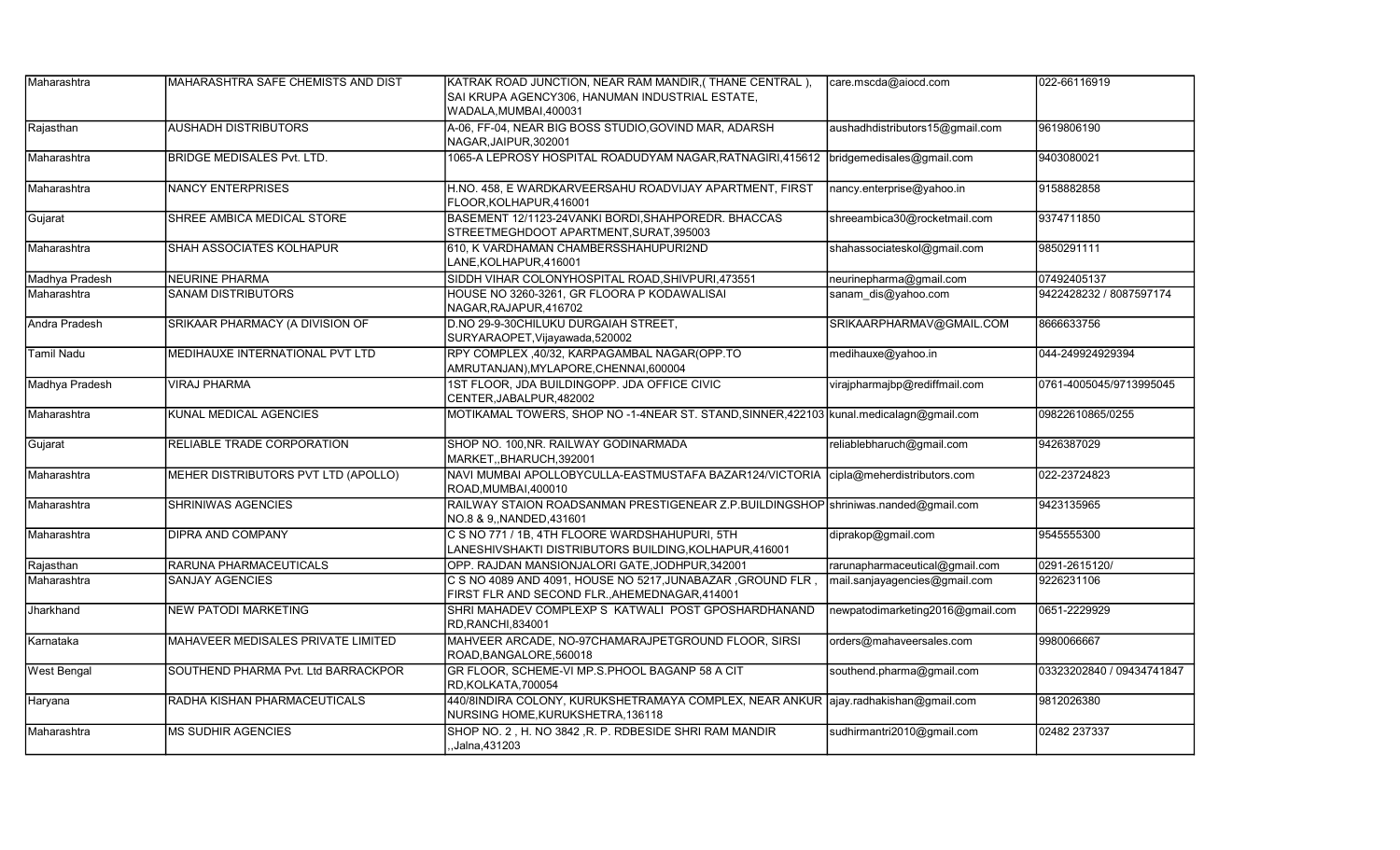| Maharashtra       | <b>MANGALMURTI AGENCIES</b>     | C.S.No. 1036 B, E Ward, Deccan House 1st floorRAJARAM ROAD, OPP                                                        | mangalmurtiagencies@yahoo.in    | 9822355995/9049911199             |
|-------------------|---------------------------------|------------------------------------------------------------------------------------------------------------------------|---------------------------------|-----------------------------------|
|                   |                                 | PARVATI TALKIES, KOLHAPUR, 416008                                                                                      |                                 |                                   |
| Maharashtra       | SANTOSH MEDICAL STORES          | SHOP NO 1,2,4 & 5UDGIRNEW NAGARPALIKA COMPLEX NANDED<br>RD, UDGIR, 413512                                              |                                 | 9730037702                        |
| Maharashtra       | <b>BHARTIYA AGENCIES</b>        | SHOP. NO. 25, 1 ST FLOORAKOLACHEMIST SHOPPING<br>COMPLEX,, AKOLA, 444001                                               | prashant.bhartiya123@gmail.com  | 0724-2414943 94                   |
| Orissa            | <b>MAA ASSOCIATES</b>           | PLOT NO:A/68UNIT - IIIKHARVELANAGAR, BHUBANESWAR, 751001                                                               | maapharmaceuticals@gmail.com    | 9437576973                        |
| Maharashtra       | SAINATH AGENCIES PHARMA PVT LTD | SHOP NO. 4,69, TARDEO ROADGIRNAR BUILDING,, MUMBAI, 400034                                                             | sainathagencies13@gmail.com     | 022-23534646 / 23534647/<br>23534 |
| Maharashtra       | SAINATH AGENCIES PHARMA PVT LTD | SHOP NO. 4,69, TARDEO ROADGIRNAR BUILDING,, MUMBAI, 400034                                                             | sainathagencies13@gmail.com     | 022-23534646 / 23534647/<br>23534 |
| Madhya Pradesh    | <b>SARGUN PHARMA (IT)</b>       | SHOP N0. 23HOUSHANGABADGURU NANAK COMPLEX, ITARSI, 461111                                                              | pharmasargunitarsi@gmail.com    | 07572-2414039827338319            |
| Maharashtra       | MILTON LIFECARE PVT LTD         | B-103, FIRST FLOOR, KALBADEVI ROAD30, JAMBHULWADI, RAMJI<br>HOUSE PREMISES SOCIETY LTD, MUMBAI, 400002                 | info@miltonlifecare.co.in       | 022 22062944/45                   |
| Maharashtra       | <b>ROHIT MEDICO</b>             | S NO 19, H NO 963HADAPSARGONDHALE NAGARWHOLE GROUND<br>FLOOR, PUNE, 411028                                             | rohitmedico1111@gmail.com       | 9822089589                        |
| Chhaattisgarh     | <b>AKRUTI PHARMA</b>            | SHOP NO 17, NEW MEDICAL COMPLXRAJBANDHA MAIDANWARD NO. akrutipharmaryp@gmail.com<br>56G.E.ROAD, RAIPUR, 492001         |                                 | 9753699211                        |
| Gujarat           | M J MEDICAL STORE               | 8, COMMERCIAL CENTREVISNAGARNEAR THREE TOWERUTTAM<br>BLOCK, VISNAGAR, 384315                                           | harshal111111@yahoo.com         | 9825343125                        |
| Karnataka         | <b>BANGALORE SURGICALS</b>      | NO 19,1ST FLOOREDWARD ROAD, VASANTH NAGARBANGALORE<br>560052512 PRESTIGE CENTRE POINT, BANGALORE, 560052               | adminblr@bangaloresurgicals.com | 080-22282444/222822245            |
| Karnataka         | <b>BANGALORE SURGICALS</b>      | NO 19,1ST FLOOREDWARD ROAD,VASANTH NAGARBANGALORE<br>560052512 PRESTIGE CENTRE POINT, BANGALORE, 560052                | adminblr@bangaloresurgicals.com | 080-22282444/222822245            |
| Maharashtra       | DHANWANTRI MEDICAL AGENCY       | D V S TowerMalegaonSatana Rd., Malegaon, 423203                                                                        | dmdhanvantari@gmail.com         | 9923283195                        |
| Madhya Pradesh    | SHRI ANAND AGENCY               | SHOP NO. 16/2BHATT MOHALLABEHIND MOHAN BHAI<br>COMPLEX, SHAJAPUR, 465001                                               | shreeanandagencies16@gmail.com  | 07364-22626907828-514544          |
| Karnataka         | Medi Zone Pharma                | No.9-55-8/1,I Flr 9th crossIII Main B0<br>Block, Subramanynagar, BANGALORE, 560021                                     | medizonepharma2016@gmail.com    | 080-23371854                      |
| Maharashtra       | <b>SHRIKANT DISTRIBUTORS</b>    | VARSOLI, ALIBAG RAIGADPROPERTY NO 2246A & B REVAS ROADTAL Shrikantdistributors@gmail.com<br>-ALIBAG, ALIBAG, 402201    |                                 | 9822268925                        |
| Bihar             | <b>KING ENTERPRISE (PTN)</b>    | BLOCK C2ND FLR KOHINOOR COMPLEXANISABADP.S<br>GARDANIBAGH, PATNA, 800002                                               | kingenterprise@yahoo.com        | 9771493514                        |
| <b>Tamil Nadu</b> | REMEDI SPECIALITY MEDICINES LLP | No.12, 1st floor, Saradambal street T. Nagar SIR THIYAGARAYA<br>ROAD, Chennai, CHENNAI, 600017                         | remedillp@gmail.com             | 28151277                          |
| Tamil Nadu        | PALANIAPPA MEDICAL AGENCIES     | TS 2721/30, 1ST FLOORNORTH MAIN<br>STREETPUDUKKOTTAI,PUDUKKOTTAI,622001                                                | arunachalammuthuraman@yahoo.com | 9842712960                        |
| Gujarat           | FORAM DISTRIBUTOR               | 12/1086,1087,"TAHID PALACE", LUHAR POL, MACHHALI PITHOPPSATI<br>MATA MANDIRNR. GURUKRUPA MEDICAL AGENCY, SURAT, 395003 | foramdistributor@yahoo.com      | 0261-2437887                      |
| Gujarat           | <b>TAPI DRUGS HOUSE</b>         | 1st Floor, Akarani No. 1348, Ward No. 04, Bethal Colony Andharwadi<br>Road, Highway Road, Vyara, VYARA, 394650         | modihinesh8@gmail.com           | 9426870319                        |
| Gujarat           | <b>BHOOLA DISTRIBUTORS</b>      | 12/1234-35, 1739-BVANKI BORDI MAIN ROAD, TAKSHASHILA<br>APARTMENT, SHAHPORE, SURAT, 395003                             | bhooladistributors9@gmail.com   | 9824179071                        |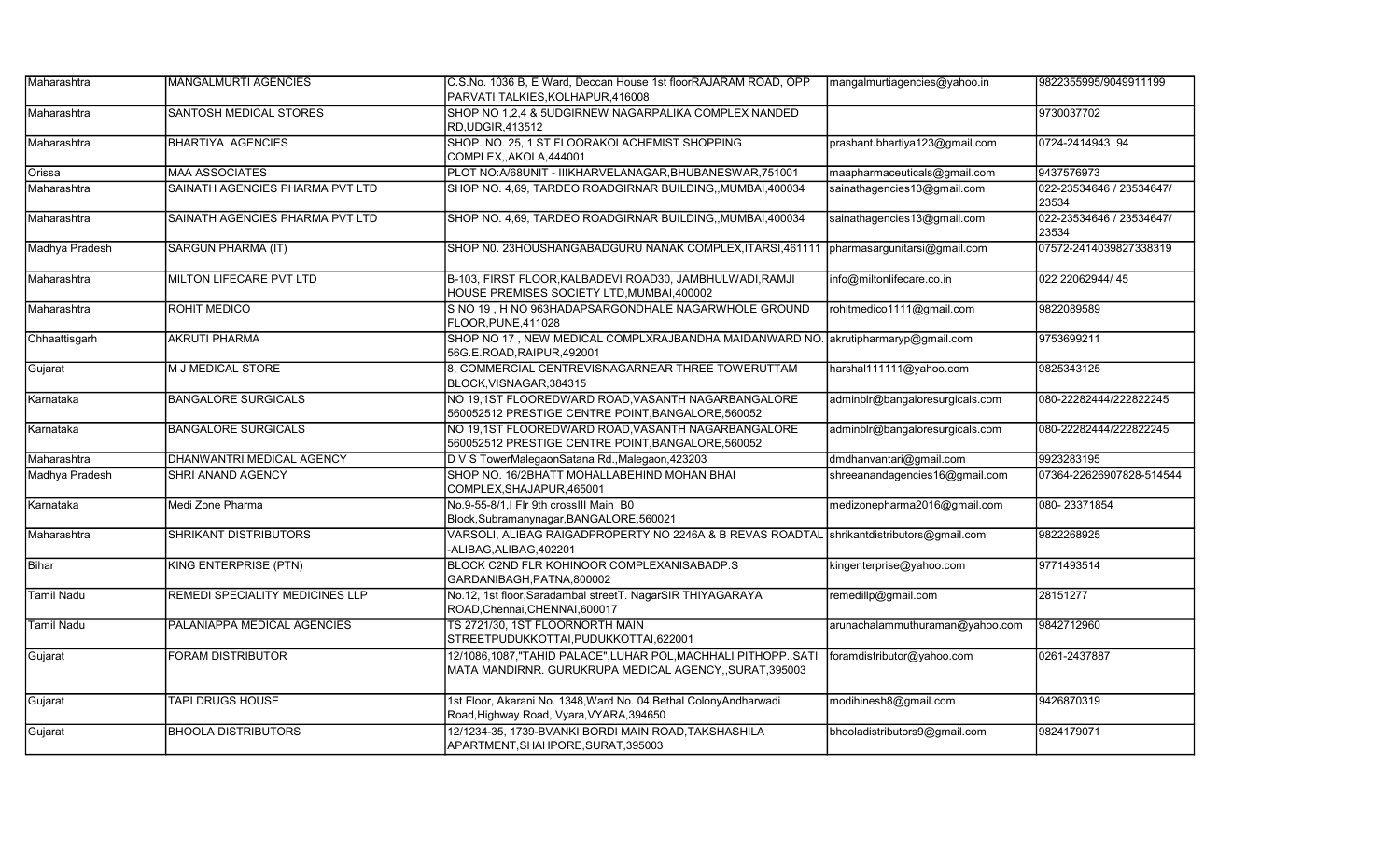| Andra Pradesh        | <b>PRUDHVI AGENCIES</b>          | D.NO:-5-81/2, Ground FloorDevineni Vari Street, Near Panchayathi                                                                                                   | vrprasadsadhu@yahoo.com            | 6699923/6699924     |
|----------------------|----------------------------------|--------------------------------------------------------------------------------------------------------------------------------------------------------------------|------------------------------------|---------------------|
|                      |                                  | OGollapudi VillageVijayawada,Vijayawada,521225                                                                                                                     |                                    |                     |
| Maharashtra          | <b>MEHADIA BROTHERS</b>          | 67,68-A, FIRST FLOORDAWA BAZAR, GANDHIBAGH, NAGPUR, 440002                                                                                                         | mehadiabrothers 10@yahoo.in        | 9822200365          |
| Gujarat              | PHARMA DISTRIBUTOR               | 3-B, CELLER, NEPTUNE TOWER, OPP, NEHRU<br>BRIDGE, AHMEDABAD, 380009                                                                                                | pharmadistributor2016@gmail.com    | 9979737500          |
| Bihar                | <b>MAGADH PHARMA</b>             | HOSPITAL ROADNAWADA, NAWADA, 805110                                                                                                                                | newmagadhnawada@gmail.com          | 9431616714          |
| Maharashtra          | Laxmi Agencies                   | GR. FLOOR , FIRST FLOOR , SECOND FLOOR PRON. NO.4.1 76 77,<br>PANDIRABAAURNGABAD, AURANGABAD, 431001                                                               |                                    | 9372327615          |
| <b>Uttar Pradesh</b> | RAJENDRA DRUG AGENCIES           | K 61/115, SaptsagarMaidagin, Varanasi, MAIDAGIN, P.O.-<br>VISHESHWARGANJ, VARANASI, 221002                                                                         | rdavns.upadhyay@gmail.com          | 9415222440          |
| Maharashtra          | SAI KRISHNA LIFESCIENCES         | GALA NO.305/306 MEWAD BLDG PATANWALA INDL ESTATELBS<br>MARGGHATKOPAR (WEST) OPP SHREYAS CINRMA, MUMBAI, 400086                                                     | saikrishnalifesciences01@gmail.com | 9819584067 / 075    |
| Tamil Nadu           | MEDILINE AGENCIES (COIMBATORE)   | 204/1, FIRST FLOOR, G.V. RESIDENCYNEAR FUN REPUBLIC<br>MALLSOWRIPALAYAM, COIMBATORE, 641028                                                                        | medilineagencies2017@gmail.com     | 8300481591 99       |
| Tamil Nadu           | <b>MEDILINE AGENCIES (SALEM)</b> | 204/1, FIRST FLOOR, G.V. RESIDENCYNEAR FUN REPUBLIC<br>MALLSOWRIPALAYAM, COIMBATORE, 641028                                                                        | medilineagencies2017@gmail.com     | 8300481591 99625    |
| Tamil Nadu           | MEDILINE AGENCIES (DHARMAPURI)   | 204/1. FIRST FLOOR, G.V. RESIDENCYNEAR FUN REPUBLIC<br>MALLSOWRIPALAYAM, COIMBATORE, 641028                                                                        | medilineagencies2017@gmail.com     | 8300481591 99625    |
| Maharashtra          | <b>VARDHAMAN DISTRIBUTORS</b>    | CS NO 58/3, SHOP NO A-101/102, 01 & 02SUVASTU SANKUL, NEAR<br>MAA HOSPITALBEHIND SHIVSHANKAR THEATRESHIVAJI<br>NAGAR, MIRAJ, 416410                                | lalit vardhaman@yahoo.com          | 9890032119          |
| <b>Uttar Pradesh</b> | S.S.TRADERS (Allahabad)          | 19 E/11, KAMLA NEHRU ROADCIVIL LINESPO SADARPS<br>SADAR, ALLAHABAD, 211003                                                                                         | sstraders.gorakhpur@gmail.com      |                     |
| Maharashtra          | <b>ITWARI MEDICAL STORES</b>     | SHOP NO. 51&151, SANDESH DAWA BAZARH NO. 193, WARD NO.<br>33, NEAR HAJ HOUSE, GANJIPETH, C A RD, NAGPUR, 440018                                                    | itwarims@gmail.com                 | 0712-27625152768544 |
| <b>Uttar Pradesh</b> | S.S.TRADERS (Varanasi)           | D 59/45-DMahmoorganjPS- Sigra, Varanasi, 221010                                                                                                                    | vrn@sstraders.net.in               | 9651544111          |
| Maharashtra          | <b>SANGRAM ENTERPRISES</b>       | BASEMENT, APOLLO A TYPE BLDG, BAJI PRABHU DESHPANDE<br>ROAD, VISHNU NAGAR, NAUPADA, THANE, THANE, 400602                                                           | sangramjoshi@gmail.com             | 022 25408561        |
| <b>Uttar Pradesh</b> | PHARMA PLUS                      | 118/516 B, KAUSHALPURI, NEAR PUNJABI DHABAGUMTI NO-<br>5, KANPUR, 208012                                                                                           | pharmapluscnb@gmail.com            | 9334266555          |
| Maharashtra          | SANJIVAN MEDICO TRADERS          | SHOP NO. 283/2, 283/3, PLOT NO.17/7 ASHIT NO.9, EKORI WARD NO.<br>1NAVIN MEDICINE COMPLEX, CHANDRAPUR, 442402                                                      | sachinsarda080@gmail.com           | 9422137362          |
| Orissa               | OM SAI MEDICAL AGENCIES          | PLOT NO: 139DEULA SAHITULASIPUR, CUTTACK, 753008                                                                                                                   | omsai.agencies2009@gmail.com       | 9861090930          |
| Maharashtra          | <b>HOSPICARE AGENCIES</b>        | SHOP NO 1, GROUND FLOOR, VATVRUKESH APT., S R NO 20 1 PLOT<br>NO 10 VIDHATE NAGASHRI SHRI RAVI SHANKAR MARG, TAL.<br>MAHANAGAR PALIKA DIST. NASHIK, NASHIK, 422101 |                                    | 9689884548          |
| Megalaya             | <b>HADA ENTERPRISE</b>           | PHILIN COMPLEXMAWDIANGDIANGOPP<br>NEIGRIHMS, SHILLONG, 793018                                                                                                      | hadaenterprise18@gmail.com         | 9863473585          |
| Delhi                | <b>AAR AAR Healthcare</b>        | 18, BASEMENT SANT NAGAREast of KailashGreater Kailash (50), New<br>Delhi, 110065                                                                                   | info@aaraarhealthcare.com          | 8826929090          |
| <b>Uttar Pradesh</b> | SHREE HARI ENTERPRISES           | VRINDAVAN YOJNARAI BAREILLY ROADAMBEDKAR<br>UNIVERSITYLUCKNOW,LUCKNOW,226025                                                                                       | shreeharienterprises81@gmail.com   | 9619514067          |
| Gujarat              | <b>AARCHI DISTRIBUTOR</b>        | 12/1225, SHOP NO. G-1GROUND FLOOR, PATEL MANZILVANKI<br>BORDISHAHPORE, SURAT, 395003                                                                               | aarchidistributor@gmail.com        | 7600027075          |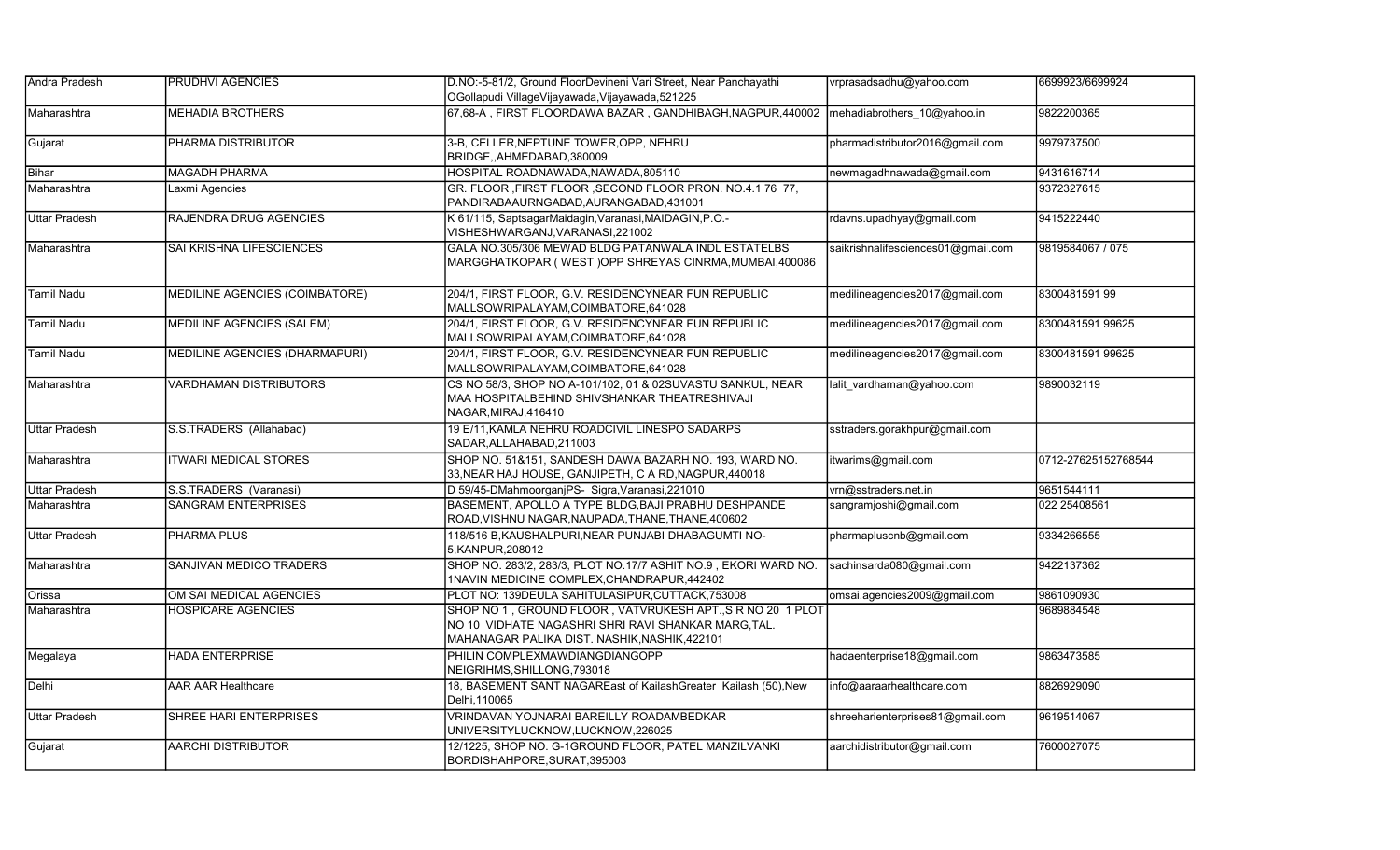| Chhaattisgarh        | <b>SUDHIR CHEMIST (RAIGARH)</b>     | M G ROADBEHIND GANDHI GANJ, RAIGARH, 496001                                                                            | sma.jsd@gmail.com            | 9425251112            |
|----------------------|-------------------------------------|------------------------------------------------------------------------------------------------------------------------|------------------------------|-----------------------|
| Gujarat              | <b>PAVAN DISTRIBUTORS</b>           | 12/703,704 KING PALACECELLER NO. 4 AVANKI<br>BORDIRANITALAVSURAT, SURAT, 395003                                        |                              |                       |
| Chhaattisgarh        | <b>DHANWANTARI AGENCIES (DURG)</b>  | 1ST FLOOR, JEEVAN REKHA PARISARIN FRONT OF NEW BUS<br>STAND, DURG, 491001                                              | dhanwantari.durg@gmail.com   | 7882320638            |
| Maharashtra          | KATRUWAR DISTRIBUTORS               | Shop No - 1, House No - 53 & 53/1, Ward no 11, Station Road, Taluka<br>Parbhani, Parbhani, 431401                      |                              | 9923177487            |
| Maharashtra          | <b>GODAVARI PHARMA</b>              | PARBHANISHOP NO. 1, WARD NO. 281 ST FLOOR, DHANVANTRI<br>NAGAR, NEAR BUS STANDPARBHANI -431401, PARBHANI, 431401       | godawaripharmapbn@gmail.com  | 02452-221671          |
| Maharashtra          | MEHER DISTRIBUTORS PVT. LTD AP PUNE | 124/VICTORIA ROAD( PUNE APOLLO )MUSTAFA BAZARBYCULLA (<br>EAST),,BYCULLA,400010                                        | cipla@meherdistributors.com  | 022 61311035          |
| Andra Pradesh        | KALYANI HEALTH PLUS                 | Door No.152/1JAYANAGAR COLONYNEAR BAIRAGIPATTEDA<br>PARK, TIRUPATHI, 517501                                            | kalyanihealthplus@gmail.com  | 9920124208            |
| Maharashtra          | <b>SKITES PHARMA Pvt. LTD</b>       | CABIN NO.9, MEHTA MAHAL, GROUND FLOOR15, MATHEW ROAD,<br>OPERA HOUSE, GIRGAON, MUMBAI, 400004                          | skitespharma@sk1932.com      | 9619309010            |
| Bihar                | <b>N B DRUG AGENCIES</b>            | OPP HOTEL PANCHWATINEW AREA, SARAIYAGANJKALI KOTHIP.S<br>TOWN THANA, MUZAFFARPUR, 842001                               | nbdrugagencies@gmail.com     | 9431239301            |
| Goa                  | DROGARIA COLVALCAR, GOA             | NEW DRUG HOUSE.DEVKI KRISHNA NIWASOPP.FOMENTO<br>AGRICULTURAL OFFICEDULER MAPUSA, TAL BARDEZ, GOA, 403507              | dcolvalcar@rediffmail.com    | 0832-2262332/6717575  |
| Goa                  | DROGARIA COLVALCAR , GOA            | NEW DRUG HOUSE.DEVKI KRISHNA NIWASOPP.FOMENTO<br>AGRICULTURAL OFFICEDULER MAPUSA, TAL BARDEZ, GOA, 403507              | dcolvalcar@rediffmail.com    | 0832-2262332/6717575  |
| Maharashtra          | <b>ISHWAR AGENCIES</b>              | SHOP NO. SFH/B, 2ND FLOOR, PROPERTY NO. 627 (3) WARD NO.23,<br>MAHAVIR PLAZA ,DAWA BAZAR,RALLIES PLOTS,AMRAVATI,444601 | med.ishwar@gmail.com         | 9326865689            |
| Telangana            | Vasu Vaccines & Speciality Drugs Pv | D.NO:3-6-516/1, 2nd FloorVasu Pharma House Street No 6Himayath<br>Nagar (V)Khairatabad(M),Hyderabad,500029             | vasugroup hnr@yahoo.co.in    | 9248060717/9248060730 |
| Rajasthan            | <b>H.A SALES</b>                    | NEAR PETROL PUMPSAGWARA, SAGWARA, 314025                                                                               | hasales007@gmail.com         | 02966-254089          |
| <b>Uttar Pradesh</b> | NAVAANYA HEALTHCARE (ASU GZB)       | SIHANI SADDIK NAGARINDRAPRASTH COLONYOPP UTTAM<br>TOYATA, GHAZIABAD, 201003                                            | navaanyahealthcare@gmail.com | 8810526032            |
| Haryana              | <b>GOYAL MEDICOSE</b>               | 301 RMODEL TOWNKARNALKARNAL, KARNAL, 132001                                                                            | goyalmedicose301@gmail.com   | 1842265064            |
| Tamil Nadu           | PALEPU PHARMA Pvt LTD               | GROUND, FIRST AND SECOND FLOOR & ROOM NO 2 IN 3RD<br>FLOORRAMACHANDRA RAO RDMYLAPORECHENNAI,CHENNAI,600004             |                              |                       |
| Maharashtra          | MEHER DISTRIBUTORS Pvt Ltd TW NH    | THANE WESTERN( SHREE NIDHI PHARMA )127 VICTORIA<br>ROADMUSTAFA BAZAR, BYCULLA (EAST) MUMBAI, BYCULLA, 400010           |                              |                       |
| Rajasthan            | AUSHADH DISTRIBUTORS (JODHPUR)      | SHOP NO. 2, H N.34MILKMAN COLONYITI ROAD, JODHPUR, 342003                                                              |                              | 9619806190            |
| Maharashtra          | <b>Ashirwad Distributors</b>        | FINAL PLOT NO 5/14/B/1NEAR SORTUR HOSPWANTMURE<br>CORNERARALI PLAZA APARTMENTBASEMENT, MIRAJ, 416410                   |                              | 9423036313            |
| Gujarat              | <b>RELIANCE MEDICAPS</b>            | VADI WADIRAOPURA PATIDAR MOHALLABARODA, BARODA, 390001                                                                 | rmplvadodara@gmail.com       | 9825034579            |
| <b>Uttar Pradesh</b> | NAVAANYA HEALTHCARE (ASU MBD)       | INDRAPRASTH COLONYOPP UTTAM TOYATASIHANI SADDIK<br>NAGAR, GHAZIABAD, 201003                                            | navaanyahealthcare@gmail.com | 8810526032            |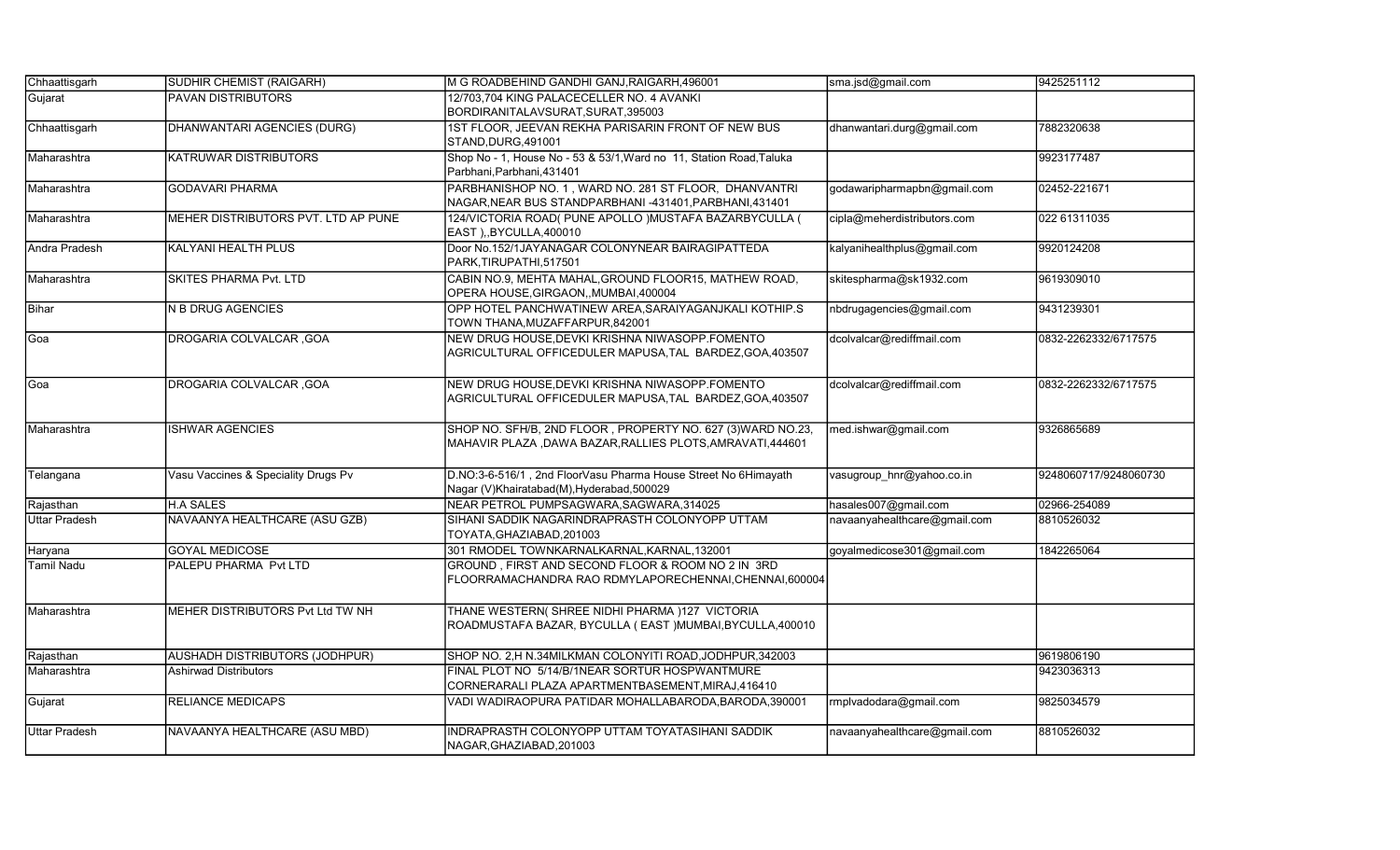| <b>Uttar Pradesh</b> | NAVAANYA HEALTHCARE (ASU NOIDA)     | INDRAPRASTH COLONYOPP UTTAM TOYATASIHANI SADDIK<br>NAGAR, GHAZIABAD, 201003                                                                                        | navaanyahealthcare@gmail.com      | 8810526032   |
|----------------------|-------------------------------------|--------------------------------------------------------------------------------------------------------------------------------------------------------------------|-----------------------------------|--------------|
| Uttar Pradesh        | NAVAANYA HEALTHCARE (ASU BLY)       | SIHANI SADDIK NAGARINDRAPRASTH COLONYOPP UTTAM<br>TOYATA, GHAZIABAD, 201003                                                                                        | navaanyahealthcare@gmail.com      | 8810526032   |
| <b>Tamil Nadu</b>    | PALEPU PHARMA PVT LTD               | 6A, SIVAGANGAI MAIN<br>RDMANAGIRIMADURAIMADURAI, MADURAI, 625020                                                                                                   | palepumdu@yahoo.in                | 04522586550  |
| Maharashtra          | <b>PALOD DISTRIBUTORS</b>           | PLOT NO. 173, RADHAKISHANWADI, JILHAPETH, TALUKA<br>JALGAON, JALGAON, 425001                                                                                       |                                   | 9890032427   |
| İKarnataka           | ALARIC ENTERPRISES(MNG)             | DOOR NO 1-S-24-2058/5-5 FIRST FLOORRENUKA KRUPAHOIGEBAIL<br>RdURWA, MANGALORE, 575006                                                                              | mangalore@alaric.in               | 0824-2451011 |
| Karnataka            | AKP HEALTHCARE Pvt Ltd              | Door no 480/488, HADADI Rdopp. Taralabalu<br>Schooldavanagere, DAVANAGERE, 577005                                                                                  | akpdvg@gmail.com                  | 08192-272606 |
| Delhi                | AAR AAR Healthcare (South)          | 18, BASEMENT SANT NAGAREast of KailashGreater Kailash (50), NEW<br>DELHI, 110065                                                                                   | info@aaraarhealthcare.com         | 8826929090   |
| Maharashtra          | HINDUSTAN AGENCIES                  | SHOP NO.1 & 2, WARD NO. 39, PLOT NO. 24/3SHEET NO. 38 B, NEAR<br>SHROTRI HOSPITAL, DATTA CHOWK, YAVATMAL, YAVATMAL, 445001                                         |                                   |              |
| Chhaattisgarh        | KHATRI MEDICAL AND SURGICALS        | SHOP NO.40-41 GROUND BASEMENT1ST, 2 ND, 3RD, 4TH & 5TH<br>FLR, OLD MEDICAL COMPLEXG.E.ROAD WARD NO. 36RAJBANDHA<br>MAIDAN, RAIPUR, 492001                          | khatriraipur@gmail.com            | 07714025924  |
| Gujarat              | <b>MEDICA AGENCY</b>                | SADGURU MILESTONE COMPLEXBUS STAND<br>ROAD, VERAVALVERAVAL (GIR SOMNATH), VERAVAL, 362266                                                                          | medica.agencies@gmail.com         | 02876221076  |
| <b>Tamil Nadu</b>    | SELVARATHNA AGENCIES                | OLD NO 15/20 NEW NO 35OPPANAKARA<br>STREETCOIMBATORE, COIMBATORE, 641001                                                                                           | selvarathna.cbe@gmail.com         | 04224358686  |
| Maharashtra          | <b>VIKAS MEDICAL STORES</b>         | H. NO. 19/1, DESHBANDHU WARDGONDIA, GONDIA, 441614                                                                                                                 | vmsgondia@gmail.com               | 07182231523  |
| Telangana            | GAUDEV & CO(Hosp)                   | D.NO. 6-3-668/9/6, OPP.MODEL HOUSE2nd floor, punjaguttaMAIN<br>ROAD, UDAY MEDICALSMCH CIRCLE 5<br>MANDALHYDERABAD, HYDERABAD, 500082                               |                                   |              |
| Maharashtra          | RATNADIP MEDICAL AGENCIES           | SR NO - 1941, FROM SOUTH SHOP NO -1, GROUND FLOOR, LONAR<br>GALLI, AT POST YEOLA TAL YEOLA, NASHIK, 423401                                                         | ratnadeepagency@gmail.com         | 02559-266699 |
| Telangana            | M/s. SVS Pharma (FMSPL)             | plot no 317 sy no 11/14,11,/15,11,16Patrika Nagarsri swamy ayyappa co-<br>operative housingsociety, khanamet village, serillngammandal<br>rande, Hyderabad, 500081 | purchase@svsfmp.com               | 9100102458   |
| Haryana              | SANJEEVANI ENTERPRISES              | LOWER GROUND FLOOR, PLOT NO.3VPO. SARHAUL, SECTOR<br>18NEAR CBI BANKGURGAON, GURGAON, 122015                                                                       | sanjeevanienterprises18@gmail.com | 1244540200   |
| Haryana              | NOVACARE HEALTHCARE SOLUTIONS P.LTD | Khewat No. 435/560 & 812/1002khasra No.678 Revenue EstateVillage<br>Khandsa Tehsil KadipurKadipurGurugram, Gurugram, 122001                                        | ggn@novacare.in                   | 1242316700   |
| Haryana              | NOVACARE HEALTHCARE SOLUTIONS P.LTD | Khewat No. 435/560 & 812/1002khasra No.678 Revenue EstateVillage<br>Khandsa Tehsil KadipurKadipurGurugram, Gurugram, 122001                                        | ggn@novacare.in                   | 1242316700   |
| Maharashtra          | NOVACARE HEALTHCARE SOLN Pvt.LTD (M | C-12A, C-12B, C-12C, Kantilal Maganlal EstaL.B.S. Rd, Bhandup<br>(West), MUMBAI, 400078                                                                            | purchase.mum@novacare.in          | 022-40776433 |
| Maharashtra          | NOVACARE HEALTHCARE SOLN Pvt.LTD (M | C-12A, C-12B, C-12C, Kantilal Maganlal EstaL.B.S. Rd, Bhandup<br>(West), MUMBAI, 400078                                                                            | purchase.mum@novacare.in          | 022-40776433 |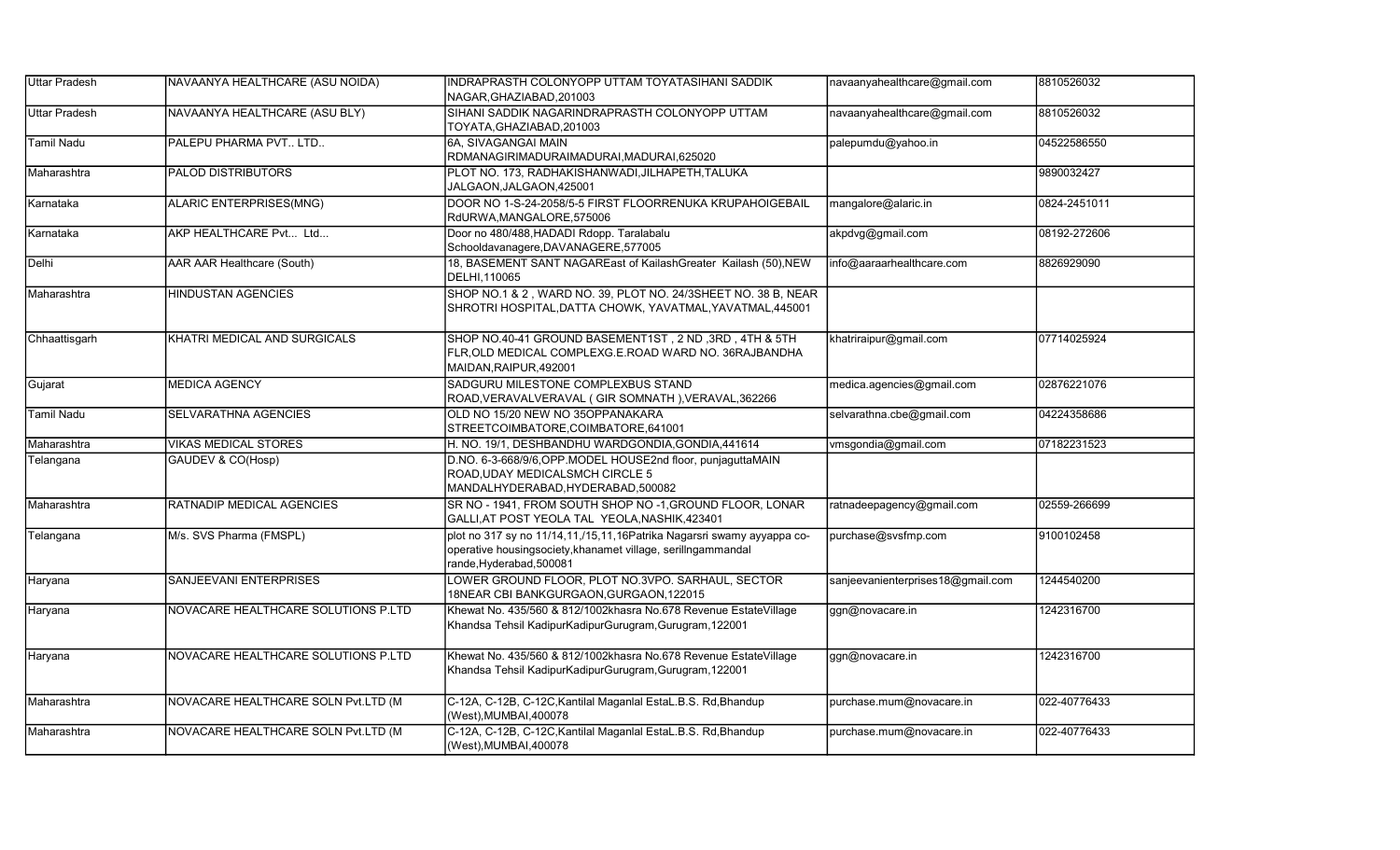| Maharashtra        | NOVACARE HEALTHCARE SOLN Pvt.LTD (M     | C-12A, C-12B, C-12C, Kantilal Maganlal EstaL.B.S. Rd, Bhandup<br>(West), MUMBAI, 400078                                       | purchase.mum@novacare.in          | 022-40776433 |
|--------------------|-----------------------------------------|-------------------------------------------------------------------------------------------------------------------------------|-----------------------------------|--------------|
| Maharashtra        | NOVACARE HEALTHCARE SOLN Pvt.LTD (T     | C-12A, C-12B, C-12C, Kantilal Maganlal EstaL.B.S. Rd, Bhandup<br>(West), MUMBAI, 400078                                       | purchase.mum@novacare.in          | 022-40776433 |
| Maharashtra        | NOVACARE HEALTHCARE SOLN Pvt.LTD (T     | C-12A, C-12B, C-12C, Kantilal Maganlal EstaL.B.S. Rd, Bhandup<br>(West), MUMBAI, 400078                                       | purchase.mum@novacare.in          | 022-40776433 |
| Maharashtra        | NOVACARE HEALTHCARE SOLN Pvt.LTD (N     | C-12A, C-12B, C-12C, Kantilal Maganlal EstaL.B.S. Rd, Bhandup<br>(West), MUMBAI, 400078                                       | purchase.mum@novacare.in          | 022-40776433 |
| Delhi              | NOVACARE HEALTHCARE SOLUTIONS Pvt.      | Mayapuri Industrial AreaA 7 2nd FloorPhase IINew Delhi, Delhi, 110064                                                         |                                   | 8860074107   |
| Madhya Pradesh     | Novacare Healthcare Solutions Pvt.      | Novacare Healthcare Solutions Pvt. Ltd. indore208 Scheme No 114<br>ISTBehind SBI DewasNaka BranchDewasNaka, Indore, 452010    | indore@novacare.in                | 0731-4959998 |
| Telangana          | Novacare Healthcare Solutions Pvt.L     | H.No:- 6-1-190/25, Near NTR Statue, Padmarao<br>Nagar, Secunderabad, Hyderabad, 500025                                        | hyd@novacare.in                   | 04066770909  |
| Chhaattisgarh      | <b>GARIMA SALES</b>                     | 1st FloorC1 C2 PLOT NO.10Main Rd Near Niharika TalikesSarwamangla<br>Comples, Korba, 495677                                   | garimasaleskorba@gmail.cok        | 07759        |
| Maharashtra        | <b>J.JASWANTLAL &amp; BROTHERS(ASU)</b> | SHOP NO. 13,14,25,26,113,114,213SANDESH DAWA BAZAR, NEAR HAJ  jjaswantlal@gmail.com<br>HOUSEGANJIPETH, NAGPUR, NAGPUR, 440002 |                                   | 0712-2761132 |
| Maharashtra        | <b>SUSHIL PHARMA LLP</b>                | CS NOS 11142GROUND FLRRADHAKIRSHNA THEATREWARD NO<br>10MALMATTA NO 102000592, ICHALKARANJI, 416115                            |                                   |              |
| Bihar              | KOTRIWALA MEDICAL AGENCIES              | M P D RDBHAGALPUR SADARJAGDISHPUR SADAR<br>U, BHAGALPUR, 812002                                                               | kotriwalaneelesh@gmail.com        | 9431213659   |
| Haryana            | SANJEEVANI ENTERPRISES (WEST)           | LOWER GROUND FLOOR, PLOT NO.3VPO. SARHAUL, SECTOR<br>18NEAR CBI BANK, GURGAON, GURGAON, 122015                                |                                   |              |
| Tamil Nadu         | <b>AYYAPPA ACENCIES</b>                 | 19E & 19F, FIRST FLOORNORTH CAR STREETNEXT TO HEAD POST<br>OFFICENAGERCOIL, NAGERCOIL, 629001                                 | nglayyappa@gmail.com              | 9787747103   |
| Delhi              | AAR AAR HEALTHCARE (BATRA)              | 18, Basement Sant NagarEast of KailashGreater Kailash (50), New<br>Delhi, 110065                                              | info@aaraarhealthcare.com         | 9803300008   |
| Madhya Pradesh     | <b>VINIT MEDICAL AGENCIES</b>           | SHOP NO./PLOT NO. L.G. 179, DAWA BAZAR13-14 RNT MARG,<br>INDOREINDORE, INDORE, 452001                                         | virajnarang@gmail.com             | 0731-4040113 |
| Tamil Nadu         | <b>SREE SAI ENTERPRISES</b>             | 1st IInd & 3rf Floor, Amman Koil StreetVenuvampet, CHENNAI, 600091                                                            |                                   |              |
| Karnataka          | M/S.GUDDODGI PHARMACEUTICAL DISTRIB     | CELLAR GROUND1ST & 2ND FIr. Godabole MalaNear Tilak kannya<br>schoolBIJAPUR, bijapur, 586101                                  | guddodgi242@gmail.com             | 9845015151   |
| Karnataka          | <b>M/S.YASHIKA AGENCIES</b>             | CTS NO-2938, A+B+C, WARD NO-1SHOP NO-011ST FIr METROPOLIS<br>ANNEXEKoppikar Rd.HUBLI,HUBLI,580020                             | yashikaagencies@gmail.com         | 9980125128   |
| Delhi              | Pharma Cube                             | 144, 1st Floor, Lal Dora Extn, Amberhai Village, Sector -19, Dwarka, New<br>Delhi.110075                                      | pharmacube8@gmail.com             | 011-28043949 |
| <b>West Bengal</b> | SOUTHEND PHARMA PVT.LTD.                | P-58/A, CIT ROADP.S. PHOOL BAGANKOLKATA, KOLKATA, 700054                                                                      | southend.pharma@gmail.com         | 9836779500   |
| Maharashtra        | SHRI GURU GANESH PHARMA                 | SHOP NO. 1WARD NO 11, BEHIND DR. PARTANI HOSPITALDR.<br>HEDGEWAR MARGPARBHANI, PARBHANI, 431401                               | shriguruganeshpharma220@gmail.com | 9890805738   |
| <b>Tamil Nadu</b>  | <b>GLOBAL LIFE CARE</b>                 | NO 3, Ground Floor, 7TH CROSS, 5THTRICY, TAMILNADUSHRINIVASA<br>NAGAR, SOUTH VAYALUR ROAD, Trihcy, 620017                     | globallifecare123@yahoo.com       | 0431-4030131 |
| Maharashtra        | <b>PARAS AGENCIES</b>                   | House No. 6/62, CST No :- 3529, Ground Floor, Main Road, Nimbalkar<br>Galli, Taluka Osmanabad, Osmanabad, 413501              |                                   | 9730870670   |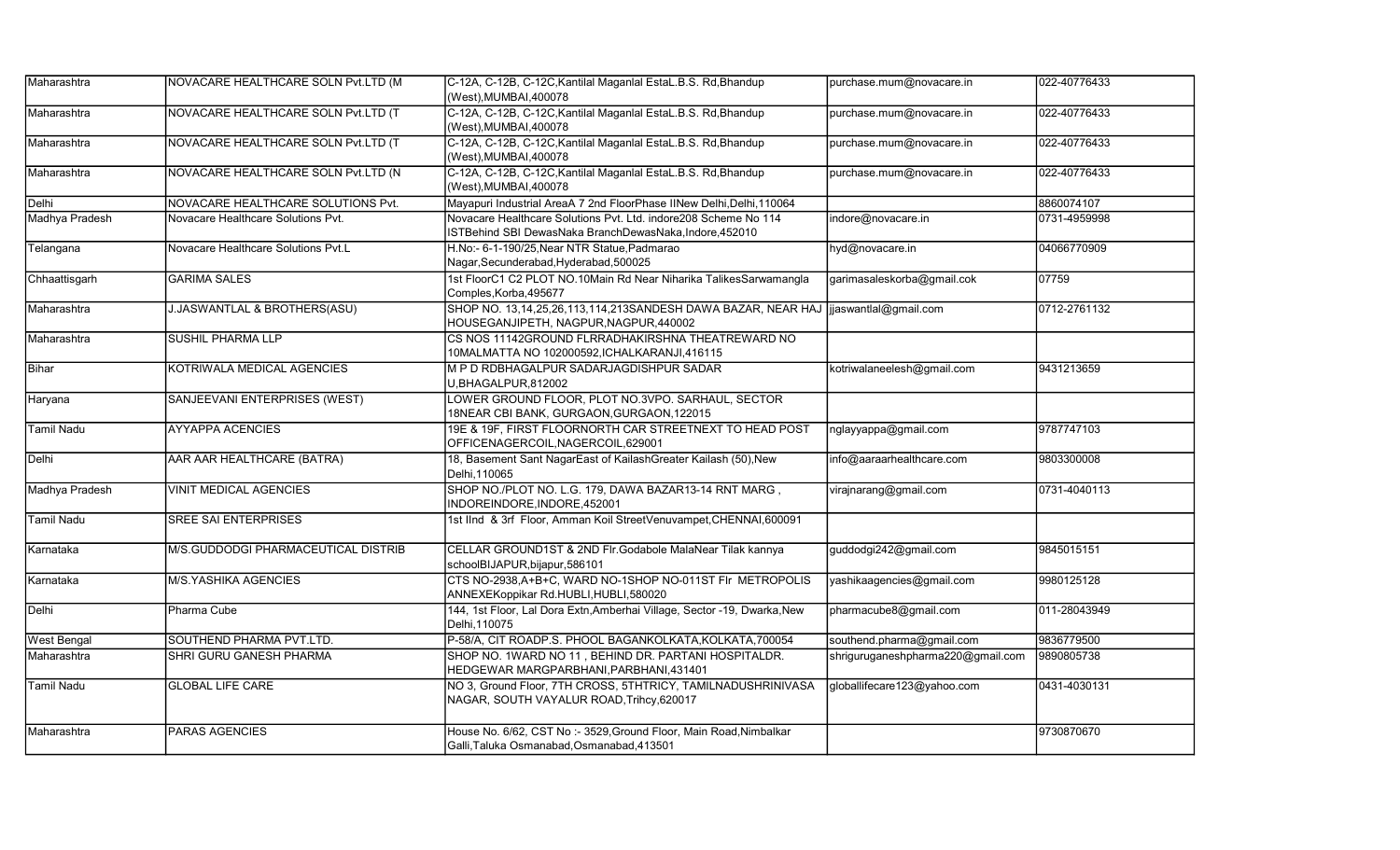| Chhaattisgarh        | KHATRI MEDICAL AND SURGICALS(Apollo | SHOP NO.40-41 GROUND BASEMENT1ST, 2 ND, 3RD, 4TH & 5TH<br>FLR, OLD MEDICAL COMPLEXG.E.ROAD WARD NO. 36RAJBANDHA<br>MAIDAN, RAIPUR, 492001                        | khatriraipur@gmail.com          | 07714025294  |
|----------------------|-------------------------------------|------------------------------------------------------------------------------------------------------------------------------------------------------------------|---------------------------------|--------------|
| <b>Andra Pradesh</b> | AUROBINDO DRUGS (RAJAHMUNDRY)       | 2ND FLOORKORUKONDA<br>RDRAJAMAHENDRAVARAMRAJAHMUNDRY, RAJAHMUNDRY, 533101                                                                                        |                                 | 9346674046   |
| Kerala               | <b>SRI ENTERPRISES</b>              | 1/115-2KEDARAMKOTTEKAD RdVIYYUR<br>POTHRISSUR, THRISSUR, 680010                                                                                                  |                                 | 9920342669   |
| Gujarat              | <b>ATC PHARMA PVT. LTD.</b>         | MILKAT NO. 08, 22903 021, 4TH FLOORPATEL COMPLEXPATNI<br>MOHALLAWADIWADI, RAOPURA, BARODA, 390001                                                                | allied.firoz@gmail.com          | 0265         |
| Punjab               | J P Pharma Solutions Pvt Ltd        | SCF NO 90D-28 Basement and Ground FloorIndustrial Area Phase<br>1MohaliMohali, Mohali, 160055                                                                    | jppharma.mohali@gmail.com       | 0172-2260017 |
| <b>West Bengal</b>   | NU SRI SHYAM PHARMACEUTICALS PVT. L | 202 A, MOTILAL GUPTA ROADKOLKATA, KOLKATA, 700082                                                                                                                |                                 |              |
| <b>Uttar Pradesh</b> | SHRI SHIVAY SANKATMOCHAN PHARMA Pvt | K 62/13<br>SAPTSAGARMAIDAGINVISHESHWARGANJKOTWALI, VARANASI, 22100                                                                                               |                                 |              |
| Gujarat              | PARIKH MEHTA AGENCY                 | A 59 B11 KILACHAN SHOPPING CENTERSTATION RDPATANNORTH<br>GUJARAT, PATAN, 384269                                                                                  | sachinmodi4444@gmail.com        | 02766232896  |
| Rajasthan            | AUSHADH DISTRIBUTORS (UDAIPUR)      | A-06, FF-04, NEAR BIG BOSS STUDIO, GOVIND MAR, ADARSH<br>NAGAR.JAIPUR.302001                                                                                     | aushadhdistributors15@gmail.com | 9819072338   |
| Madhya Pradesh       | <b>DRUG N DEAL</b>                  | SHOP NO 25MEDICINE COMPLEX, NAPIER TOWNSHATRI BRIDGE<br>ROADJABALPURJABALPUR, JABALPUR, 482002                                                                   | drugndeal@gmail.com             | 0761-4007070 |
| <b>Tamil Nadu</b>    | YOGIRAM PHARMA                      | (A UNIT OF YOGIRAM DISTRIBUTORS PVT LTD)A.L.C<br>CAMPUSMANJAKUPPAM - CDLMOCUDDALORE<br>MPTY, CUDDALORE, 607901                                                   |                                 |              |
| Rajasthan            | AUSHADH DISTRIBUTORS KOTA (NEW)     | SHOP NO 2, 78 SINDHI COLONY, GUMANPURA KOTA, KOTA, 324006                                                                                                        | aushadhdistributors15@gmail.com | 01414086538  |
| Maharashtra          | M/s. Kacholiya Medical Agencies     | Final Plot No 17, Shanti Mahadev Height, Shop No- 202 S NO. 622 1 622<br>A 1, Gole Colony, Taluka Mahanagar Palika1 to 61 Nashik Z 1<br>District, Nashik, 422011 | kacholiya1008@gmail.com         | 02532574311  |
| Maharashtra          | SHREE SAI ENTERPRISES               | SHOP NO 3 & 4, PLOT NO 61-62CHATURBHUJ CHSLSECTOR 21,<br>KHARGHARNAVI MUMBAI, KHARGHAR, 410210                                                                   | shreesaienterprises@gmx.com     | 7718859901   |
| Maharashtra          | AMBAJI DISTRIBUTION CENTRE          | PART A, 221, CRAFTS DE FLUORCSENTGOREGAON MULUND LINK<br>RdOPP. L B S MARG, BHANDUP WESTMUMBAI -<br>CENTRAL, MUMBAI, 400078                                      | ambajidistribution@gmail.com    | 022-25665454 |
| Maharashtra          | GODAVARI PHARMA SALES PVT. LTD.     | SHOP NO 2KRISHNAKUNJ SANKULNEAR CHINTAMANI<br>HOSPITALTILAKALI, RATNAGIRIRATNAGIRI, RATNAGIRI, 415612                                                            | godavariagencies@gmail.com      | 9850218910   |
| Rajasthan            | <b>BHAGYA SHREE PHARMA</b>          | TIMBAR MARKET HIRAGAR WADI,<br>SHEOGANJRAJASTHANSIROHI, SHEOGANJ, 307027                                                                                         | bhagyashree8416@gmail.com       | 8005987911   |
| Maharashtra          | <b>NEW GARODIA DISTRIBUTOR</b>      | 101, TODI BHAWANMODI PATEL RdBHAYANDER WEST, BHAYANDER<br>WEST, 401101                                                                                           | newgarodiadist@gmail.com        | 9076212345   |
| Haryana              | AKSHAR PHARMACEUTICALS (KNL)        | 145, MARKANDEY COMPLEXSENA NAGAR, DHULKOTAMBALA<br>CITYAMBALA CITY, AMBALA CITY, 134003                                                                          |                                 | 01714009005  |
| Haryana              | AKSHAR PHARMACEUTICALS (HSR)        | 145, MARKANDEY COMPLEXSENA NAGAR, DHULKOTAMBALA<br>CITYAMBALA CITY, AMBALA CITY, 134003                                                                          |                                 | 01714009005  |
| Haryana              | AKSHAR PHARMACEUTICALS (AMB)        | 145, MARKANDEY COMPLEXSENA NAGAR, DHULKOT, AMBALA<br>CITYAMBALA CITY, AMBALA, 134003                                                                             | akshar.monga@gmail.com          | 01714009005  |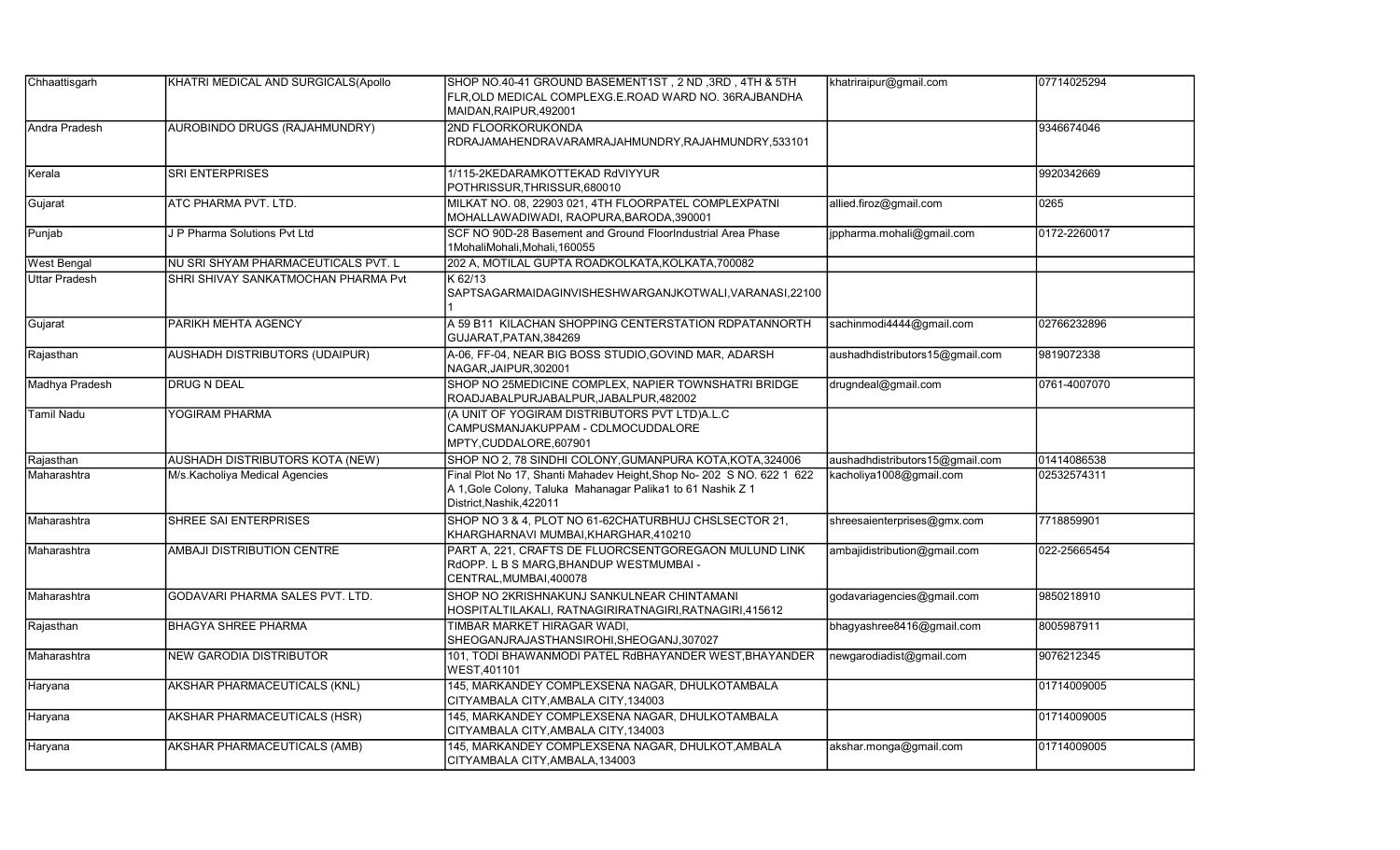| Haryana                 | AKSHAR PHARMACEUTICALS (YNR)        | 145, MARKANDEY COMPLEXSENA NAGAR, DHULKOT, AMBALA                                                                                                                      | akshar.monga@gmail.com           | 01714009005  |
|-------------------------|-------------------------------------|------------------------------------------------------------------------------------------------------------------------------------------------------------------------|----------------------------------|--------------|
|                         |                                     | CITYAMBALA CITY, AMBALA, 134003                                                                                                                                        |                                  |              |
| Gujarat                 | K RAJ & CO. *                       | 12/1148, 1ST FLOORRAZAK BAND LANE, DAR-E-ELAAF, LUHAR<br>POLE, SHAHPORE, , SURAT, 395003                                                                               | c.raj.co.surat@gmail.com         | 2612438769   |
| Delhi                   | A. S. PHARMA Pvt. Ltd (MAX)         | E-47/10 Ground FloorPhase -2Okhla Industrial Area Phase IINew DelhiNew Santoshdudeja1@gmail.com<br>Delhi, DELHI, 110020                                                |                                  | 9810424353   |
| Haryana                 | <b>AKSHAR PHARMACEUTICALS (PNP)</b> | 145, MARKANDEY COMPLEXSENA NAGAR, DHULKOTAMBALA<br>CITYAMBALA CITY, AMBALA CITY, 134003                                                                                | akshar.monga@gmail.com           | 01714009005  |
| Tamil Nadu              | MEDILINE AGENCIES (TRICHY)          | D.NO:204/1,1ST FLOOR, G.V RESIDENCY, NEAR FUN REPUBLIC<br>MALLMASAKALIPALAYAMSOWRIPALAYAM, COIMBATORE, 641028                                                          | medilineagencies17@gmail.com     | 04224970033  |
| Gujarat                 | A.T.C. PHARMA PVT. LTD.             | PLOT NO 01. GROUND FLOORR.S. NO. 311.OPP KIRAN<br>HOSPITALVASTADEVDI RDKATARGAM, SURAT, 395009                                                                         | falgunhbhatt@gmail.com           | 9909034715   |
| Rajasthan               | OM SAI MEDICOS                      | HADA CHOWKBEHIND MARU MANDIRSTATION ROAD, SIKAR, 332001                                                                                                                | medsure.pharma@gmail.com         | 9694433322   |
| <b>Himachal Pradesh</b> | MEDI HOME                           | H.NO.2/4 FIRST FLOORHOSPITAL ROAD MANDITEHSIL<br>SADAR, MANDI, 175001                                                                                                  | medihome07@yahoo.in              | 9459215633   |
| Telangana               | Shanmukhadeva Medical &Surgical age | H.No - 10-13First FloorR.P RoadOpp Badrinarayana<br>HospitalMancherial,Mancherial,504208                                                                               | sdms.mncl@gmail.com              | 8985445441   |
| Delhi                   | SANJEEVANI ENTERPRISES (North) DLH  | 86 A, Hall No 2, 3rd FloorKH No 204 - 2, Village Chandrawali, Jagat Puri,<br>Main 100 FT Road, Shahdara, Delhi, 110093                                                 |                                  |              |
| Delhi                   | SANJEEVANI ENTERPRISES (EAST) DLH   | 86 A, Hall No 2, 3rd FloorKH No 204 - 2, Village Chandrawali, Jagat Puri,<br>Main 100 FT Road, Shahdara, Delhi, 110093                                                 |                                  |              |
| Maharashtra             | MAHARASHTRA SAFE CHEMISTS & DISTRIB | KATRAK ROAD JUNCTION, NEAR RAM MANDIR, WADALA, THANE<br>WESTERN (MEDICON LIFECARE)306, HANUMAN INDUSTRIAL<br>ESTATE,, WADALA, 400031                                   |                                  |              |
| Telangana               | <b>SRI SRI MEDICALS</b>             | D.No:9-10-40 & 40/1Ground floor,1st Floor & 2nd FloorDurgeshwara Swamy srisrimedicals@gmail.com<br>Temple Lane, Warangal, 506002                                       |                                  | 08702421043  |
| Gujarat                 | <b>MJT PHARMA</b>                   | Shop no C 85 & 88, Katira Medical Market Katira ComplexRTO Relocation<br>SiteMadhapar Rd, Bhuj, 370001                                                                 | mjtbhuj@gmail.com                | 02832        |
| Haryana                 | <b>AKSHAR PHARMACEUTICALS (PKL)</b> | 145, MARKANDEY COMPLEXSENA NAGAR, DHULKOT, AMBALA<br>CITYAMBALA CITY, AMBALA, 134003                                                                                   | akshar.monga@gmail.com           | 01714009005  |
| Punjab                  | <b>MEDISENSE</b>                    | C-102, A-17 PHASE 7INDUSTRIAL AREA TALUKA AJITGARHSAS<br>NAGAR, MOHALI, 160062                                                                                         | medisense.healthcare@gmail.com   | 01725093239  |
| Maharashtra             | Shree Balaji Medicals               | Shop No 1, Ground Floor, 1 st Floor, PR No 1296, S. No3 183 15<br>2, Shivshakti Nagar, Sukewadi Road, Sukewadi Tal Sangamner, Dist<br>Ahemednagar, Ahemednagar, 422605 |                                  | 8087645229   |
| Punjab                  | KAVYA PHARMA                        | BUILDING NO 1333/12-13KUCHA DAL KHANA KATRA SHER<br>SINGH, AMRITSAR, 143001                                                                                            | kavyapharmaasr1@gmail.com        | 0183-5050684 |
| Madhya Pradesh          | <b>RUDRA ENTERPRISES</b>            | SHOP NO. - M 08, PLOT NO. - 26LALWANI TOWERHAMIDIA<br>ROADTEHSIL. HUZURDISTRICT - BHOPAL, BHOPAL, BHOPAL, 462001                                                       | rudraenterprisesbhopal@gmail.com | 0755-4056856 |
| Delhi                   | Lucky Pharmaceuticals Pvt. Ltd.(Apo | BASEMENT PLOT NO - F 26/3, OKHLA PHASE - II, NEW DELHI, 110020                                                                                                         |                                  |              |
| Maharashtra             | PANDHARPUR DRUG HOUSE               | ROOM NO 1 TO 5, H NO. 4529/3BFIRST FLOORSATWIKSAGAR<br><b>BUNGLOWSTATION ROAD,</b><br>PANDHARPURPANDHARPUR, PANDHARPUR, 413304                                         | pdhpandharpur@gmail.com          | 9421064713   |
| <b>Uttar Pradesh</b>    | <b>ARNOVA HEALTHCARE (LKN)</b>      | SECTOR MLDA COLONYASHIYANAKANUR<br>ROADLUCKNOW,LUCKNOW,226012                                                                                                          | arnovahealthcare@gmail.com       | 9920590070   |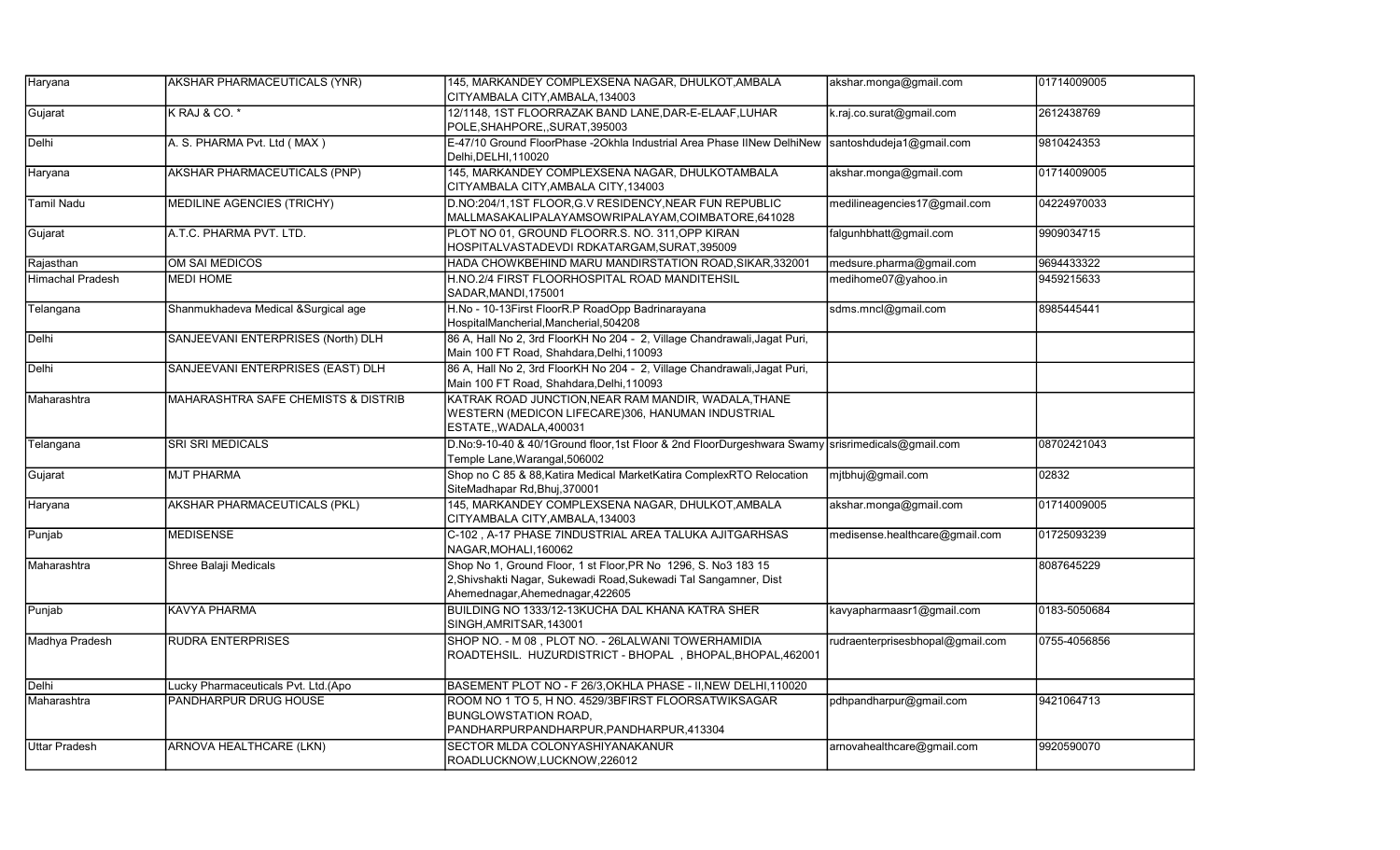| Gujarat              | Labh Agencies                              | 106/107, Gurukrupa TowerMoti Tanki ChawkRajkot, Rajkot, 360001                                                                                                              | labhagencies@gmail.com               | 9428344807           |
|----------------------|--------------------------------------------|-----------------------------------------------------------------------------------------------------------------------------------------------------------------------------|--------------------------------------|----------------------|
| Gujarat              | <b>HAPPY MEDICAL AGENCY</b>                | UL-32 UL-32/1 PROPERTY NO. 9/1597 9/1598, AKASHGANGA<br>COMPLEX, NR. S.T. STANDHIMATNAGHAR, HIMATNAGAR, 383001                                                              | happyagency5@gmail.com               | 9998830971           |
| <b>Tamil Nadu</b>    | LIFECARE PHARMA PRIVATE LIMITED            | NEW NO:16, (OLD NO:.11) 8TH<br>STREETGOPALAPURAM, CHENNAI, 600086                                                                                                           |                                      | 9840050518           |
| Maharashtra          | KUNDAN DISTRIBUTORS PVT LTD                | SHOP NO 1,2,3 & GR.FLOFFICE NO 1,2,3,4 & 1ST FL (MEZZANINE)1256, info@kundandistributors.com<br>Suvidhya ApartmentNimbalkar Talim ChowkSADASHIV PETH,<br>PUNE, PUNE, 411030 |                                      | 9763604055           |
| Gujarat              | VARDHMAN MEDICAL AGENCY                    | 8/19/12, 2ND FLOORSAFDAQ SQUARE, DARPAN CINEMA RDSTATION<br>RDDAHOD, DAHOD, 389151                                                                                          | vardhmanfast@gmail.com               | 02673249007          |
| Madhya Pradesh       | KOTHARI MEDICAL AGENCIES                   | SHOP NO. 89 - 90COLLEGE ROADRATLAM, RATLAM, 457001                                                                                                                          |                                      | 07412                |
| Madhya Pradesh       | PHARMA DOT COM                             | SHOP NO. 131/6, S 03, MEDICINE COMPLEXBHAWARTAL EXTENSION, pharmadotcomibp@gmail.com<br>NAPIER TOWNSHASTRI BRIDGEJABALPUR, JABALPUR, 482001                                 |                                      | 0761-4928854         |
| Andra Pradesh        | SESHA BALAJEE MEDISOLUTIONS PVT.LTD        | GROUND FLR DNO 31-31-16/1SAIBABA<br>STREETDABAGARDENSVISAKHAPATNAM 530<br>020, VISAKHAPATNAM, 530020                                                                        | sbms.vsp@gmail.com                   | 0891                 |
| Rajasthan            | <b>DEEPMALA MEDICALS</b>                   | MARETHIYA BASSCOMPANY BAGH ROADNEAR GENERAL<br>HOSPITAL,ALWAR,301001                                                                                                        | deepmalamedicals@gmail.com           | 01442980530          |
| Maharashtra          | <b>BDR PHARMACEUTICALS INTERNATIONAL P</b> | BLDG NO.C-7 UNIT NO.37FIRST FLOOR, BHUMI COMPLEX, SR<br>NO.72/2/APIMPLAS, TALATHIGROUND FLOOR, UNIT NO.137SAJA<br>VILLAGE, BHIWANDI, THANE ZONE Z5,421302                   |                                      | 7738896097           |
| Telangana            | RAVINDRANATH GE MEDICALS ASSOCIATES        | PVT LTD (AWARE GLOBAL)SOWBHAGYA NAGARLINGOJIGUDAD NO:<br>08-16-01, 04TH FLOORSAROOR NAGAR, RANGAREDDY, 500072                                                               | purchase@globalhospitalsindia.com    | 8886013535           |
| Assam                | A.S. PHARMA PRIVATE LIMITED (T)            | TULSI HARI BHAWANGMCH, BIRUBARI RDRUPNAGAR,<br>INDRAPURGUWAHATI, ASSAM, GUWAHATI, 781032                                                                                    | aspharmaghy@gmail.com                | 9971399708           |
| Telangana            | OLIVE HOSPITALS PRIVATE LIMITED            | (CENTRAL PHARMACY STORE)NANAL NAGARMAHDIPATNAMD NO:<br>12-2-718/3,4,5 05TH FLOORHYDERABAD, HYDERABAD, 500024                                                                | santoshm@olivehospitals.com          | 9133946000           |
| Telangana            | APOLLO HOSPITALS ENTERPRISE LTD            | SY NO.403JUBILEE HILLSAMEERPETAPOLLO HOSPITALS<br>COMPLEXHYDERABAD, HYDERABAD, 500033                                                                                       | yuvaraj ar@apollopharmacy.org        | 9980377553           |
| Telangana            | CENTURY SUPER SPECIALITY HOSPITALS         | MEDICALS (A UNIT OF CENTURY SUPERD NO: 8-2-703, GROUND<br>FLOORROAD NO-12SPECIALITY HOSPITALS PVT LTDBANJARA HILLS.<br>AMEERPET, HYDERABAD, 500034                          | exe opr1@centuryhospital.in          | 7660014138           |
| Dadra und Nagar Hav. | Sovereign Pharma Pvt Ltd                   | Survey No 46/1, Kadaiya Village Nani Daman Bharat Industrial Estate, Nani<br>Daman, 396210                                                                                  | dinesh.bhatu@sovereignpharma.net     | 9978261884           |
| Telangana            | NAVODAYA MEDICAL HALL (A UNIT OF SR        | NAVODAYA INSTITUTE OF MEDICALD NO: 1-7-70 TO 73, ROOM NO-2<br>GROUND FLOOR PARADISE CIRCLESCIENCES PRIVATE LIMITEDP D<br>ROAD, SECUNDERABAD, MAREDPALLY, 500003             | navodayapurchases@gmail.com          | 9100999603           |
| Telangana            | SRI SRI HOLISTIC HOSPITAL A UNIT OF        | RAMACHANDRA HEALTH SERVICES PVT LTD)HYDER<br>NAGARNIZAMPET ROAD1-2-49-13 B GROUNG FLOOR-<br>2KUKATPALLI, MALKAJGIRI, 500072                                                 | purchase2014srisriholistic@gmail.com | 8886610110           |
| Telangana            | Medihauxe Pharma Pvt. Itd                  | BHAT'S SQUARE, 7-1-397.102 7 ANEAR COMMUNITY HALLSANJEEV<br>REDDY NAGAR, Hyderabad, 500038                                                                                  | medint96@gmail.com                   | 04023715515/16/17/18 |
| Telangana            | PACE MEDICALS - IP (A UNIT OF OMRV         | HOSPITALS PVT LTD)MADHAPURSERLINGAMPALLYP NO:23 S NO:64<br>04th FLOORRANGAREDDY, HYDERABAD, 500019                                                                          | hareesh@pacehospitals.in             | 9849529897           |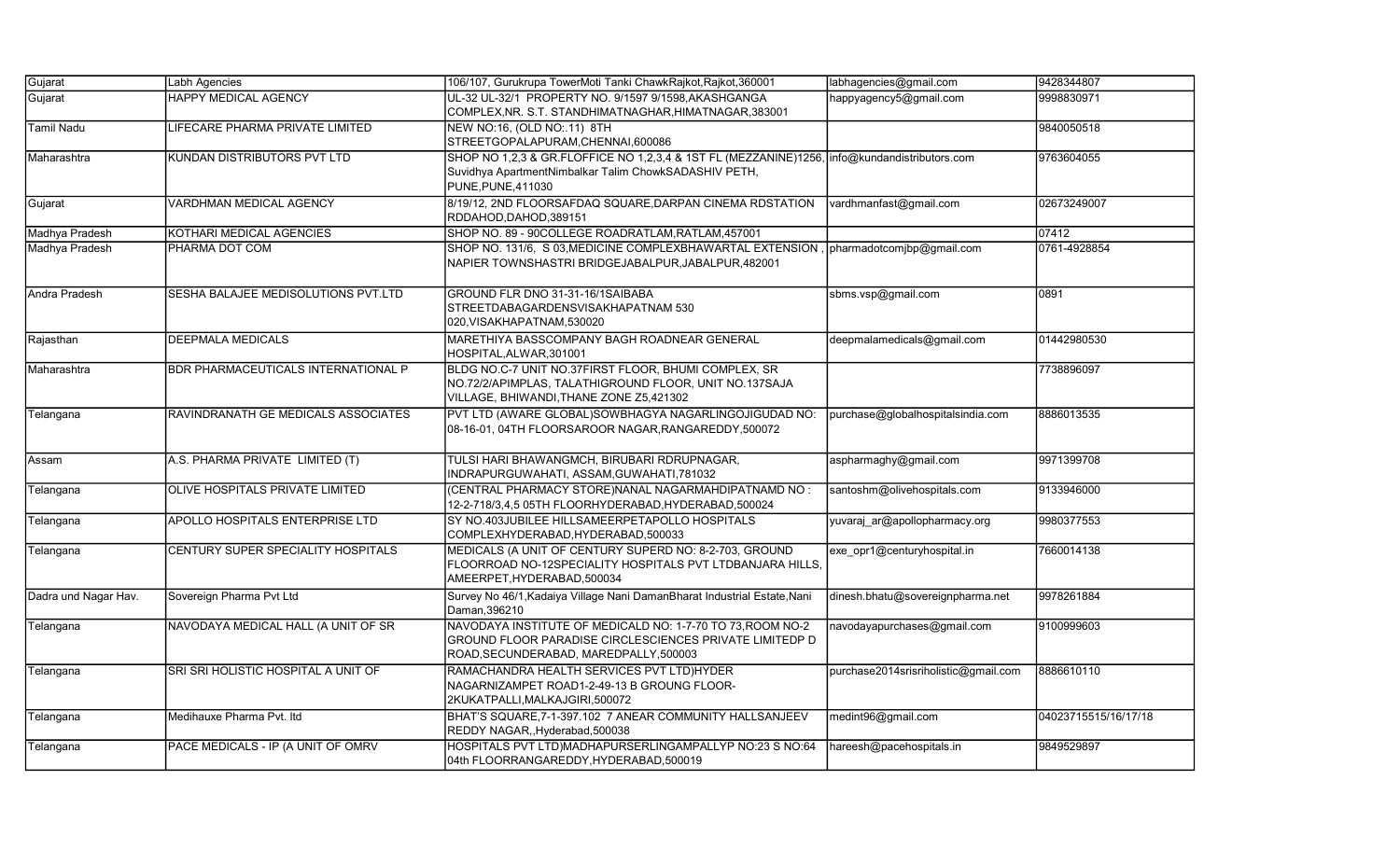| Telangana          | IN MEDIZONE PHARMACY               | D NO: 11-13-201/33L B NAGARSAROOR NAGARGREEN HILLSSAROOR   nmedizonepharmacy2014@gmail.com<br>NAGAR, RANGAREDDY, 500035                                                           |                                     | 7416642030   |
|--------------------|------------------------------------|-----------------------------------------------------------------------------------------------------------------------------------------------------------------------------------|-------------------------------------|--------------|
| Telangana          | <b>AJARA PHARMACY</b>              | H NO SY NO.632,633,658 OPP SUBOPP: POLICE PARADE<br>GROUND KISHANPURA SIKHWADASTATION AJARA CROSS<br>ROADSMULUGU ROAD WARANGAL,WARANGAL URBAN,506001                              | shashidharadepu6@gmail.com          | 9000387996   |
| Telangana          | VENKATESHWARA ORTHO HEALTH CARE    | PVT LTD-SRIKARA HOSPITALSEUNDERABADSEUNDERABADD NO: 10- mypsrikara@yahoo.com<br>3-188, ST JOHNS ROADSEUNDERABAD, SEUNDERABAD, 500025                                              |                                     | 9030214233   |
| lMaharashtra       | TRUSTEE (s) OF CHEMIST ASSOCIATION | OF PUNE DISTRICTKUMAR PRESTIGE POINT, H. NO.<br>283OPP.CHINCHECHI TALIM, SHUKRWAR PETHOFFICE NO - 67 & 68,<br>2ND FLR, SADASHAVI PETH, PUNE, 411002                               |                                     | 9822404960   |
| Maharashtra        | <b>LAXMI PHARMA</b>                | WARD NO 10, FIRST FLOORMALMATTA NO 45/49,LAXMI BHAVAN,<br>CHIKHLI ROADSANE NAGAR, NEAR TAHSIL CHOWK<br>Buldhana, 443001                                                           | pushpakbothe999@gmail.com           | 7798766970   |
| Karnataka          | SRI PARSHVA DRUG HOUSE             | NO 3023 AND 3039, PARSHVA ARCADE,3RD FLOOR,5TH MAIN,15TH<br>CROSSBANASHANKARI 2ND<br>STAGE, BANGALORE, BANGALORE, 560070                                                          | jain.parshva@yahoo.com              | 9880988869   |
| Gujarat            | Relief Drug Agency Bhuj            | Shop No. 45, "A" Wing, Katira ComplexR T O Relocation<br>SiteBhujKachchh, Bhuj, 370011                                                                                            | rdabhuj@gmail.com                   | 9227626222   |
| Maharashtra        | M/s. Indira Medical Agencies       | Shop No 1, 2 & 5In No 704016 56 57 & 60Safalya Apartment, Gole<br>ColonyMahanagar Palika 1 to 61, Nashik, 422002                                                                  | indiramedicalagencies1976@gmail.com | 9822024000   |
| Telangana          | RAVINDRA HOSPITALS (PHARMACY)      | DNO-13-18-79/B/NRCHAITANYAPURI SAROOR<br>NAGARSAROORNAGARGROUND FLOOR KAMALA<br>NAGARHYDERABAD, HYDERABAD, 500060                                                                 | RAVEENDRA@DOCTOR.COM                | 9866695958   |
| <b>West Bengal</b> | Adeline Pharma Pvt Ltd             | 105, Mahatma Gandhi RoadKOLKATA, KOLKATA, 700104                                                                                                                                  | adelinepharma2016@gmail.com         | 9831041904   |
| Maharashtra        | KUNDAN DISTRIBUTORS PVT LTD (ASU)  | GR.FL., PLOT NO.1,2,3, SR.NO.43/44/5, CTS NO.4009, PARVATI<br>INDUSTRIAL ESTATEPUNE SATARA ROADPARVATI,<br>PUNEPUNE, PUNE, 411009                                                 | kundan.hosp.supply@gmail.com        | 9763604055   |
| <b>Tamil Nadu</b>  | SHRI PARVATHY HEALTHCARE           | BROOKE BOND COLONY4,5 GROUND FLOOR AND FIRST<br>FLOOR, KRISHNASWAMY<br>ROADR.S.PURAMCOIMBATORE,COIMBATORE,641002                                                                  | parvathyagencies02@gmail.com        | 9364444775   |
| Tamil Nadu         | PURANI HOSPITAL SUPPLIES PRIVATE   | RAMNAGAR117, SENGUPTA<br>STREETCOIMBATORE,COIMBATORE,641009                                                                                                                       | phs cbe@yahoo.com                   | 9994935502   |
| Maharashtra        | SIND MEDICAL STORES (NEW)          | (AGENCIES DEPARTMENT)DESH BANDHU WARDBANK<br>STREETGONDIA, GONDIA, 441601                                                                                                         | golu.sind@gmail.com                 | 7182665444   |
| Maharashtra        | PRANIC HEALTHCARE DISTRIBUTORS     | SHOP NO.1 & 2 ,KALPATARU CLASSIC,CHAKRADHAR<br>NAGARS.T.DEPOT RD, NALASOPARA (W) DIST THANE, NALASOPARA<br>W ),401203                                                             | pranicenterprisespalghar@gmail.com  | 9823257869   |
| lMaharashtra       | M/s. Supreme Enterprises           | Shop No 6 H No 704 / 0480 / K / S / 04, Sr No 622 and 622 A-1, Krushnaraj prajyotkale@gmail.com<br>AptGole Colony, Mahanagar Palika 1 To 61Nashik Z 1<br>District, Nashik, 422002 |                                     | 9823249017   |
| Maharashtra        | MEHER DISTRIBUTORS PVT.LTD VASAI   | SHOP NO.8 1ST FLR & SHOP NO.9, 2ND FLRMAHAVIR PLAZASURVEY<br>NO.208A (NEW) 203A (OLD)HISSA NO.17 B, VILLAGE SANDORVASAI<br>WEST, VASAI, 401202                                    |                                     |              |
| Punjab             | <b>Garg Pharmaceuticals</b>        | MCB-Z1-10430 Near Kesri DrycleanerGandhi<br>MarketBathinda, Bathinda, 151001                                                                                                      | garg@gargpharma.com                 | 0164-2235902 |
| Punjab             | S M MEDICAL AGENCIES               | SCF8 THE MALL GANDHI MARKETBATHINDA, BATHINDA, 151001                                                                                                                             | smdist@rediffmail.com               | 9814870373   |